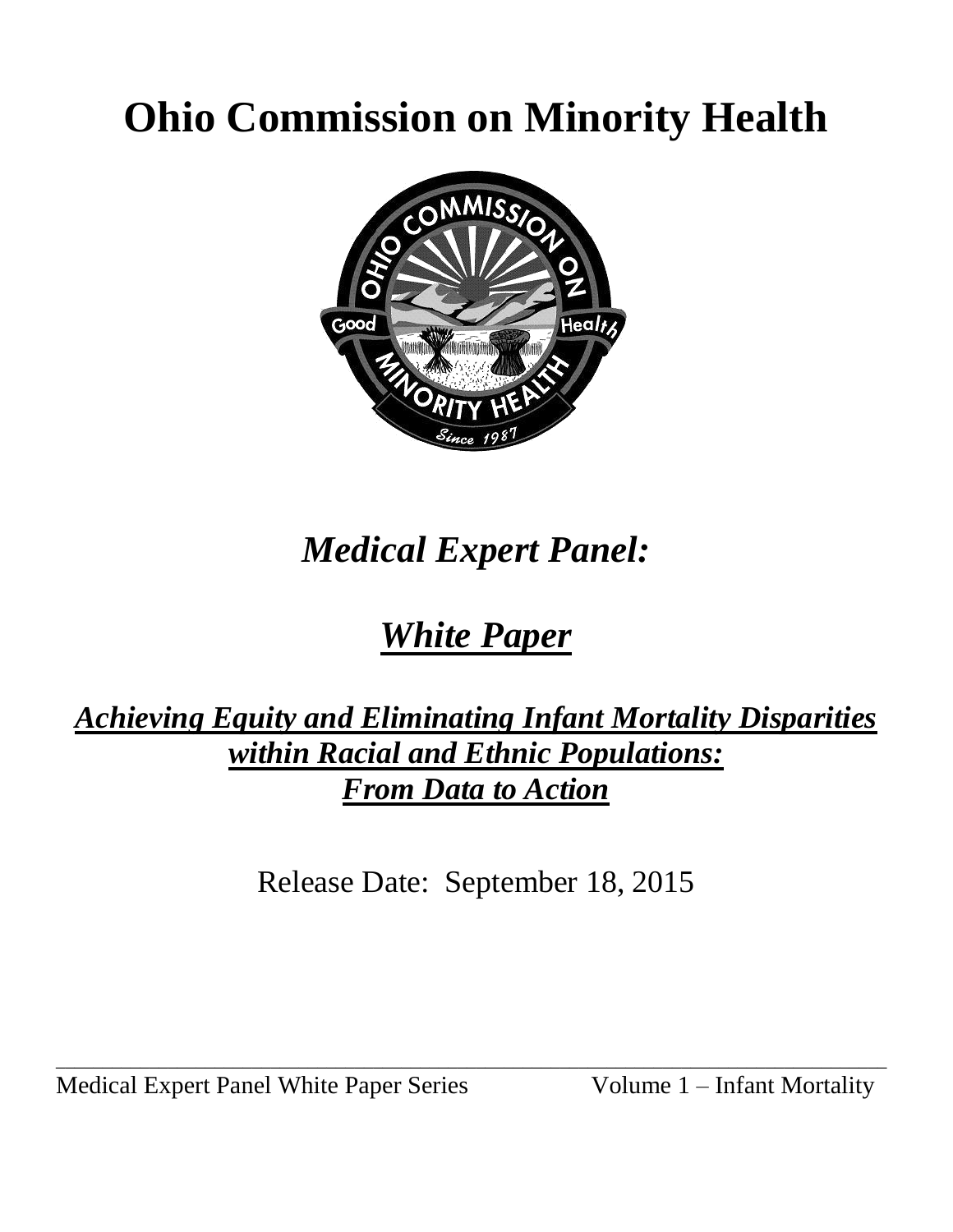### **Acknowledgements**

The Commission on Minority Health expresses sincere appreciation to the members of the Medical Expert Panel who participated in the development of this white paper, "Achieving Equity and Eliminating Infant Mortality Disparities within Racial and Ethnic Populations: From Data to Action."

The 16 medical expert panel members from across Ohio provided invaluable input, critical insights, thoughtful feedback, robust discussions and additional background information. We would like to give special thanks to each of them for sharing their time and expertise and guidance to this document.

While the white paper has benefited greatly from their input and guidance, the views presented in this discussion paper do not necessarily represent the decisions, policies or views of panel member organizations for which the contributors work.

We are grateful for everyone's passion and commitment to address what is a public health crisis in Ohio and to develop recommendations designed to help Ohio's most vulnerable citizens.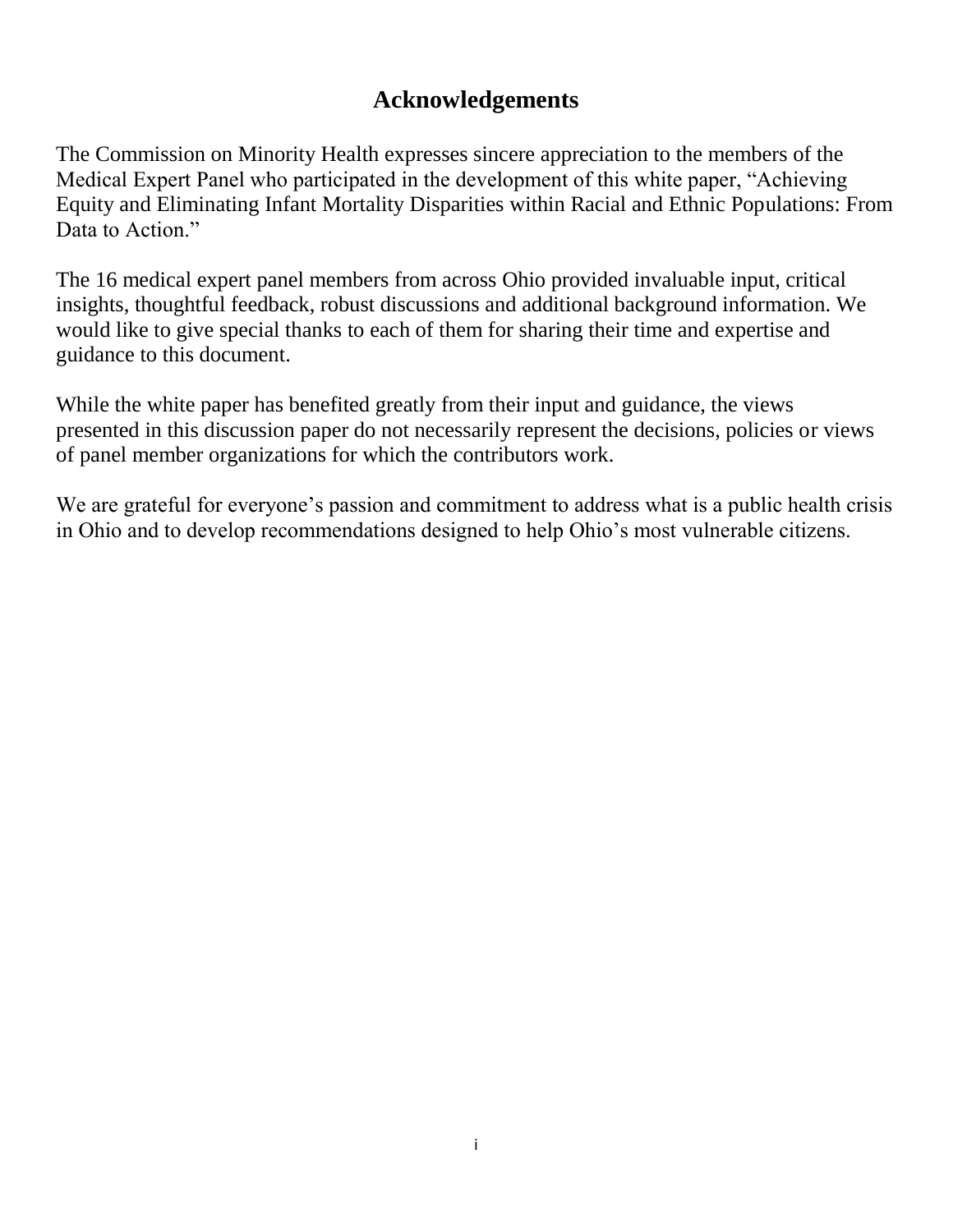#### **Table of Contents**

|                   | <b>Heading</b>                                                                                                                                                                                                                                                | Page                                         |
|-------------------|---------------------------------------------------------------------------------------------------------------------------------------------------------------------------------------------------------------------------------------------------------------|----------------------------------------------|
|                   | Acknowledgements                                                                                                                                                                                                                                              | $\mathbf{i}$                                 |
| Table of Contents |                                                                                                                                                                                                                                                               | ii                                           |
|                   | <b>Executive Summary</b>                                                                                                                                                                                                                                      | iii                                          |
|                   | <b>Medical Expert Panel Overview</b>                                                                                                                                                                                                                          | V                                            |
| I.                | Significance of Intervention Levels                                                                                                                                                                                                                           | 1                                            |
| Π.                | <b>Summary of Recommendations</b>                                                                                                                                                                                                                             | 1                                            |
| III.              | Alignment with National, Federal and State Plans                                                                                                                                                                                                              | 6                                            |
| IV.               | Statement of the Problem                                                                                                                                                                                                                                      | 7                                            |
|                   | A. Clinical and Non-Clinical Factors                                                                                                                                                                                                                          | 8                                            |
|                   | <b>B.</b> Statistical Overview                                                                                                                                                                                                                                | 9                                            |
| V.                | Addressing Health Disparities in Infant Mortality while Pursuing Health Equity                                                                                                                                                                                | 14                                           |
| VI.               | Understanding the Impact of Race and Racism on Infant Mortality                                                                                                                                                                                               | 14                                           |
| VII.              | <b>Rationale and Discussion</b>                                                                                                                                                                                                                               | 15                                           |
|                   | A. Capacity<br>B. Access to Care<br>C. Care Coordination<br>D. Data<br>Workforce<br>Е.<br><b>Funding Priorities</b><br>F.<br>G. Equity and the Elimination of Health Disparities in Infant Mortality<br>H. Five Year Health Disparities Elimination Work Plan | 15<br>15<br>17<br>17<br>19<br>19<br>22<br>24 |
| VIII.             | Call to Action                                                                                                                                                                                                                                                | 24                                           |
| IX.               | <b>Multiple Audiences</b>                                                                                                                                                                                                                                     | 25                                           |
|                   | References                                                                                                                                                                                                                                                    | 27                                           |
|                   | Appendix A                                                                                                                                                                                                                                                    | 29                                           |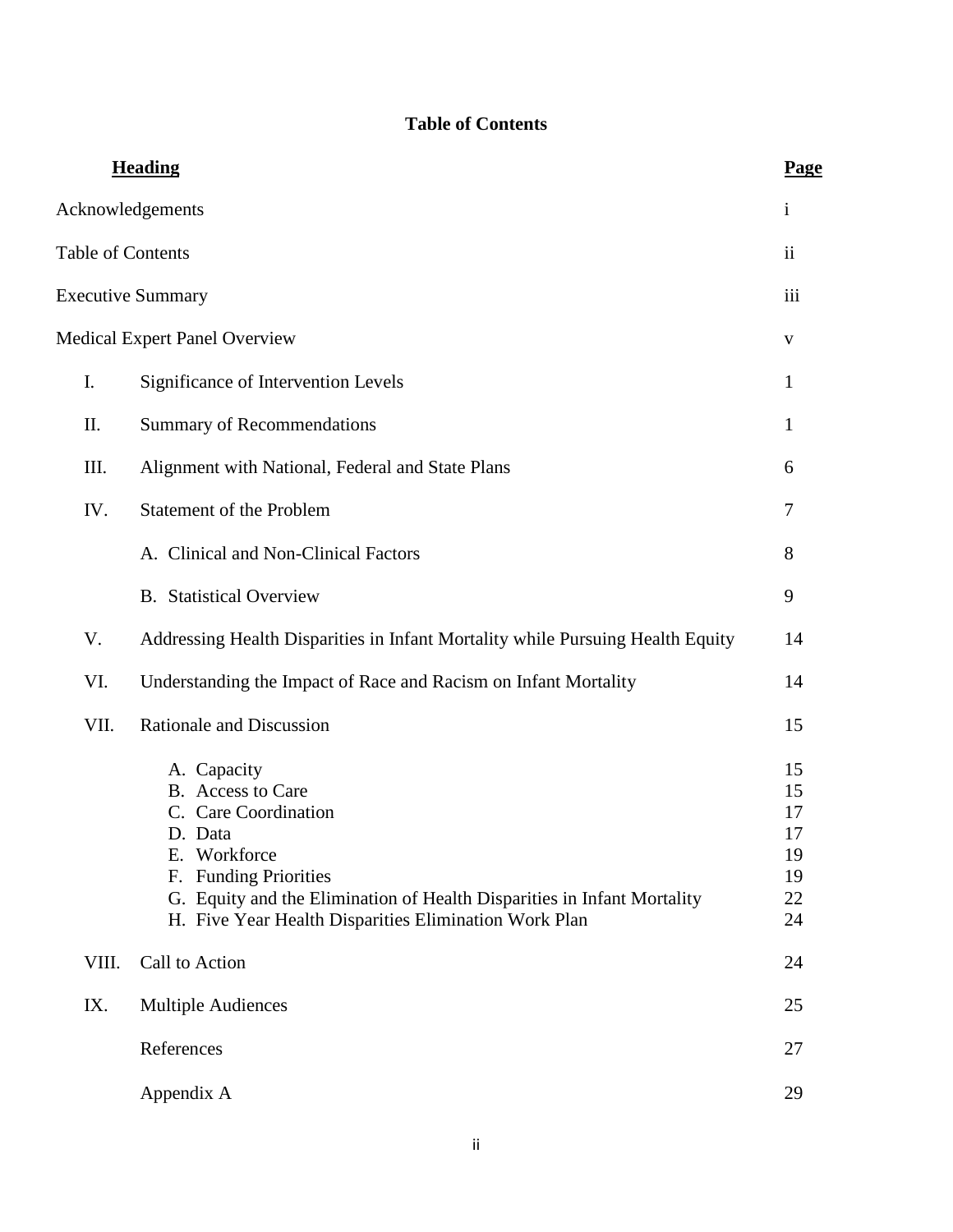#### **Background**

This document summarizes the findings of the Ohio Commission on Minority Health's Medical Expert Panel (OCMHMEP). The OCMHMEP's sole purpose is to offer insight and recommendations to eliminate disparities in poor birth outcomes and infant mortality. Infant mortality is defined as the death of any live-born baby prior to his or her first birthday. National and state public health data reveal that Black/African-American babies die 2 times the rate of White/Caucasian babies. Ohio infant mortality disparities are among the worst in the nation.

Addressing infant mortality disparities is very complex and at times controversial. Some regard these disparities as a failure of government and social institutions to create environments conducive to good health. Some believe the disparities are a failure of the healthcare system while others believe disparities reflect an inability of women and families to take personal responsibility for their health. The OCMHMEP considered a variety of perspectives and acknowledges that infant mortality disparities emanate from the intersection of many social issues. These include, but are not limited to: poverty, structural racism, unequal economic opportunity, educational attainment, access to quality health care, access to family planning services, and ineffective policy coordination. Moreover, the political considerations surrounding this topic are extremely intense and multifaceted. The failure to acknowledge the political aspects of infant mortality would diminish the OCMHMEP's credibility to honestly and appropriately address the problem.

#### **Process**

*OCMHMEP* is comprised of experts in public policy development, advanced clinical practice and management of state and local public health interventions. Over a nine (9) week period, the OCMHEP deliberated on the root causes of infant mortality disparities and strategies to address this problem. Throughout the development of the white paper, panelist sustained a mindset grounded in health equity as opposed to reducing health disparities. This is a very important distinction which posits that long-time success will be reflected by the lowest infant mortality rate among minorities that mirror those of the referent group with the **best** birth outcomes and survival rates. This does not mean that the death of infants within the first year of life will be totally eliminated. Rather, that all babies in Ohio regardless of race, ethnicity or social-economic status will have the same chances of survival and optimal health.

#### **Categories and Scope of Interventions**

The OCMHMEP identified six key focus areas that must be addressed in a comprehensive manner to achieve health equity in infant survival and birth outcomes. These include:

- Assuring access to uninterrupted insurance coverage;
- Building and sustaining capacity within communities and institutions to proactively overcome health inequities;
- Establishing and sustaining care coordination protocols to link women and families to comprehensive health and community services;
- The meaningful use of data to make informed decisions resulting in improved infant survival and birth outcomes, including public availability of provisional or preliminary data and the timeliness of final data;
- The development of a competent workforce to effectively address the multifaceted challenges of infant mortality;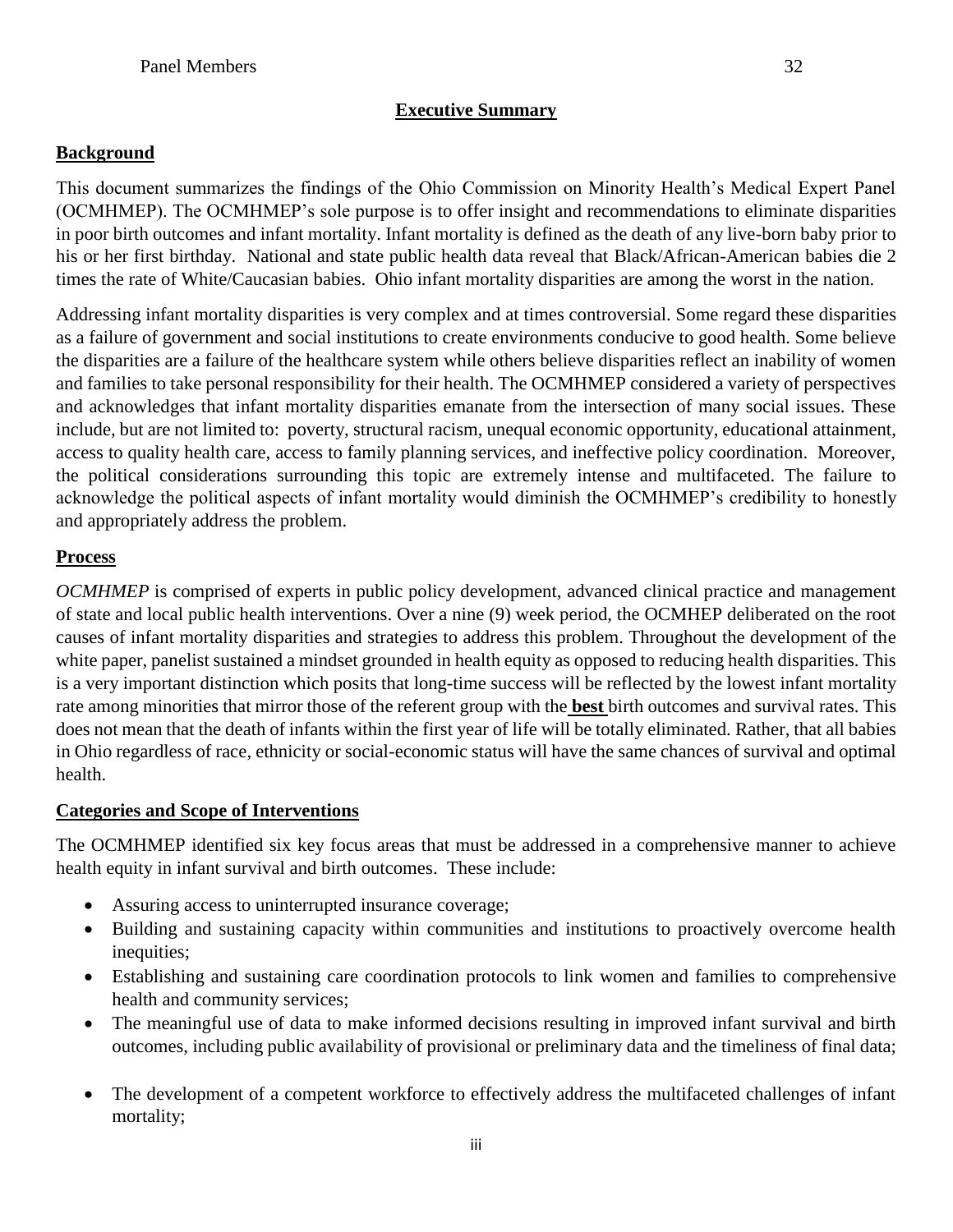Directly addressing social determinants of health which are primary root causes of infant mortality and poor birth outcomes.

These six identified strategies must be implemented based upon the appropriate scope to achieve health equity. By scope we mean identifying the level of impact described as "upstream", "midstream" and "downstream" interventions. Downstream interventions are those practices that influence health status by direct services. Midstream interventions are those that occur as the result of an organization's sphere of influence. Upstream interventions involve policy approaches through laws, rules, and regulations. The strategies are not mutually exclusive to a particular scope and indeed function across a wide continuum.

The categories are further explained in the *Medical Expert Panel Overview* and will not be repeated here for the sake of brevity. However, as the reader reviews the entire document, there are four main points to keep in mind:

- 1) The goals established within this white paper are indeed aggressive. This was purposely done to avoid the tendency of supporting activities which function to *reduce* infant mortality disparities instead of pursuing interventions to achieve health equity. Achieving these goals requires a new mindset which emphasizes that changing social conditions is equally as important as improving healthcare services.
- 2) The challenge of infant mortality disparities and poor birth outcomes did not occur overnight. Therefore, substantial reductions in infant mortality disparities and poor birth outcomes will require a wellcoordinated response over a period of years and resources that last beyond conventional budget cycles or priorities of any one administration.
- 3) No single institution has the capacity to solve this problem. Moreover, while substantial financial resources are needed, money alone will not solve this problem. Governmental agencies, community-based organizations, healthcare institutions, faith-based organizations and private industry must provide leadership within their spheres of influence to effect meaningful change. This requires unprecedented collaboration and the wisdom among partners to know when it is appropriate to lead and when is it appropriate to follow the leadership of others.
- 4) This white paper identifies specific policy initiatives to eliminate infant mortality disparities in a measurable way. Equally important, however, is the need to address difficult topics such as structural racism which directly impacts infant mortality disparities. This will require institutions, including government, to honestly acknowledge the existence of this problem and recruit subject-matter experts to dismantle structural racism in all of its forms and manifestations.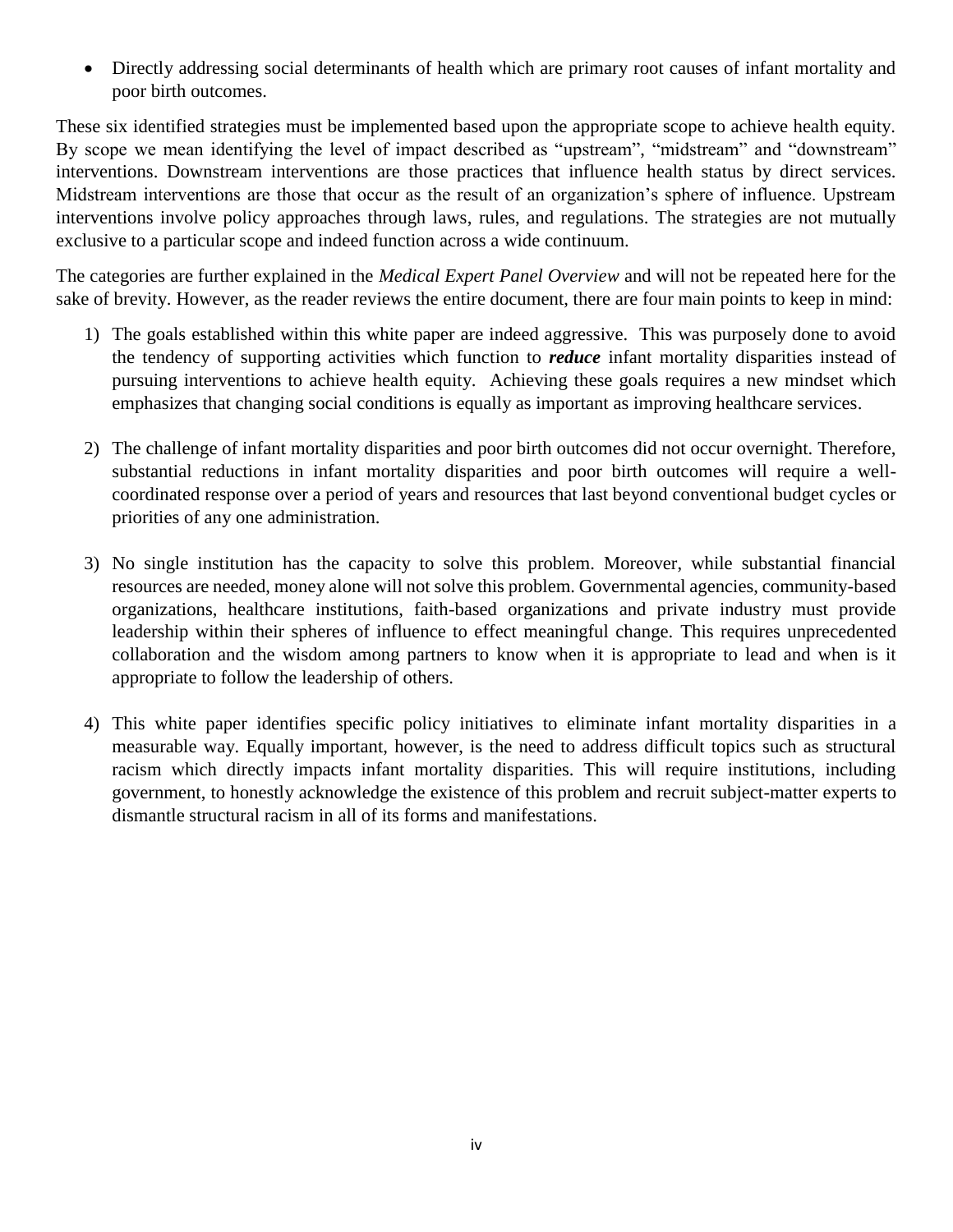#### **Medical Expert Panel Overview**

Since 1987, the Ohio Commission on Minority Health (OCMH) has been at the forefront of addressing health disparities and health inequities in Ohio. The persistent nature of health inequities, the effect of social determinants and new opportunities for systemic change requires expertise to address old challenges and maximize new opportunities. In 2014, the OCMH established the Medical Expert Panel (*OCMHMEP*) as one of its strategies to overcome health disparities and achieve health equity in Ohio.

The *OCMHMEP* functions under the OCMH's Communication Committee and is comprised of experts with extensive experience in addressing inequitable health outcomes of minority populations based on policy formulation, modification of clinical practices and enhancement of public health interventions. The *OCMHMEP* is designed to think "outside the box" and to challenge conventional practices and policies. Often health improvement strategies are well intentioned but consistently fail to meet thresholds necessary to overcome disparities. Over a nine (9) week period, the OCMHEP deliberates on a particular health issue which culminates into a set of practical recommendations that if implemented can effectively address disparities. This particular panel was assembled to address Ohio's tremendous challenge of infant mortality disparities, which are among the worst in the United States.

Infant mortality is the death of any live-born baby prior to his or her first birthday. The infant mortality rate (IMR) is a public health indicator of a complex societal problem. Numerous frameworks have been used to help understand the primary determinants of infant mortality in a given society and to identify interventions to address this problem. The root social causes of infant mortality are persistent poverty, pervasive, and subtle racism, and the chronic stresses and other psychological and environmental barriers associated with these socio-economical conditions.

The vision required for health equity in birth outcomes is not characterized by a modest reduction of disparities among racial and ethnic minority communities. Rather, it is best characterized by the lowest infant mortality rate among minorities that is the same for the referent group with the best birth outcomes and survival rates. In Ohio, we must resist any efforts to reinforce the 'status quo' approaches which have continually failed to achieve the Healthy People 1990, 2000, and 2010 goals for African-American infant mortality.

This document provides unique insights of practitioners and policy makers who are on the front lines of addressing infant mortality disparities in Ohio. The recommendations go beyond the use of advanced medical technologies which can result in a live birth but whose influence does not prevent a baby from dying before their first birthday. These recommendations call for an integrated approach that includes, but is not limited to, access to quality health care; policy formulation which address social determinants; program integration; strategic use of data; and a thorough understanding of dynamic political processes which influence health outcomes (US Department of Health and Human Services Office on Minority Health, 2011). These recommendations are also grounded in health equity concepts and make a clear distinction between those intervention levels which are "upstream" "midstream" and "downstream." To put these recommendations into further context we have identified the following categories: capacity, access to care, care coordination, data, and workforce to ensure that they are actionable.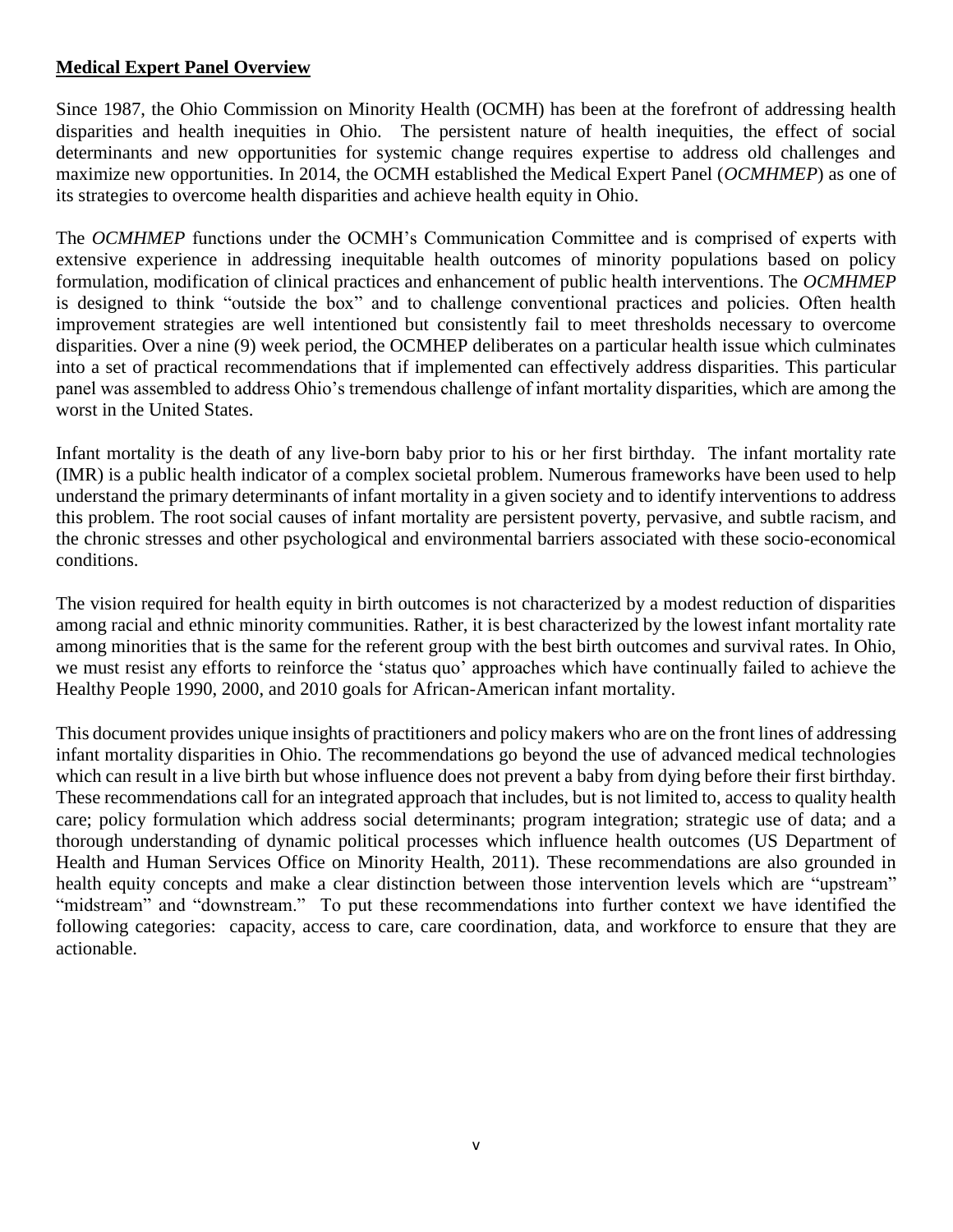#### **I. The Significance of Intervention Levels**

Downstream interventions are those practices that influence health status by direct services. However, downstream interventions often do not address the circumstances that place people at increased risk for experiencing compromised outcomes in the first place. Midstream interventions are those that occur as the result of an organization's sphere of influence. However, organizations alone cannot eliminate infant mortality disparities. Upstream interventions involve policy approaches through laws, rules, and regulations. These interventions have the ability to influence the health of entire populations. Historically, there has been a great deal of emphasis (and heavy burden) on downstream approaches to improve the health of populations. However, while all approaches must be used, for the elimination of disparities a heavy emphasis must be placed on upstream interventions. The OCHMMEP believes that fully implementing the following recommendations that contain upstream, midstream and downstream interventions and if implemented over a protracted period will eliminate infant mortality disparities in Ohio.

#### **II. Summary of Recommendations**

#### **A. Upstream Recommendation**

**Capacity** 

- Identify current (2015) and projected capacity (2016-2020) of advance practice nurses/nurse practitioners and other midlevel practitioners to deliver prenatal, postpartum and newborn care in medically underserved/health professional shortage areas across Ohio.
- Conduct a survey to determine the payment differential between Federally Qualified Health Centers (FQHC) practice sites, providers affiliated with health systems or providers working independently.
- Align with federal, state, and local efforts to overcome health care provider shortages.
- Verify race, ethnicity, and language of prenatal care providers who are credentialed providers with health systems and health plans.
- Discontinue cut-backs to or elimination of programs designed to improve infant mortality.

#### Access

- Ensure that Medicaid coverage for pregnant women up to 200% of the federal poverty level is maintained on an annual basis and continue to aggressively enroll Ohioans without insurance.
- Reinstate the Family Planning Waiver (State Plan Amendment). This Family Planning waiver has been found to be cost neutral and has demonstrated substantial savings in other states.
- Conduct an on-going environmental scan of proposed or existing state policies, which function to delay or interrupt essential services of low-income women based on the inability to secure copayments for health services.
- Conduct periodic audits of Ohio Medicaid managed-care plans to verify providers have capacity to accept new patients and identify restrictions applied toward Medicaid enrollees e.g. practice hours and locations.
- Promote enrollment in Patient Centered Medical Homes as a vehicle to address disparate birth outcomes.
- Require Medicaid managed-care plans and health systems to verify the "active" or "open" status of providers to accept new patients. Work with Ohio Department of Health (ODH) and Ohio Association of Community Health Centers (OACHC) to identify geographical gaps in provider capacity.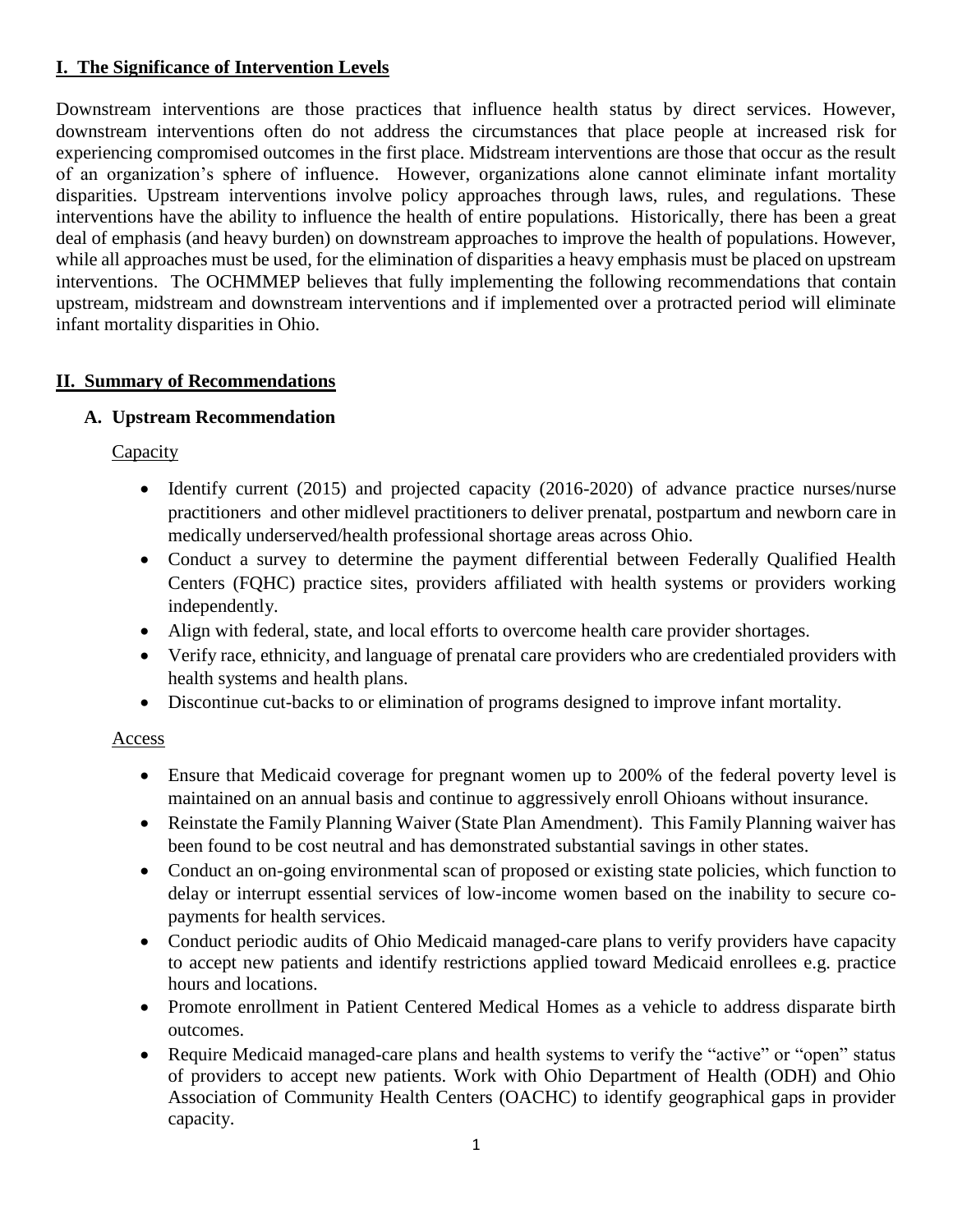- Configure interventions to eliminate infant mortality disparities to reflect a "life-course" perspective approach to assure they are comprehensive in nature and scope.
- Uphold and enhance policies, which support widespread family planning methods to reduce closely spaced births, unintended pregnancies, encourage childbearing in their 20s and 30s, and thereby reduce the chances of having a baby who dies in infancy<sup>3</sup>.
- Implement the original design of the Health Equity Workgroup formulated by the Ohio Commission on Minority Health, Ohio Department of Health, and the Ohio Department of Medicaid to establish baseline health equity metrics among the Medicaid Managed Care Plans.
- Advocate at the federal level for pregnancy to be a qualifying condition for year round Affordable Care Act enrollment.

#### Care Coordination

- Promote the Pathways Community Hub Model as one model of care coordination model to be considered to reduce health disparities.
- Ensure the Pathways Community Hub Model collaborates with public and nonprofit entities, along with Medicaid managed care plans, to ensure that women have timely access to culturally competent services.
- Ensure that women who are at high risk for poor birth outcomes have access to culturally competent services that will address medical, social and behavioral health needs during and post pregnancy.

#### Data

- Establish a statewide infant mortality dashboard that updates preliminary county-level infant mortality data quarterly and statewide infant mortality data at least quarterly.
- Develop aggressive infant mortality disparity targets that (1) do not function to perpetuate health disparities and (2) can be used as the basis for funding decisions and performance metrics for statewide health systems, economic and education targets such as employment and improved graduation rates.
- Establish with Ohio Collaborative to Prevent Infant Mortality to develop health equity metrics to set targets for the elimination of infant mortality disparities.
- Continue to invest in the state's capacity to use geospatial technology.
- Identify and prioritize census geographies and incorporate small area analyses to identify disparate health outcomes, better focused interventions and evaluate effectiveness of interventions.
- Expand use of the Ohio Birth Registry to measure trends in the improvement of birth outcomes and reduction in health disparities in Ohio and in comparison to other states.
- Require the collection of data to include race, ethnicity and primary language within all state data systems and Medicaid managed care contracts.
- Acquire data from the Ohio Hospital Association on a quarterly basis to monitor the impact of clinical interventions in eliminating infant mortality disparities.

#### **Workforce**

• Adoption of the National CLAS standards that require training for healthcare, behavioral health and health related workforce.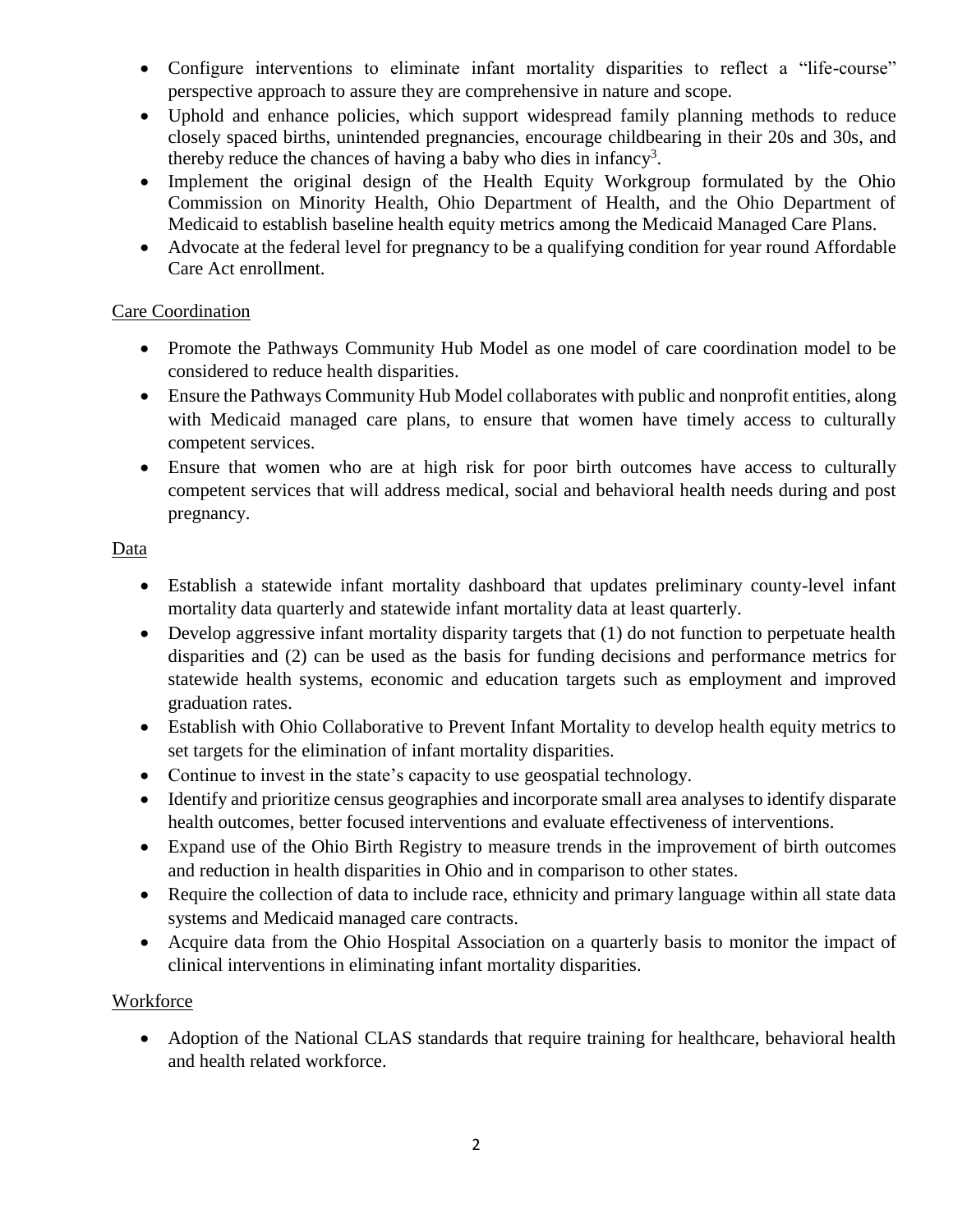- Increase cultural competency practices and policies throughout state and local health and human service agencies, healthcare systems and managed care plans to overcome unequal access to quality care and healthcare disparities.
- Survey existing health care providers including support personnel, therapists, and licensed counselors to determine baseline capacity of current CLAS competencies
- Advocate for state licensure boards to incorporate CLAS training courses as part of licensure and recertification.
- Identify existing staff who are qualified to serve within Ohio health and human services cabinet agencies as Health Equity Officers to work collaboratively with OCMH to establish a focus on disparities elimination and equity efforts across the state.
- Collect and publicly report data on the healthcare and health care related workforce diversity at the state level.
- Provide community-based training for Area Health Education Centers (AHEC) targeting underserved populations.
- Develop grants for Community Health Workers tuition reimbursement.
- Increase workforce diversity in the healthcare and healthcare related workforce.

#### Social Determinants

- Develop and fund statewide interventions that identify, detect, and dismantle structural racism in health care settings, and promote economic development, and education.
- Recommend that state agencies responsible for stimulating economic growth to develop investment plans in census geographies with the worst birth outcomes. Implement neighborhood level revitalization programs in historically under-resourced and marginalized communities targeting racial and ethnic communities. Such programs should be designed to address concerns like underperformance in school, higher drop-out rates, higher unemployment rates, higher imprisonment rates, higher rates of occupants working lower-wage jobs, etc. All these circumstances influence health and, influence the incidence of infant mortality.
- Directly leverage existing resources within health and human service cabinet agencies to address social determinants of health closely associated with poor birth outcomes.
- Work with the Ohio Hospital Association for the development of statewide perinatal regionalization.
- Provide preferential housing to homeless or displaced pregnant women using the Boston City model.
- Implementation of a continuum of educational endeavors for the baby, starting during pregnancy and continuing through the third grade that establishes and monitors the attainment of milestones, especially for children born to mothers from historically under-resourced neighborhoods:
	- o During pregnancy: Help-Me-Grow or Parents as Teachers
	- o Early Head-Start
	- o Head Start
	- $\circ$  Upon enrollment into Kindergarten and through the 3<sup>rd</sup> grade establish standards and attainment of milestones that ensures that by the  $3<sup>rd</sup>$  grade children are "reading to learn" and no longer "learning to read".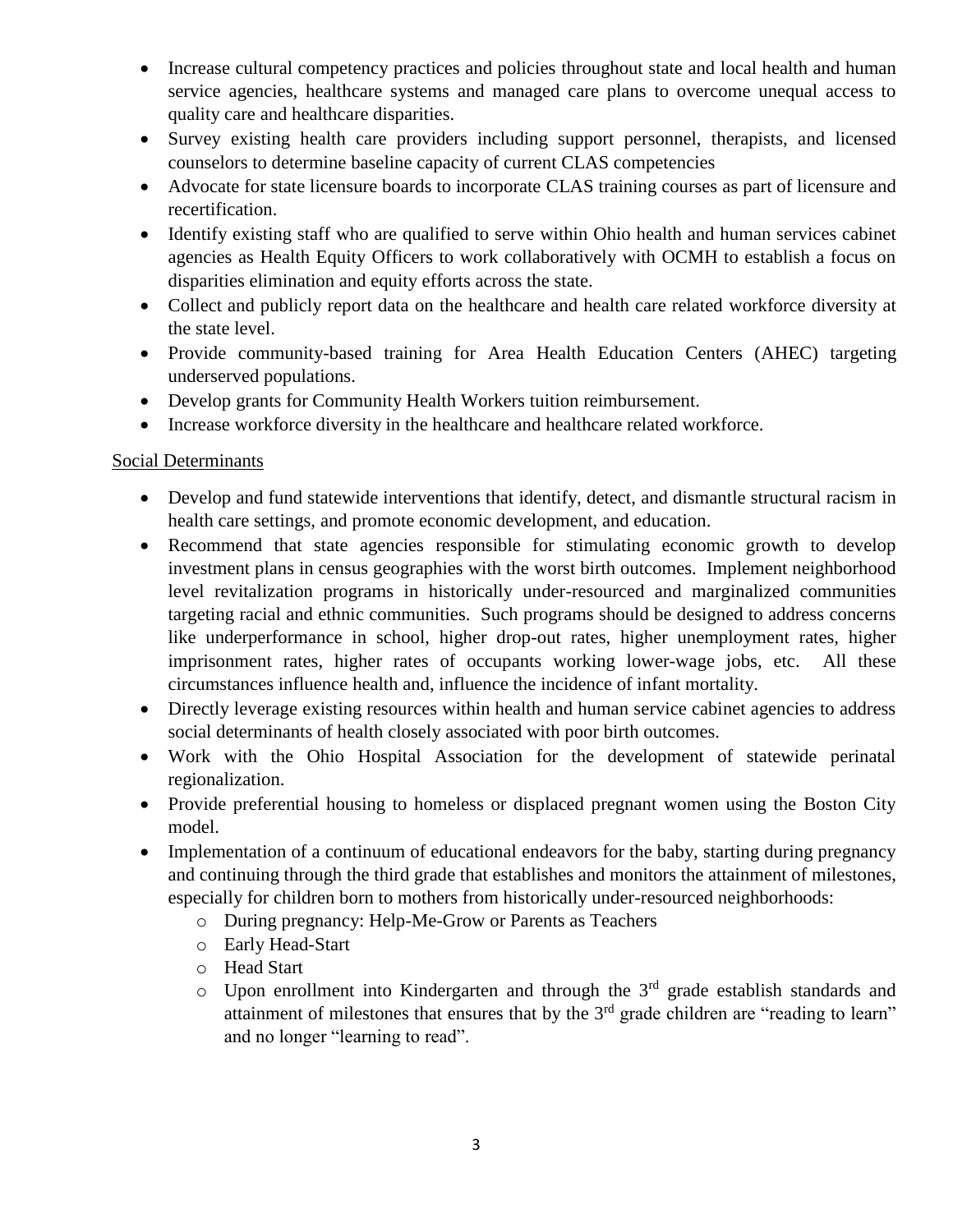#### **B. MIDSTREAM**

#### **Capacity**

- Conduct an audit of health system prenatal clinics to determine capacity for services and quality of services provided.
- Work with hospital trade associations to conduct audits of health system prenatal clinics to determine capacity for services.
- Address the issues of lost compensation among providers who are willing to serve Medicaid enrolled moms if the women are sanctioned during their pregnancy.
- Incentivize health care providers to accept Medicaid patients by improving overall reimbursement, as well as the efficiency of the payment reimbursement by up to 50%.
- Provide resources to increase the number of providers who provide interpreter services.

#### Access to Care

- Increase efficiency of presumptive eligibility with a focus on rapid acquisition of a Medicaid number to reduce barriers to prenatal care.
- Assure that women have timely and culturally competent services which adhere to the US Department of Health and Human Services' Office on Minority Health's Culturally and Linguistically Appropriate Standards.
- Coordinate with systems that serve women who are homeless, ex-offenders, undocumented, in recovery and receiving treatment for addiction, or have behavioral health diagnoses to ensure they are receiving timely and appropriate preconception and prenatal care.

#### Care Coordination

- Ensure there is integration and coordination of behavioral health, medical care, health education, smoking cessation programs, chronic disease self-management programs and peer support programs that are culturally appropriate and patient centered.
- Enact safeguards to prevent the interruption of prenatal care services during eligibility and redetermination.
- Ensure all eligible women are enrolled and maintain insurance coverage during and post pregnancy.

#### Data

- Assure that new and existing data systems adhere to the HHS Data Standards for Race, Ethnicity, Primary Language, and Disability Standards.
- Support local health departments and other relevant entities in the acquisition and use of geospatial-mapping technology to identify and prioritize population clusters that demonstrate disparities in education, income, housing (rental vs. owned), and other high need census geographies.
- Provide monthly reports using preliminary data on infant mortality.
- Combine data sets from public health (e.g., Vital Statistics), state agencies, and the Ohio Hospital Association to develop near real-time data to plan, monitor and evaluate interventions.
- Require that population surveys collect and report data on race, ethnicity and primary language.
- Collect and publicly report disparities data in Medicaid and Children's Health Insurance Program (CHIP).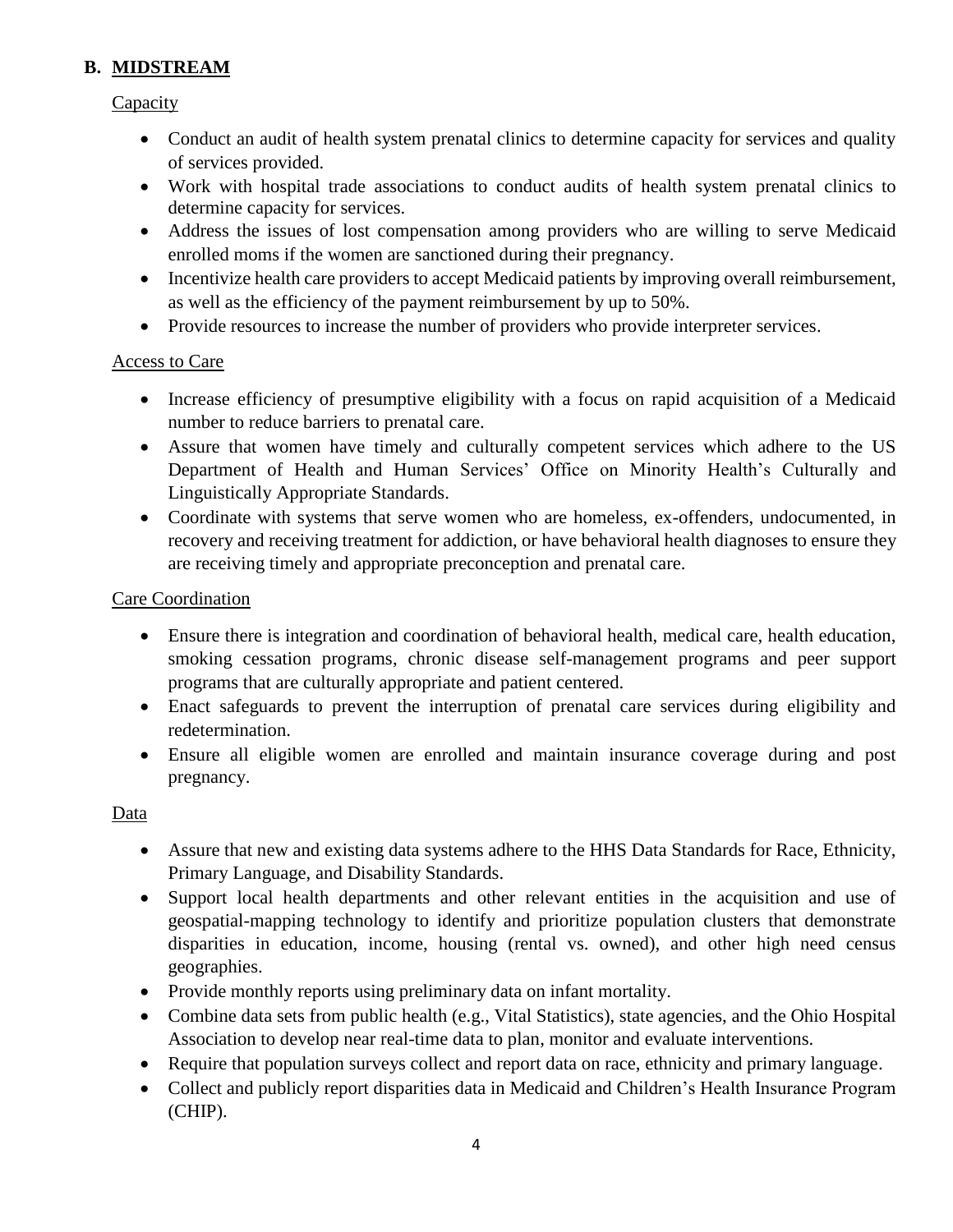Monitor and publicly report health disparities trends in federally-funded programs.

#### **Workforce**

- Recommend the review of policy guidelines and placement protocols of the National Association of Physicians and Nurse Practitioners to ensure the prioritization of racial and ethnic workforce diversity.
- Collect and publicly report data on workforce diversity at the state and local levels, as well as within health system and health plans to assure equal access to care and improved patient engagement.
- Increase patient engagement capacity of the workforce to improve patient participation in clinical decision-making.
- Acquire health researcher capacity at OCMH.
- Establish more robust, mutually accountable strategic collaboration with entities across the state that addresses health disparities.
- Provide loan repayment preference for experience in cultural and linguistic competency.

#### Social Determinants

 Provide economic incentives for the implementation of regional strategies that address social economic status variables employment, graduation rates and housing.

#### **C. DOWNSTREAM**

#### **Capacity**

- Assess the actual availability of prenatal care providers serving low-income women through regular monitoring and public reporting.
- Increase earlier access to prenatal and preconception care through patient centered medical homes and other advanced practice models to identify risks and improve the health of each woman before pregnancy.
- Identify providers who have extended hours to accommodate working pregnant women who need access to prenatal care and have experienced service barriers.
- Review Medicaid plan policies and protocols for transportation services to eliminate barriers of access e.g. 48 hour advance request for pick-up; limitation of number of children that can be transported with a mother to appointments; limitation of only picking up a mom from the address "on file" when she enrolled with a plan.

#### Access to Care

- Provide timely and appropriate access to care that meet the needs and preferences of ethnic and minority women to include targeting of high disparate racial and ethnic communities.
- Ensure family planning services are a covered benefit and readily accessible to women to prevent unwanted and closely spaced pregnancies that result in more adverse birth outcomes.
- Provide access to culturally relevant tobacco cessation services for pregnant women.
- Provide support for weight loss counseling to improve preconception health status for women, with a priority on women who are hypertensive or diabetic.
- Survey Medicaid-approved practices to assess diversity of providers and clinical teams.
- Provide timely and appropriate access to transportation to ensure access to care.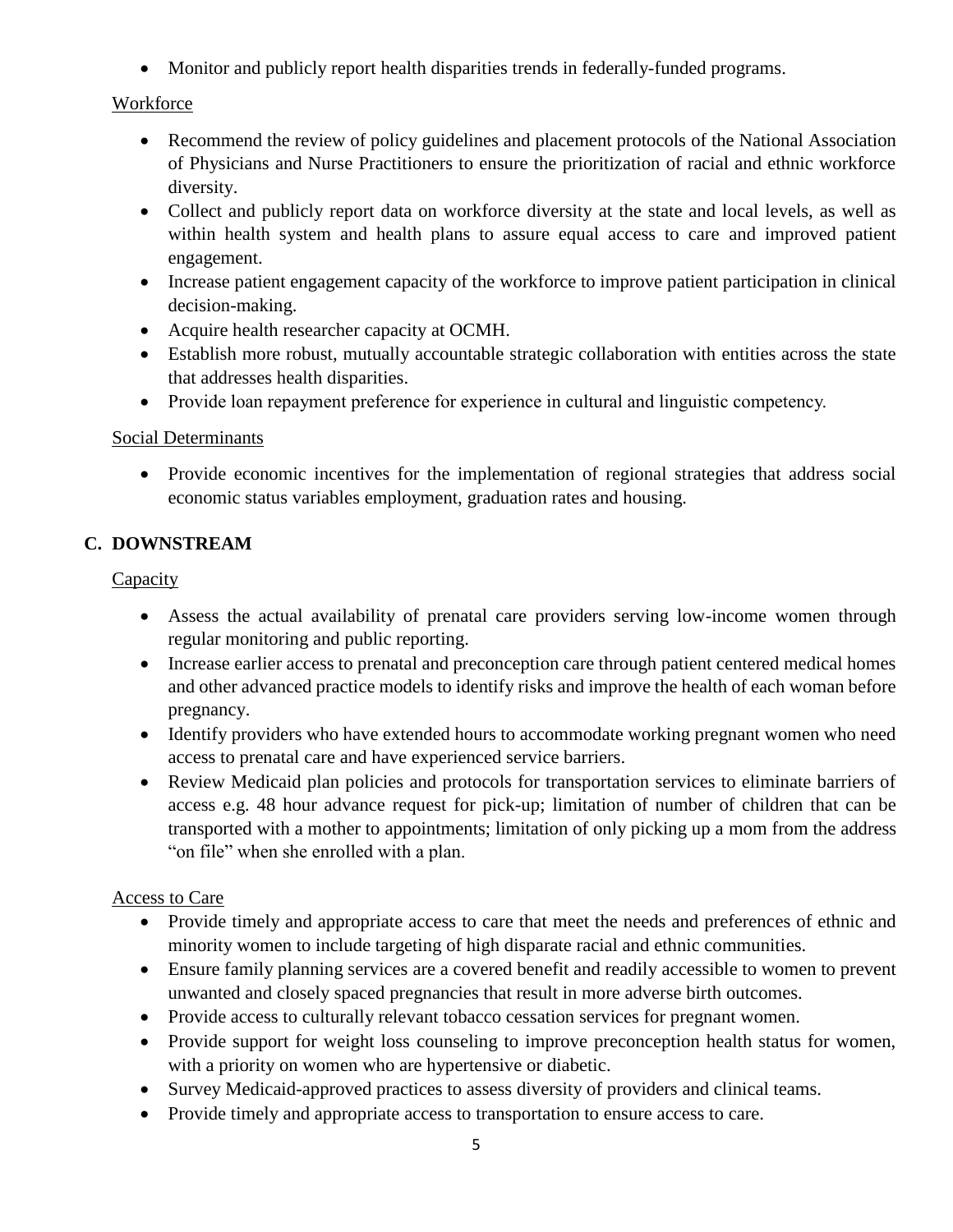• Provide access to interpreter services that meet the needs of ethnic and minority women.

#### Care Coordination

- Expand Ohio's Managed Care programs to provide care coordination to all pregnant women. Such expansion should strongly encourage the preferential recruitment of individuals from targeted communities to be trained as Certified Community Health Workers (CCHW). These CCHW's should then work directly with patients, instead of telephonic case management, to coordinate services.
- Ensure outreach services such as home visiting and community based care coordination provided by CHWs to families and women who are assessed as high risk pregnancies as well as mothers of premature infants.
- Promote the use of the First Steps Hospital Discharge Intervention/Home Visitation intervention protocol as one means of ensuring appropriate care coordination.

#### Data

- Develop protocols for providers to use Electronic Health Records to identify high-risk mothers and get them into care such as through the use of algorithms to classify members as high risk.
- Ensure appropriate training of healthcare staff to obtain Racial, Ethnicity and primary language information.

#### **Workforce**

- Mandate the provision of Cultural and linguistic competency training to improve health care professionals' ability to provide quality care to diverse populations.
- Identify providers who are able to offer services in languages other than English via interpreters or a qualified provider.
- Promote primary education science, technology, engineering and math program development, especially in under-resourced communities, and provide the resources necessary to assist students from these neighborhoods to successfully matriculate through such programs.

#### Social Determinants

Ensure that interventions address the impact of social determinants of health on birth outcomes.

#### **III. Alignment with National, Federal, and State Plans**

The *OCMHMEP* is in alignment with the many national, federal, and state health equity efforts. According to the 2013 U.S. Department of Health and Human Services' (HHS), Secretary Advisory Committee on Infant Mortality (SACIM), "Our ability to prevent infant deaths and to address long-standing disparities in infant mortality rates between population groups is a barometer of our society's commitment to the health and wellbeing of all women, children, and families."

The SACIM recommendations focused on the need to:

- reflect a life course perspective;
- engage and empower consumers;
- reduce inequity and disparities and ameliorate the negative effects social determinants;
- advance system coordination and integration;
- protect existing maternal child health programs;
- leverage change through multi-sector, public and private collaboration; and
- define actionable strategies that emphasize prevention and continue to be informed by evidence and measurement.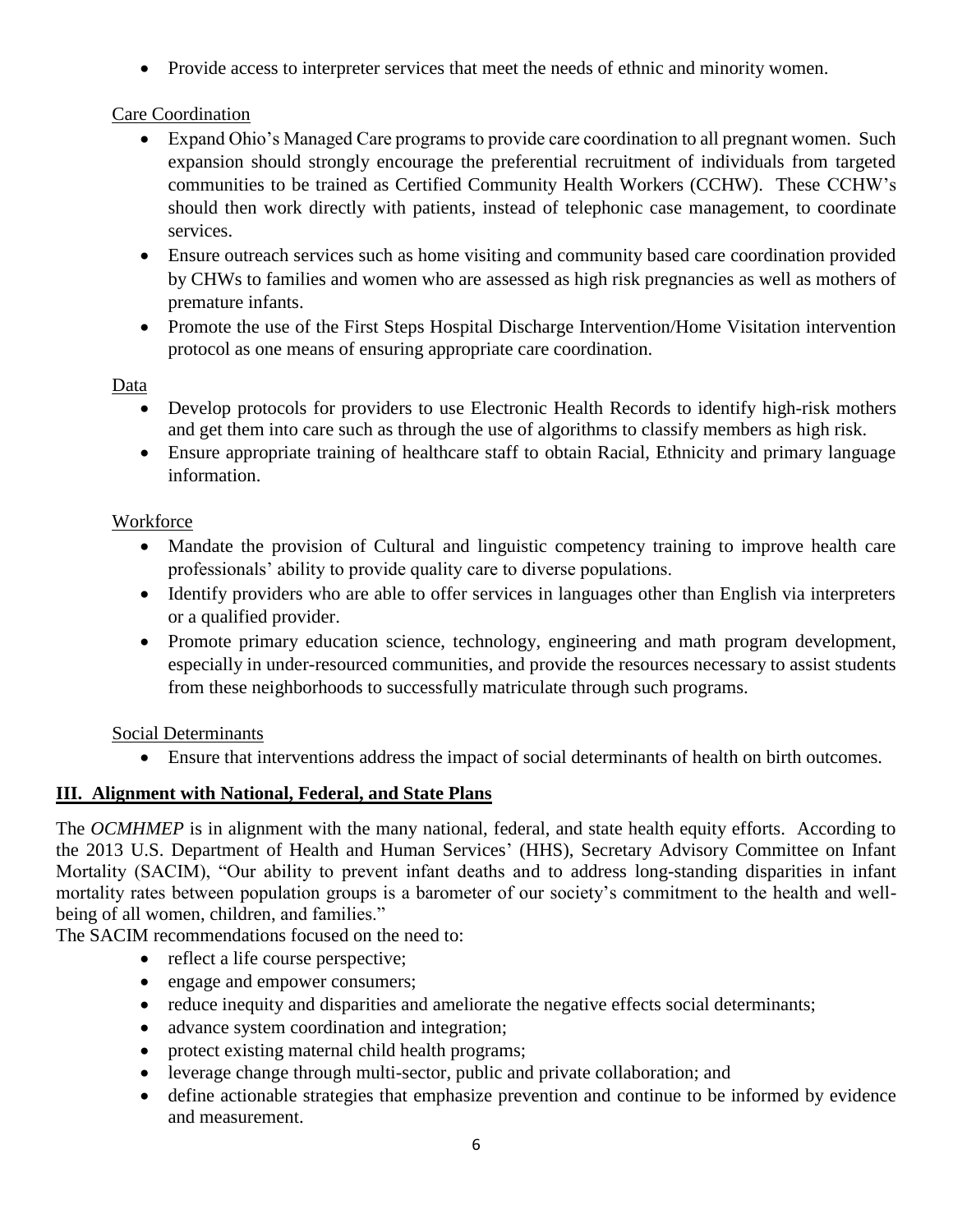The *OCMHMEP* recommendations are also aligned with the Robert Wood Johnson Foundation's core mission for public health, "to reduce the leading causes of preventable death with special emphasis on underserved populations and health disparities, this serves as our perpetual North Star" (The High Achieving Governmental Health Department, 2014).

Additionally, *OCMHMEP* concurs with the findings of the 2015 Minnesota Infant Mortality Reduction Plan. This document states that "Health is created through the interaction of individual, social, economic, and environmental factors (as illustrated by Graph 1), and in the systems, policies, and processes encountered in everyday life. These include job opportunities, wages, transportation options, the quality of housing and neighborhoods, the food supply, access to health care, the quality of public schools and opportunities for higher education, racism and discrimination, civic engagement, and the availability of networks of social support. When groups (within a state) face serious social, economic, and environmental disadvantages, such as structural racism and a widespread lack of economic and educational opportunities, health inequities are the result."

Consequently, communities across *Ohio* are devastated by high rates of infant deaths, diabetes, cardiovascular disease, cancers, and other preventable infectious diseases. Policy and decision makers often do not make the connection between these social determinants of health and the resulting drain on resources. The inability to make the connection perpetuates skyrocketing costs and limited improvements in disparate health outcomes (Infant Mortality Reduction Plan for Minnesota, 2015).



Infant Mortality Reduction Plan for Minnesota, 2015

#### **IV. Statement of Problem**

Infant mortality is defined nationwide as the death of a live-born baby before his or her first birthday. Infant mortality rate is calculated as the number of such deaths per 1,000 live births. The Ohio Department of Health reports that infant deaths in Ohio declined from 1,084 in 2011 to 1,024 in 2013, although Ohio's 2013 overall infant mortality rate still remains higher than the national average by 23 percent.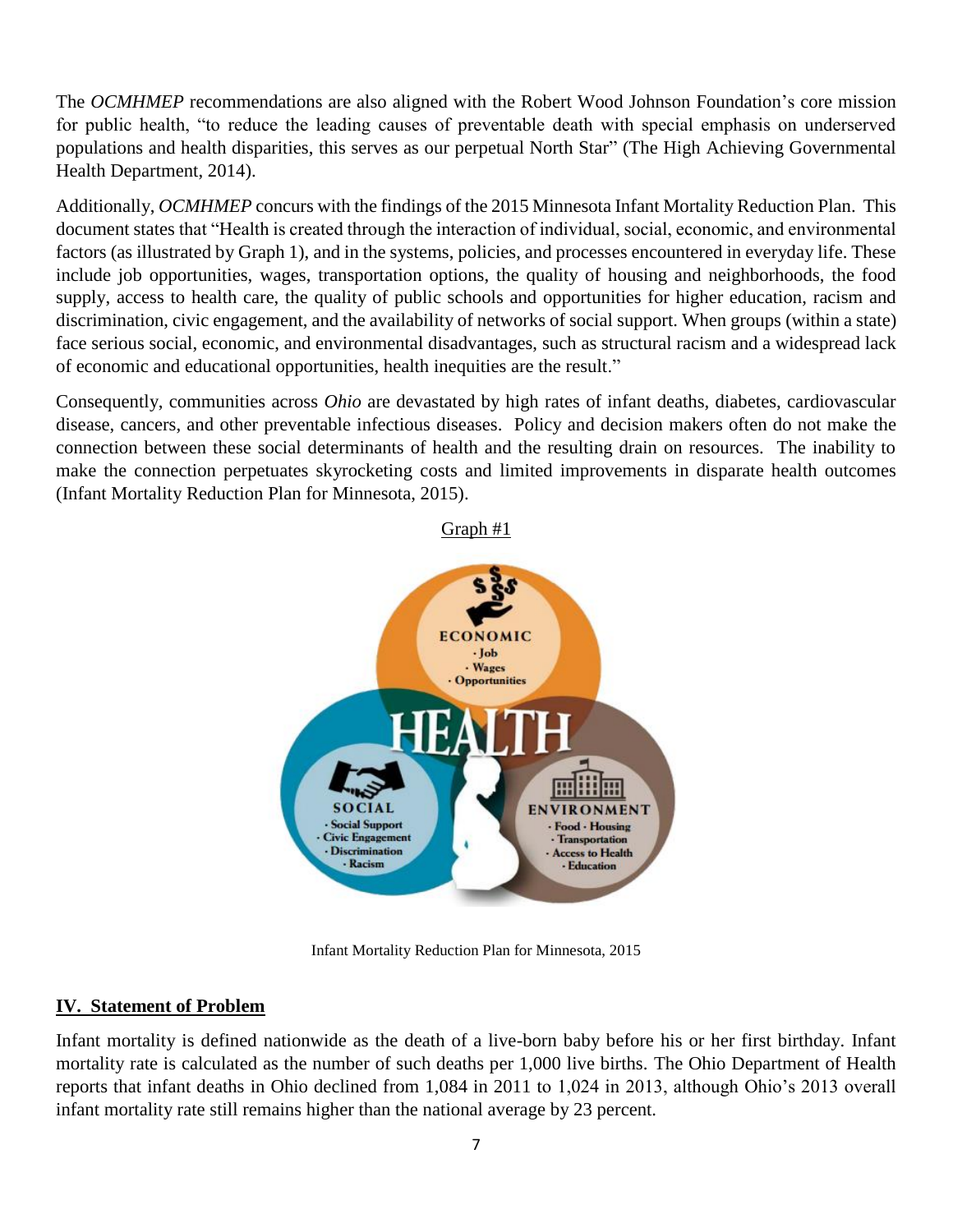Healthy People provides science-based, 10-year national objectives for improving the health of all Americans. For three decades, Healthy People has established benchmarks and monitored progress over time in order to: encourage collaborations across communities and sectors, empower individuals toward making informed health decisions and to measure the impact of prevention activities. The overarching Goals for Healthy People 2020 are to attain high-quality, longer lives free of preventable disease, disability, injury, and premature death; achieve health equity, eliminate disparities, and improve the health of all groups; create social and physical environments that promote good health for all; and promote quality of life, healthy development, and healthy behaviors across all life stages. The Healthy People 2020 Goal for Infant Mortality rates are 6.0 for all populations.

It is important to note that Ohio have achieved this goal for white infant mortality rates. Ohio has achieved the Healthy People national infant mortality rate goals for White infants for the 3 of the 4 Healthy People decades (1990, 2000, and 2020 respectively), however, Ohio has never achieved the Healthy People Black Infant Mortality Rate goal established in any decade, and Ohio's current Black infant mortality rate still exceeds the Healthy People Black infant mortality rate goal for 1990. Ohio infant mortality disparities are substantial in that black infants die at more than twice the rate of white infants as shown in Table 1.

#### Table 1:

Ohio Infant Mortality Rate (Number of Infant Deaths per 1,000 Live Births)

| Ohio Infant Mortality Rate (Number of Infant Deaths per 1,000 Live Births) |      |      |  |  |  |
|----------------------------------------------------------------------------|------|------|--|--|--|
| 2013<br>2012                                                               |      |      |  |  |  |
| Overall:                                                                   | 7.4  | 7.6  |  |  |  |
| White:                                                                     | 6.0  | 6.4  |  |  |  |
| Black:                                                                     | 13.8 | 13.9 |  |  |  |

*Table 1: Ohio Infant Mortality Rates by Race, 2012 - 2013, Ohio Department of Health – Office of Vital Statistics, 2015*

#### **A. Clinical & Non-Clinical Factors**

#### **Clinical**

The *OCMHMEP* recognizes that the three leading causes of infant deaths in Ohio are prematurity/pre-term births, sleep-related deaths and birth defects (Ohio Department of Health, 2015). The *OCMHMEP* has identified significant downstream strategies to contribute to the elimination of disparities in birth outcomes. *OCMHMEP* acknowledges that these practices are not widely implemented throughout Ohio. In order to influence infant mortality disparities these recommendations must be available as a comprehensive array of services that are routinely offered to racial and ethnic women of childbearing age. If these services are unavailable, the healthcare system or practice must make significant investments to bring them into fruition.

#### **Non-Clinical**

According to the 2010, World Health Organization's Commission on Social Determinants of Health, "Social Determinants of Health (SDOH) are defined as …"the circumstances in which people are born, grow up, live, work and age, and the systems put in place to deal with illness…These social conditions are the single most important determinant of one's health status *and* these social determinants of health are mostly responsible for health inequities - the unfair and avoidable differences in health status seen within and between countries,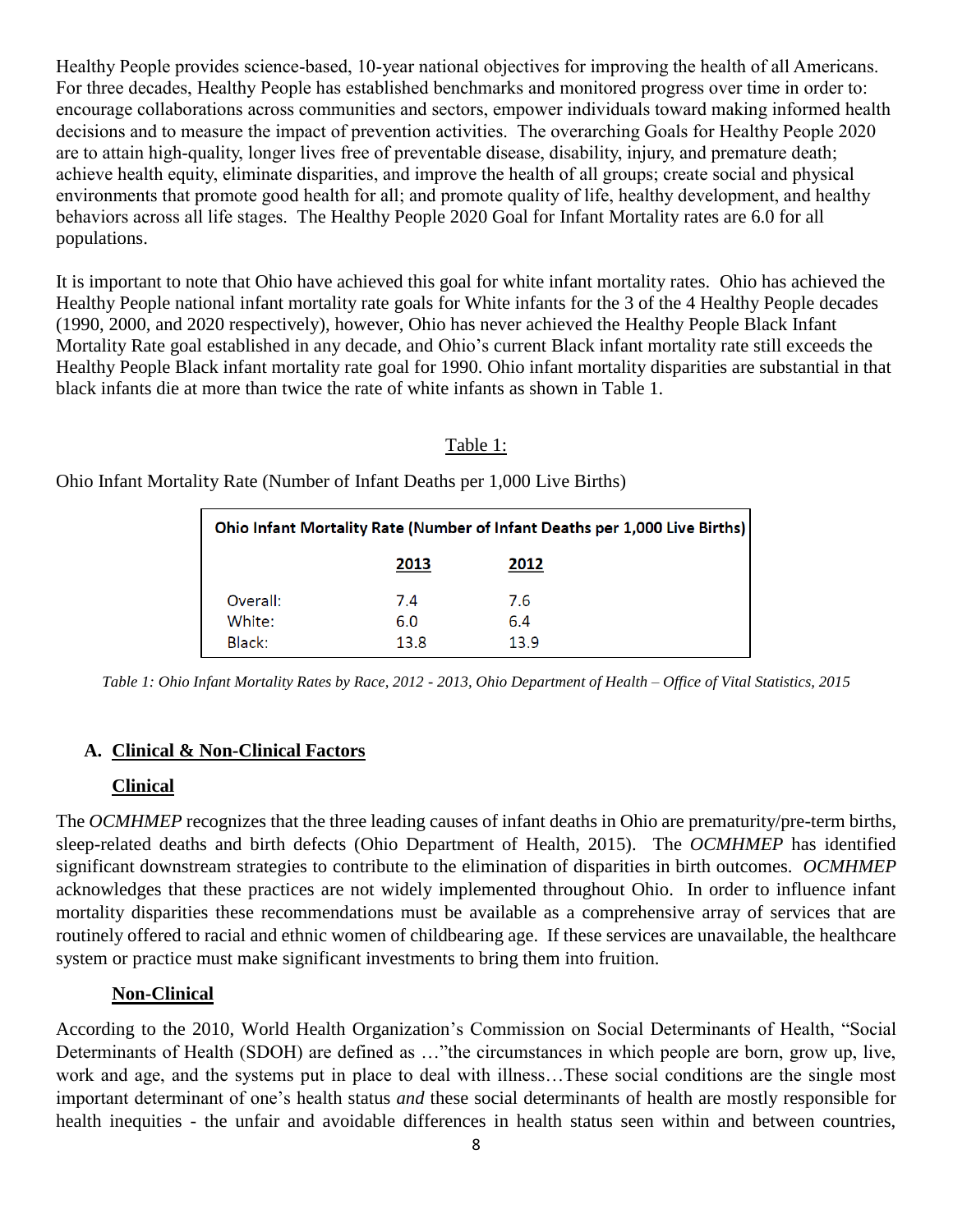*communities or groups*. The structural roots of health inequities lie within education, taxation, labor and housing markets, urban planning, government regulation, health care systems, all of which are powerful determinants of health, and ones over which individuals have little or no direct personal control but can only be altered through social and economic policies and political processes."

Non-clinical factors have a tremendous effect on overall health and on infant mortality. We frame them in order to influence clinical practices and policy formulation that results in health equity in birth outcomes. The *OCMHMEP* has identified upstream, midstream, and downstream strategies to eliminate disparities in birth outcomes.

The *OCMHMEP* contends that the root causes of infant mortality disparities begin during critical periods in the health of women and families and within the social, economic, and environmental conditions of communities where the child is conceived. Because factors that underlie infant death are multiple and complex, there is no single "silver bullet" to reduce infant mortality. Strategies to reduce infant mortality requires attention to a variety of risk factors with prevention being the most cost-effective approach. Moreover, this requires a broad based coordinated effort across private and public stakeholders, which, include but are not limited to, government agencies, educational systems, law enforcement, hospital systems, payers, funders, housing agencies, transportation, business roundtables, consumers, community based organizations, and faith based organizations.

Assembling this broad-based coalition is easier said than done because of a lack of understanding of the threat posed by poor birth outcomes on financial, governmental, communal, and familial "bottom lines." There is also confusion or a lack of ownership as to who is responsible for addressing and ameliorating this problem. The *OCMHMEP* acknowledges that historically this responsibility has been incorrectly and exclusively assigned to the medical community, specifically health systems. However, no one entity is sufficiently equipped to eliminate infant mortality. Therefore, the non-clinical recommendations reflect the broad based effort needed to solve this problem.

#### **B. Statistical Overview**

The *OCMHMEP* acknowledges the importance of using various data sets to understand Ohio's disparate infant mortality burden. It is important to compare Ohio's burden relative to international, national, and state level data to characterize the extent of the problem.

#### Infant Mortality: United States compared to other countries:

According to the Report of the Secretary's Advisory Committee on Infant Mortality, for the HHS Action and Framework for a National Strategy in January 2013, "…in 2010, the US ranked 27th in infant mortality compared to other nations in the Organization for Economic Cooperation and Development (OECD). The US infant mortality rate is higher than the industrialized country average of 5 per 1,000 live births and is greater than the infant mortality rates in most of Western Europe, Canada, Israel, and Japan. Particularly worrisome is that the US rank among nations in the OECD group has consistently dropped since 1960 when the United States ranked 12th. By 1980, the US ranked 19th, dropping to 30th in 2005, and then 27th in 2010.

Differences in how live births are recorded in the OECD nations may affect some of the comparisons; however, researchers at the National Center for Health Statistics (NCHS), CDC, and HHS do not report this to be a main cause of our low ranking. Better explanations for the differential in infant mortality rates between the United States and other OECD nations are differences across these nations in rates of preterm and low birth-weight births and persistent racial/ethnic disparities in U.S. infant mortality."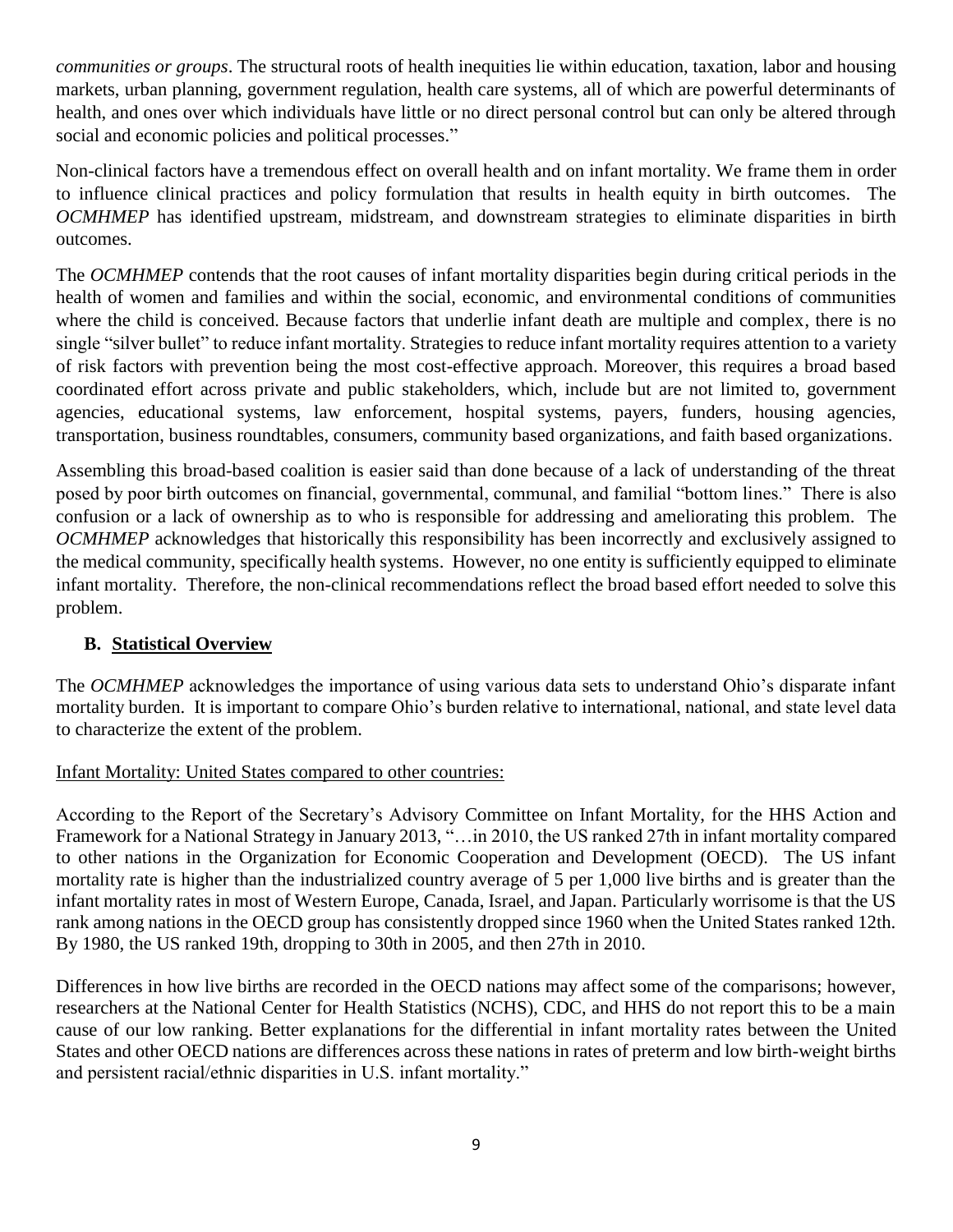#### **Infant Mortality: Ohio compared to other states for number of births and ranking:**

#### Table 2:

Ohio is the  $7<sup>th</sup>$  most populous State in the United States and is  $7<sup>th</sup>$  for the number of births occurring in a State/year.

| State Rank by pop. | 2010 US Census: | # births in $2013$ (rank): |
|--------------------|-----------------|----------------------------|
| 1. California      | 37, 253, 956    | 494, 705 (1)               |
| 2. Texas           | 25, 145, 561    | 387, 340 (2)               |
| 3. New York        | 19, 378, 102    | 236,980(3)                 |
| 4. Florida         | 18, 801, 310    | 215,407(4)                 |
| 5. Illinois        | 12, 830, 632    | 156, 931(5)                |
| 6. Pennsylvania    | 12, 702, 379    | 140, 921(6)                |
| 7. Ohio            | 11, 536, 504    | 138, 936 (7)               |
| 8. Michigan        | 9, 883, 640     | 113, 489 (10)              |
| 9. Georgia         | 9, 687, 653     | 128, 748(8)                |
| 10. North Carolina | 9, 535, 483     | 119,002(9)                 |
|                    |                 |                            |

(Martin JA, Hamilton BE, Osterman MJK, et al. Births: Final data for 2013. National vital statistics reports; vol. 64 no 1. Hyattsville, MD: National Center for Health Statistics. 2015.)

#### Table 3:

#### Of the 10 most populous States, Ohio has the highest overall infant mortality rate:

|       | State:     | Overall IMR: (2010-2012): |
|-------|------------|---------------------------|
|       | <b>USA</b> | 6.07                      |
| 1.    | California | 4.66                      |
| 2.    | Texas      | 5.88                      |
| 3.    | <b>NY</b>  | 5.07                      |
| 4.    | FL         | 6.37                      |
| 5. IL |            | 6.64                      |
|       | 6. PN      | 6.92                      |
| 7.    | <b>OH</b>  | 7.73                      |
| 8.    | MI         | 6.87                      |
|       | 9. GA      | 6.48                      |
|       | 10. NC     | 7.23                      |

*(User Guide to the 2012 Period Linked Birth/Infant Death Public Use File (2012). Department of Health and Human Services, Centers for Disease Control and Prevention, National Center for Health Statistics Division of Vital Statistics.*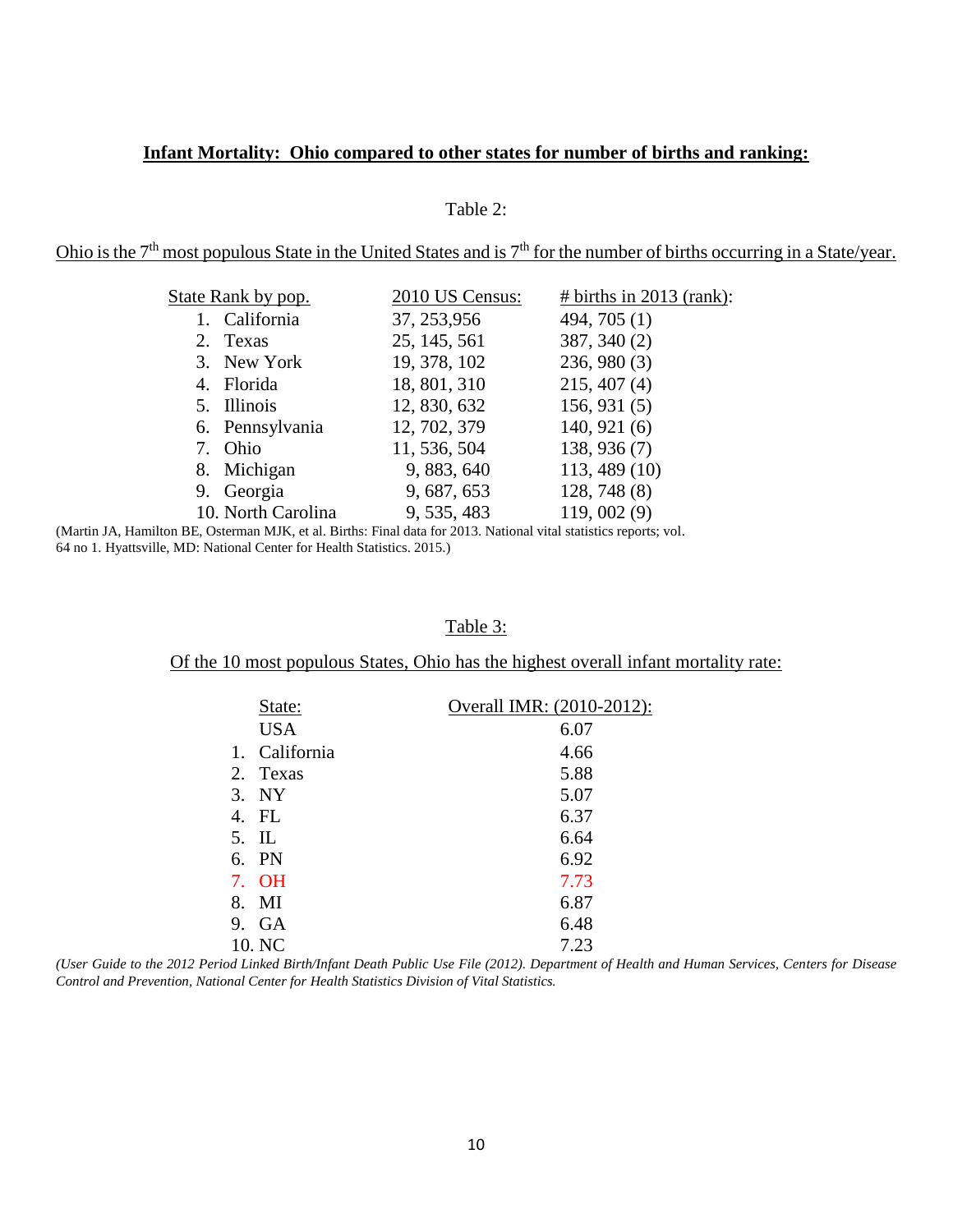#### Table 4:

| State:      | NHW: | NHB:  | AI/AN  | A/PI   | Hispanic |
|-------------|------|-------|--------|--------|----------|
| USA:        | 5.10 | 11.37 | 8.29   | 4.23   | 5.17     |
| <b>CA</b>   | 3.93 | 9.13  | 6.94   | 3.79   | 4.58     |
| Texas       | 5.22 | 10.67 | $\ast$ | 3.77   | 5.40     |
| <b>NY</b>   | 3.92 | 9.30  | 10.24  | 3.49   | 5.07     |
| FL          | 4.98 | 11.06 | $\ast$ | 4.04   | 4.87     |
| $_{\rm IL}$ | 5.05 | 13.17 | $\ast$ | 5.30   | 5.65     |
| PN          | 5.37 | 12.74 | $\ast$ | 3.92   | 7.63     |
| <b>OH</b>   | 6.45 | 13.87 | $\ast$ | 4.61   | 6.45     |
| MI          | 5.24 | 13.60 | 12.20  | $\ast$ | 4.02     |
| <b>GA</b>   | 5.04 | 9.72  | $\ast$ | 3.39   | 4.43     |
| NC          | 5.44 | 12.74 | 11.18  | 4.38   | 5.46     |

#### Of the 10 most populous States, Infant mortality rates, by race, (2010-2012 IMR/State/Race):

*(User Guide to the 2012 Period Linked Birth/Infant Death Public Use File (2012). Department of Health and Human Services, Centers for Disease Control and Prevention, National Center for Health Statistics Division of Vital Statistics. Red: State with the highest rate. NHW: Non-Hispanic White NHB: Non-Hispanic Black, AI/AN: American Indian or Alaska Native A/PI: Asian or Pacific Islander.)*

According to the data presented above for the aggregate period of time from 2010-2012, of the 10 most populous states, which are also the states that experience the most births per year/State, Ohio ranks 7<sup>th</sup> for the number of births and has the highest Overall, White, and Black infant mortality rates, and the second highest infant mortality rates for Asians/Pacific Islanders and for Hispanics. The data presented in Table 2, Table 3 and Table 4 above suggest that when comparing Ohio's IMR to States that are responsible for a large number of births, Ohio does not compare well for all racial groups and, for all groups compared, Ohio's IMRs are above national rates.

Since 2010, when comparing Ohio's overall, White, and Black infant mortality rates to all States (not just the most populous states), Ohio's infant mortality rates rank amongst the highest in the nation. It is important to note that not only is Ohio's Black IMR more than double Ohio's White IMR, the Black IMR for Ohio is the highest recorded in this data set, after accounting for 11 States that did not record a Black IMR because they did not meet the standards of reliability based on fewer than 20 deaths in the 3-year aggregate period of time. This unacceptable ranking for Ohio only escalates the importance of decision and policy makers to initiate broad based cross system strategies to address disparate birth outcomes.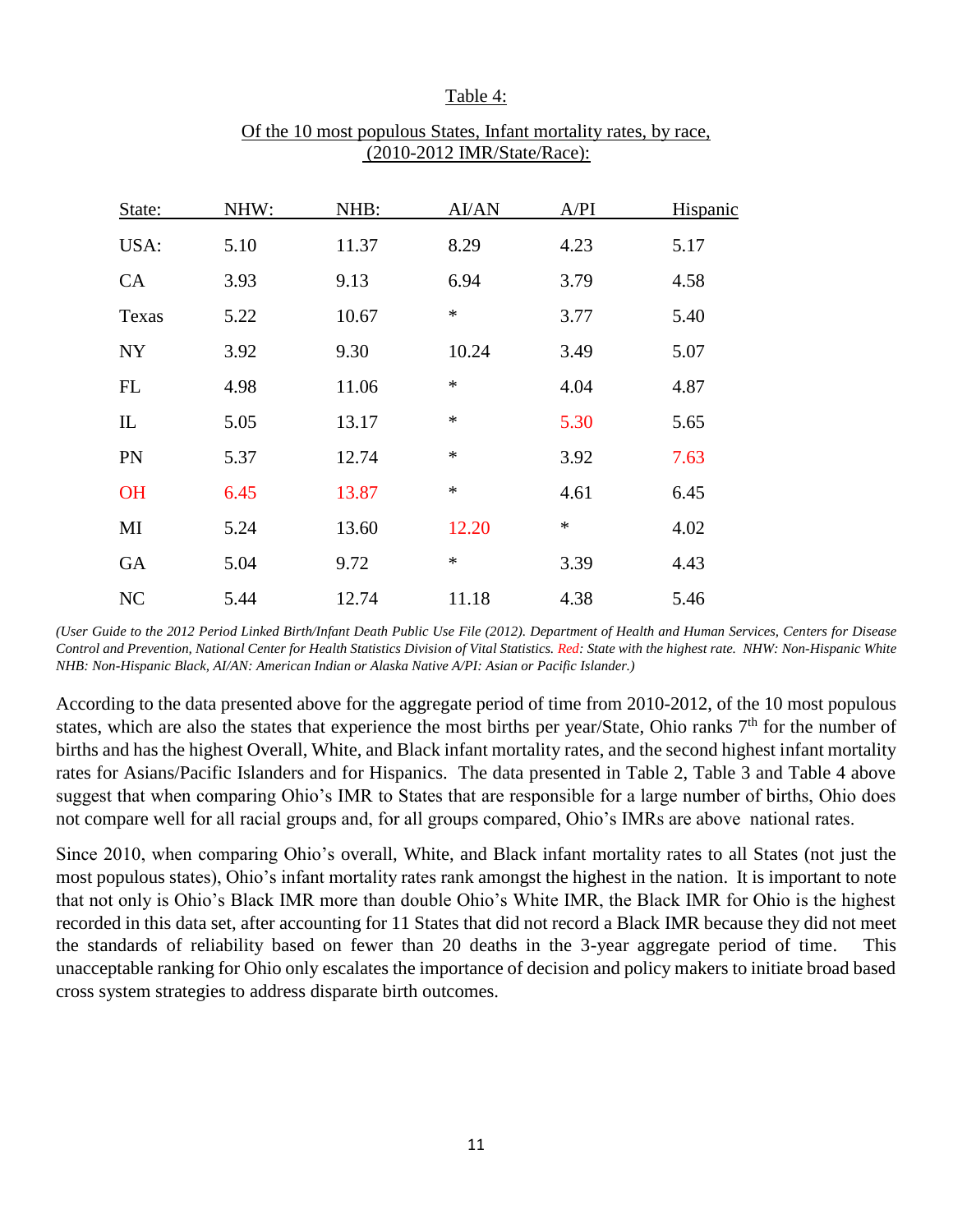Graph 2



National Infant Mortality by Race, 2013, National Kids Count





*Ohio Infant Mortality Rates by Race, 1990-2013, Ohio Department of Health – Office of Vital Statistics, 2015*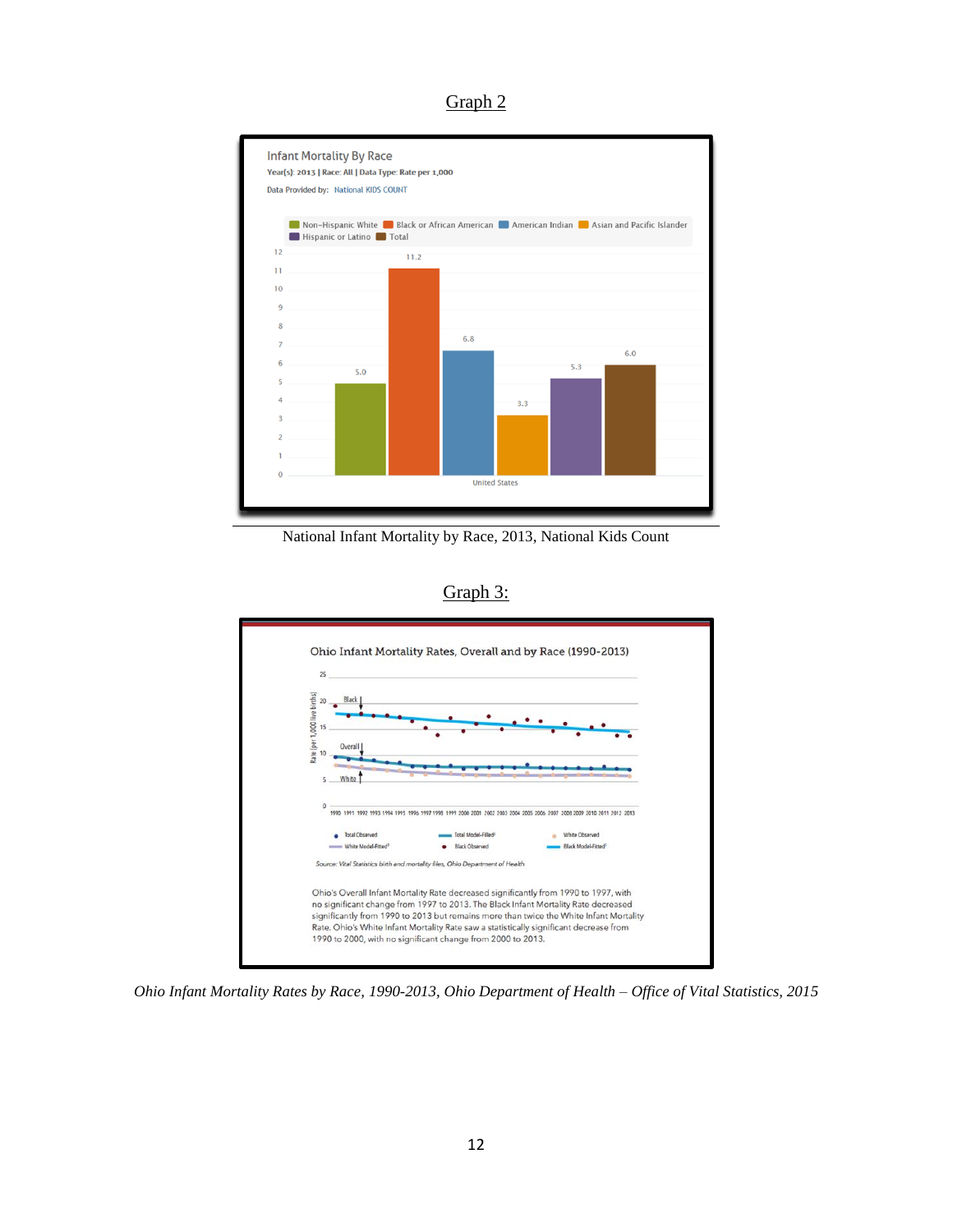*Table 5*

| Neonatal, postneonatal, and infant mortality, Ohio and counties, 2007-2011<br>Rates are per 1,000 births<br>Source: Chio Department of Health, Office of Vital Statistics |                 |      |                                            |                  |                                                           |                                               |                                                          |                                                  |                         |
|---------------------------------------------------------------------------------------------------------------------------------------------------------------------------|-----------------|------|--------------------------------------------|------------------|-----------------------------------------------------------|-----------------------------------------------|----------------------------------------------------------|--------------------------------------------------|-------------------------|
| county                                                                                                                                                                    | <b>GROUP</b>    | YEAR | NUMBER<br><b>NEONATAL</b><br><b>DEATHS</b> | RATE<br>NEONATAL | NUMBER<br><b>POSTNEO</b><br><b>NATAL</b><br><b>DEATHS</b> | <b>EATE</b><br><b>POSTNEO</b><br><b>NATAL</b> | <b>TOTAL</b><br>NUMBER<br><b>INFANT</b><br><b>DEATHS</b> | <b>RATE</b><br><b>INFANT</b><br><b>MORTALITY</b> | NUMBER<br><b>BIRTHS</b> |
| 060                                                                                                                                                                       | <b>TOTAL</b>    | 2007 | 781                                        | 5.18             | 382                                                       | 253                                           | 1,163                                                    | 7.71                                             | 150.784                 |
| <b>OH00</b>                                                                                                                                                               | <b>TOTAL</b>    | 2008 | 755                                        | 5.08             | 389                                                       | 2.62                                          | 1,144                                                    | 7.70                                             | 148,592                 |
| $O + 0O$                                                                                                                                                                  | TOTAL           | 2009 | 750                                        | 5.19             | 350                                                       | 2.48                                          | 1,109                                                    | 7.67                                             | 144,559                 |
| OHIO                                                                                                                                                                      | <b>TOTAL</b>    | 2010 | 725                                        | 6.21             | 343                                                       | 2.47                                          | 1,068                                                    | 7.68                                             | 139.034                 |
| <b>OHIO</b>                                                                                                                                                               | <b>TOTAL</b>    | 2011 | 724                                        | 5.25             | 382                                                       | 2.62                                          | 1,086                                                    | 7.87                                             | 138,024                 |
| OHIO                                                                                                                                                                      | <b>WHITE</b>    | 2007 | 512                                        | 4.22             | 257                                                       | 2.12                                          | 769                                                      | 6.34                                             | 121,267                 |
| OHIO                                                                                                                                                                      | WHITE           | 2008 | 461                                        | 3.88             | 253                                                       | 2.13                                          | 714                                                      | 5.00                                             | 118,901                 |
| OHO                                                                                                                                                                       | <b>WHITE</b>    | 2009 | 494                                        | 4.28             | 244                                                       | 2.12                                          | 738                                                      | 6.40                                             | 115.328                 |
| OHO                                                                                                                                                                       | WHITE           | 2010 | 482                                        | 4.50             | 208                                                       | 1.92                                          | 688                                                      | 6.42                                             | 107.189                 |
| $O + 8O$                                                                                                                                                                  | <b>WHITE</b>    | 2011 | 439                                        | 4.18             | 233                                                       | 2.22                                          | 672                                                      | 8.41                                             | 104,906                 |
| 0100                                                                                                                                                                      | <b>BLACK</b>    | 2007 | 261                                        | 10.05            | 123                                                       | 4.74                                          | 384                                                      | 14.79                                            | 25,959                  |
| OHOO                                                                                                                                                                      | <b>BLACK</b>    | 2008 | 290                                        | 11.10            | 134                                                       | 5.13                                          | 493                                                      | 16.23                                            | 26.131                  |
| OHOO                                                                                                                                                                      | <b>BLACK</b>    | 2009 | 251                                        | 9.87             | 111                                                       | 4.36                                          | 362                                                      | 14.23                                            | 25,433                  |
| OHO                                                                                                                                                                       | <b>BLACK</b>    | 2010 | 231                                        | 9.84             | 132                                                       | 5.62                                          | 363                                                      | 15.47                                            | 23,469                  |
| OHIO                                                                                                                                                                      | <b>BLACK</b>    | 2011 | 255                                        | 11.01            | 115                                                       | 4.95                                          | 371                                                      | 15.96                                            | 23, 252                 |
| O(60)                                                                                                                                                                     | <b>AMER IND</b> | 2007 | o                                          | 0.00             | o                                                         | 0.00                                          | ö                                                        | 0.00                                             | 285                     |
| O(40)                                                                                                                                                                     | AMER ND         | 2008 | O)                                         | 0.00             | o                                                         | 0.00                                          | ā                                                        | 0.00                                             | 264                     |
| OHO                                                                                                                                                                       | AMER IND        | 2009 | ö                                          | 0.00             | o                                                         | 0.00                                          | ō                                                        | 0.00                                             | 283                     |
| OHIO                                                                                                                                                                      | AMER IND        | 2010 | š                                          | 3.95             | o                                                         | 0.00                                          | ۹                                                        | 3.95                                             | 253                     |
| $O + 00$                                                                                                                                                                  | AMER IND        | 2011 | ٥                                          | 0.00             | 2                                                         | 8.03                                          | ž                                                        | 8.03                                             | 249                     |
| OH 9O                                                                                                                                                                     | <b>ASIAN/PI</b> | 2007 | ñ                                          | 244              | 2                                                         | 0.51                                          | 10                                                       | 3.05                                             | 3,273                   |
| OHOO                                                                                                                                                                      | <b>ASIAN/PI</b> | 2008 | a                                          | 1.21             | z                                                         | 0.61                                          | ō                                                        | 1.82                                             | 3,290                   |
| OHIO                                                                                                                                                                      | <b>ASIANIFI</b> | 2009 | 5                                          | 1.42             | ۷                                                         | 1.13                                          | 厦                                                        | 2.55                                             | 3.525                   |

| county          | GROUP                             | <b>YEAR</b> | NUMBER<br><b>NEONATAL</b><br><b>DEATHS</b> | RATE<br><b>NEONATAL</b> | NUMBER<br><b>POSTNEO</b><br><b>NATAL</b><br><b>DEATHS</b> | <b>RATE</b><br>POSTNEO<br><b>NATAL</b> | TOTAL<br><b>NUMBER</b><br><b>INFANT</b><br><b>DEATHS</b> | <b>RATE</b><br><b>INFANT</b><br><b>MORTALITY</b> | NUMBER<br><b>BIRTHS</b> |
|-----------------|-----------------------------------|-------------|--------------------------------------------|-------------------------|-----------------------------------------------------------|----------------------------------------|----------------------------------------------------------|--------------------------------------------------|-------------------------|
| C440            | <b>LEASTER</b><br><b>ASIAN/PL</b> | 2010        | Ħ                                          | 3.15                    | 5                                                         | 1.43                                   | 16                                                       | 4.58                                             | 3,494                   |
| O 100           | <b>ASIAN/PL</b>                   | 2011        | 6                                          | 1.75                    | з                                                         | 0.88                                   | ğ                                                        | 2.63                                             | 3,422                   |
| CH00            | HISPANIC                          | 2007        | 35                                         | 5.31                    | 21                                                        | 3.19                                   | 56                                                       | 8.50                                             | 6,588                   |
| O/HO            | <b>HISPANIC</b>                   | 2008        | 29                                         | 421                     | 13                                                        | 1.89                                   | 42                                                       | 6.10                                             | 6,887                   |
| OH <sub>0</sub> | <b>HISPANIC</b>                   | 2009        | 30                                         | 4.36                    | 21                                                        | 3.05                                   | 51                                                       | 7.41                                             | 6,879                   |
| <b>OHIO</b>     | <b>HISPANIC</b>                   | 2010        | 29                                         | 4.60                    | 10 <sub>1</sub>                                           | 3.01                                   | 48                                                       | 7.61                                             | 6.304                   |
| <b>CHIO</b>     | <b>HISPANIC</b>                   | 2011        | 31                                         | 4.90                    | 12                                                        | 1.90                                   | 43                                                       | 6.80                                             | 6.324                   |
| CHIC            | NON-HISP                          | 2007        | 746                                        | 5.22                    | 360                                                       | 2.82                                   | 1,105                                                    | 7.73                                             | 143.042                 |
| $O + 0O$        | NON-HISP                          | 2008        | 726                                        | 5.16                    | 376                                                       | 2.67                                   | 1.102                                                    | 7.83                                             | 140,679                 |
| $O + 0O$        | <b>NON-HISP</b>                   | 2009        | 720                                        | 5.26                    | 338                                                       | 2.47                                   | 1,053                                                    | 7.73                                             | 136,941                 |
| <b>OHIO</b>     | <b>NON-HISP</b>                   | 2010        | 695                                        | 5.27                    | 324                                                       | 2.46                                   | 1.019                                                    | 773                                              | 131,895                 |
| OHIO            | <b>NON-HISP</b>                   | 2011        | 683                                        | 5.23                    | 350                                                       | 2.68                                   | 1,033                                                    | 7.91                                             | 130,524                 |
| O(100)          | <b>UNKNOWN</b>                    | 2010        | $\alpha$                                   | 0.00                    | $\phi$                                                    | 0.00                                   | 0.0                                                      | 0.00                                             | 4,629                   |
| OHO             | <b>UNKNOWN</b>                    | 2011        | 23                                         | 3.71                    | u                                                         | 1.45                                   | 32                                                       | 5.17                                             | 6,195                   |

Table 5: Neonatal, post neonatal, and infant mortality, Ohio and counties, 2007-2011, Rates per 1,000 births Source: Ohio Department of Health, Office of Vital Statistics

Graph 2 is a national infant mortality data set by race and ethnicity provided by Kids Count which reveals the disparity in the White IMR rate versus African-American, American Indian and Hispanic IMR rates. Graph 3 is a state data set from the Ohio Department of Health, Epidemiology Division, which shows Ohio's infant mortality rates by race from 1990-2013. While Table 5 shows infant mortality rates by race and ethnicity for the time period of 2007-2011.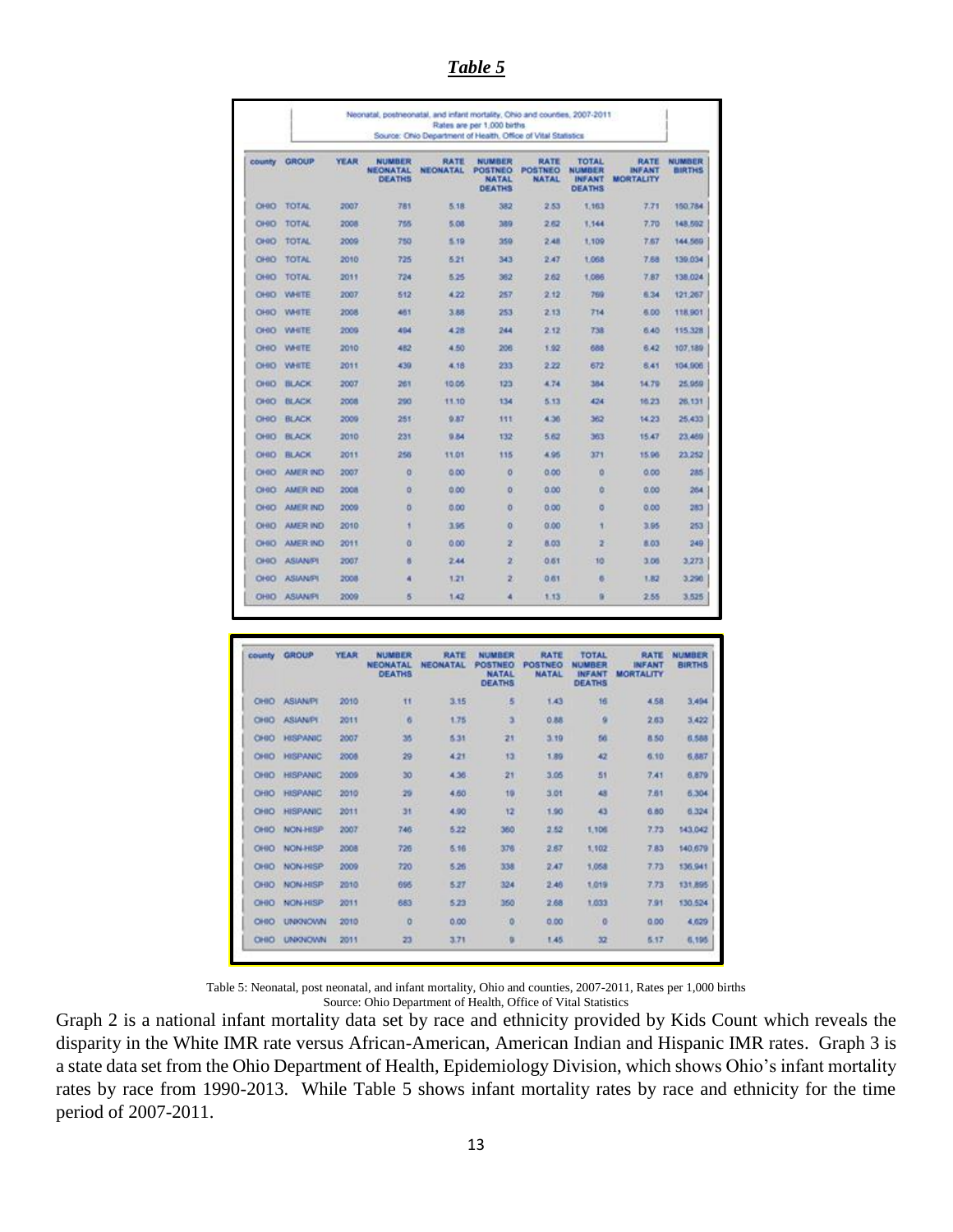#### **V. Addressing Health Disparities in Infant Mortality while Pursuing Health Equity**

Despite medical advances resulting in longer and healthier lives, persistent and well-documented health disparities exist between different racial and ethnic populations. Therefore, the ability of these groups to attain the best health possible, or achieve health equity, remains elusive due to social, economic, and environmental disadvantage experienced where individuals live, learn, work and play (U.S. Department of Health and Human Services Action Plan, 2011). While there are decades of research to document health disparities and the importance of social determinants of health, much of this work has been unfamiliar to leaders outside of public health (Robert Wood Johnson, 2014). Since 2002, the annual Agency for Healthcare Research and Quality (AHRQ) and the National Health Disparities Reports (NHDR) have documented the status of healthcare disparities and quality of care received by racial, ethnic and socio-economic groups in the United States. The 2008 National Healthcare Disparities Report documented that racial and ethnic minorities often receive poorer quality of care and face more barriers in seeking care including preventive care, acute treatment, or chronic disease management, than do non-Hispanic White patients.

Health disparities are persistent in virtually every health condition and disease. The consistent gap in health disparities and health inequities highlights the importance of raising the awareness and broadening the leadership to develop policy strategies to eliminate health disparities, improve healthcare access, increase workforce diversity, and cultural/linguistic competency, and to prioritize the availability and meaningful use of health data and research for all populations (National Partnership for Action, 2011)

The health equity lens of this white paper is intended to be a catalyst for change. Thus, it focuses on the root causes of social determinants of health to influence one's overall quality of life.

#### **VI: Understanding the Impact of Race and Racism on Infant Mortality**

In Ohio, Black babies are twice as likely to die during the first year of life as white babies. The persistence of this racial disparity in Ohio has existed over 35 years (for as long as Ohio has reported data by race). The *OCMHMEP* acknowledges the growing body of research that demonstrates the impact of racism as a social determinant on infant mortality. However, key to understanding this issue is to first acknowledge the complex nature of race as a social construct and adverse reactions to race, which is in fact racism. It is also important to recognize a fundamental need to overcome inertia within institutions to address the impact of racism in its various forms. The prerequisite of this however is to first, understand the different levels of racism, and then connect it to birth outcomes and infant mortality.

Moreover, there are different levels of racism. While racial disparities for infant mortality are evident, the ability to address the causal factors constitutes major challenges for communities, practitioners, and institutions working to address this problem.

The work of noted researchers and institutions such as Dr. Camara P. Jones, Dr. Michael Lu, Dr. James Collins, and the Kirwan Institute provide useful concepts to understand the impact of racism. Applied in a manner that provides a strategic response and when applied appropriately, these concepts can address the issue of racism and help us to improve birth outcomes. While a comprehensive review of the impact of racism will not be addressed in this paper, the *OCMHMEP* would like to highlight some of the research findings.

For instance, Dr. Camara Jones provides a useful framework that identifies three levels of racism: personal, interpersonal and structural. This is extremely helpful so that interventions designed to address the impact of racism can be appropriately applied to achieve measureable results. Therefore, we could use this particular frame to address the issue of health care disparities, especially at the interpersonal or structural level.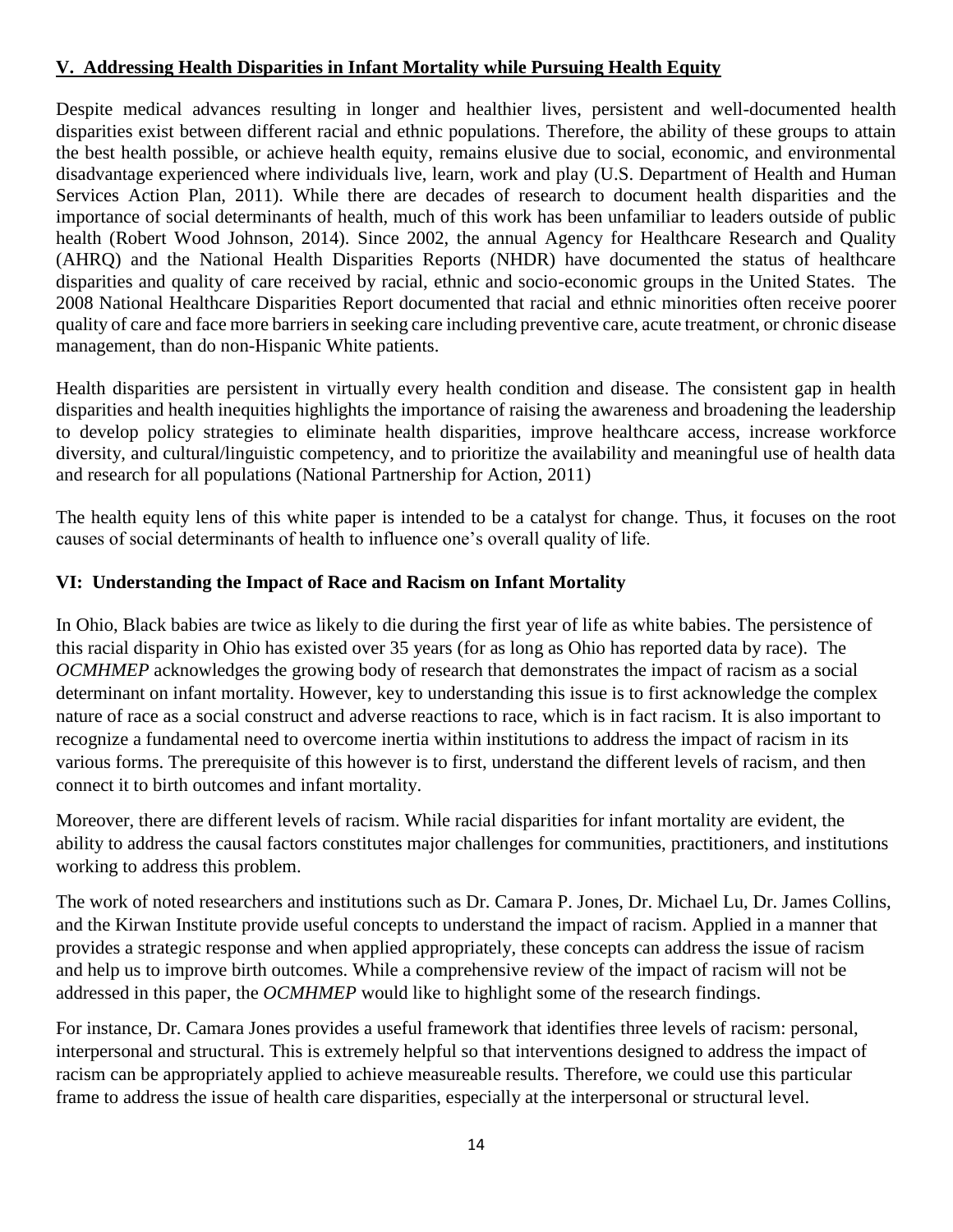Dr. James Collin's research demonstrates how the issue of race and disparate birth outcomes transcend obvious demographic characteristics such as income, education, and poverty. Dr. Collins demonstrated that a black woman with a professional degree is more likely to experience a poor birth outcome than a white woman without a high school diploma. He also conducted studies on the birth outcomes of women who immigrated to the United States from Africa and compared their birth outcomes to White and Black American residents. This research reveals that first generation women from Africa have birth outcomes and low birth rates comparable to white women. However, after one generation in the United States their daughters begin to experience poor birth outcomes and disparate low birth rates. This research compels institutions practitioners to rethink the issue of race and birth outcomes, especially when designing interventions.

Dr. Michael Lu's research encompasses the Life- Course Perspective meaning that birth outcomes are the product of not only nine months during pregnancy but experiences over the lifespan. Chronic and repeated stress over the mother's lifespan can adversely influence birth outcomes. Dr. Lu posits that the increased risk of Black/African-American women may be traced to greater exposure to stress hormones earlier in life during pregnancy and during gestation (Lu, 2010).

Given the availability of data and research, the *OCMHMEP* recommends that any serious initiative to overcome disparities in birth outcomes and infant mortality must contain a robust set of strategies to address race and racism. Moreover, subject-matter experts who address racism must be involved in the design, implementation, and evaluation of interventions. Lastly, interventions must be configured to operate at multiple levels

#### **VII. Rationale and Discussion**

#### **A. Capacity**

In order to ensure that there is timely and appropriate access to care that meets the needs and preferences of ethnic and minority women, there must be adequate capacity within the primary care and acute care settings. Assessment of the actual vs. "registered" prenatal care providers who are serving low-income women should be conducted. While medical providers may accept Medicaid patients, many private practices and practice panels implement restrictions on the number of Medicaid patients they will accept, along with other provisional criteria such as no new patients or only accepting a patient if they are currently registered with the practice (for example, someone who lost their private insurance while a patient with the practice and is now enrolled in Medicaid).

Additionally, there needs to be a way to identify providers who can help decrease the disparity in healthcare outcomes for populations who do not speak English as a first language. There are differences in healthcare use attributed to English-language fluency. Increasing the numbers of providers who are capable of caring for women in their native language can help decrease language as a barrier to quality prenatal care. (Fiscella, Franks, & Doescher, 2002) Efforts must be increased to address medical shortage areas where there are limitations in the distribution of providers in rural areas and in urban communities where the physician to patient ratios are higher than other regions.

#### **B. Access to Care**

In Ohio, specific attention needs to be paid to reducing risk factors and assuring the broadest access to family planning, prenatal care, and inter-conception care. Given the association between the lack of and delay to prenatal care and adverse birth outcomes, the highest priority needs to be focused on assuring access to coverage. Preterm birth is a significant factor in infant mortality due in part to barriers accessing care. Therefore, it is important that access to care occur as early as possible. Racial disparities in perinatal mortality can persist in contemporary obstetric practice despite early access to prenatal care as indicated by Graph 4. Which speaks to the importance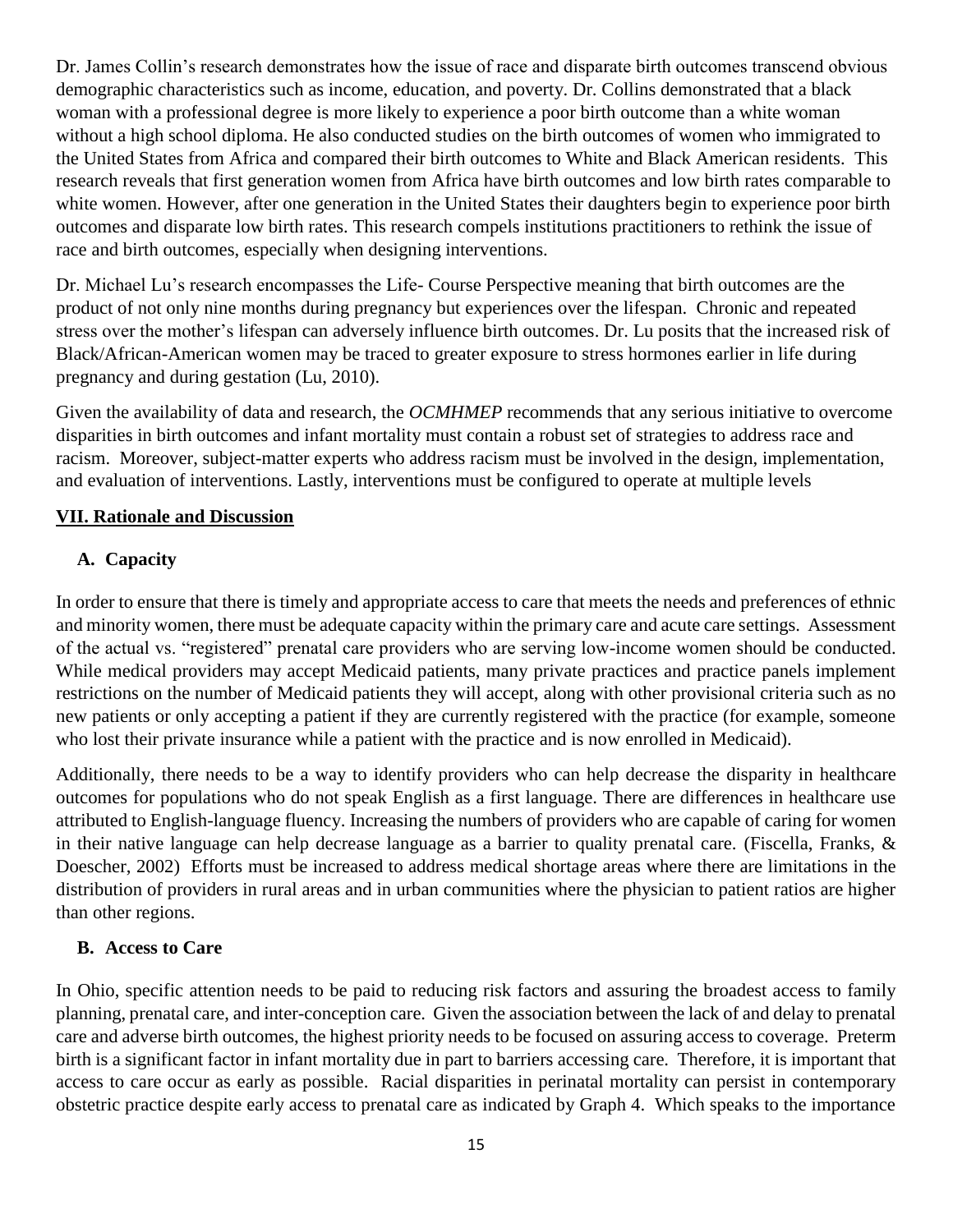of having a medical home and accessing preconception and inter-conception care allows for the diagnosis and control chronic clinical conditions that have the potential of placing pregnant women at increased risk of compromised birth outcomes. Improving maternal health prior to pregnancy and between pregnancies must be a high priority. This includes of decreasing risk factors related to infant mortality.



Healy et al. (2006). Early Access to Care: Implications for Racial Disparity in Perinatal Mortality. Obstetrics and Gynecology, 107, 625-31

Risk factors such as obesity, hypertension, smoking, and drug use are often interrelated and occur simultaneously. For instance, hypertension is the strongest predictor of low birth weight (LBW) leading to a 2-5 times increased risk of having a LBW infant. Across all ethnic and racial groups chronic and pregnancy induced hypertension were the strongest predictors of pre-eclampsia leading to an increased likelihood of premature deliveries (Maternal Obesity and Diabetes as Risk Factors for Adverse Pregnancy Outcomes, 2005). Controlling these conditions before pregnancy decreases the risk of infant mortality. In addition, the rate of infants born with Neonatal Abstinence Syndrome (NAS) increased by six fold over the course of 7 years affecting 14 of 10,000 live births in 2004 and 88 of 10,000 live births in 2011 (Ohio Mental Health and Addiction Services, 2013). Efforts to ensure adequate access to drug treatment programs as well as smoking cessation services that address clinical and environmental factors are associated with improved birth outcomes.

Family planning services are one of the most effective interventions to reduce human and financial costs of unplanned births, making family planning one of the most impactful interventions for improving infant mortality (Center for Disease Control and Prevention, 2006). Although the Family Planning Waiver was available to states in 1986, Ohio did not adopt these essential services until 2012. Unfortunately, these services have been discontinued without the provision of a public analysis of the program outcomes and cost savings. Consequently, in Ohio, family planning services are not as widely available as they should be. We recommend increased efforts to provide and expand family planning services to achieve improved health of women, optimal spacing between pregnancies, and overall lower health care costs associated with high-risk pregnancies.

Home visiting is also another useful intervention to connect women to appropriate care and follow-up. Home visiting programs provide information to practitioners about how they should adjust clinical interventions and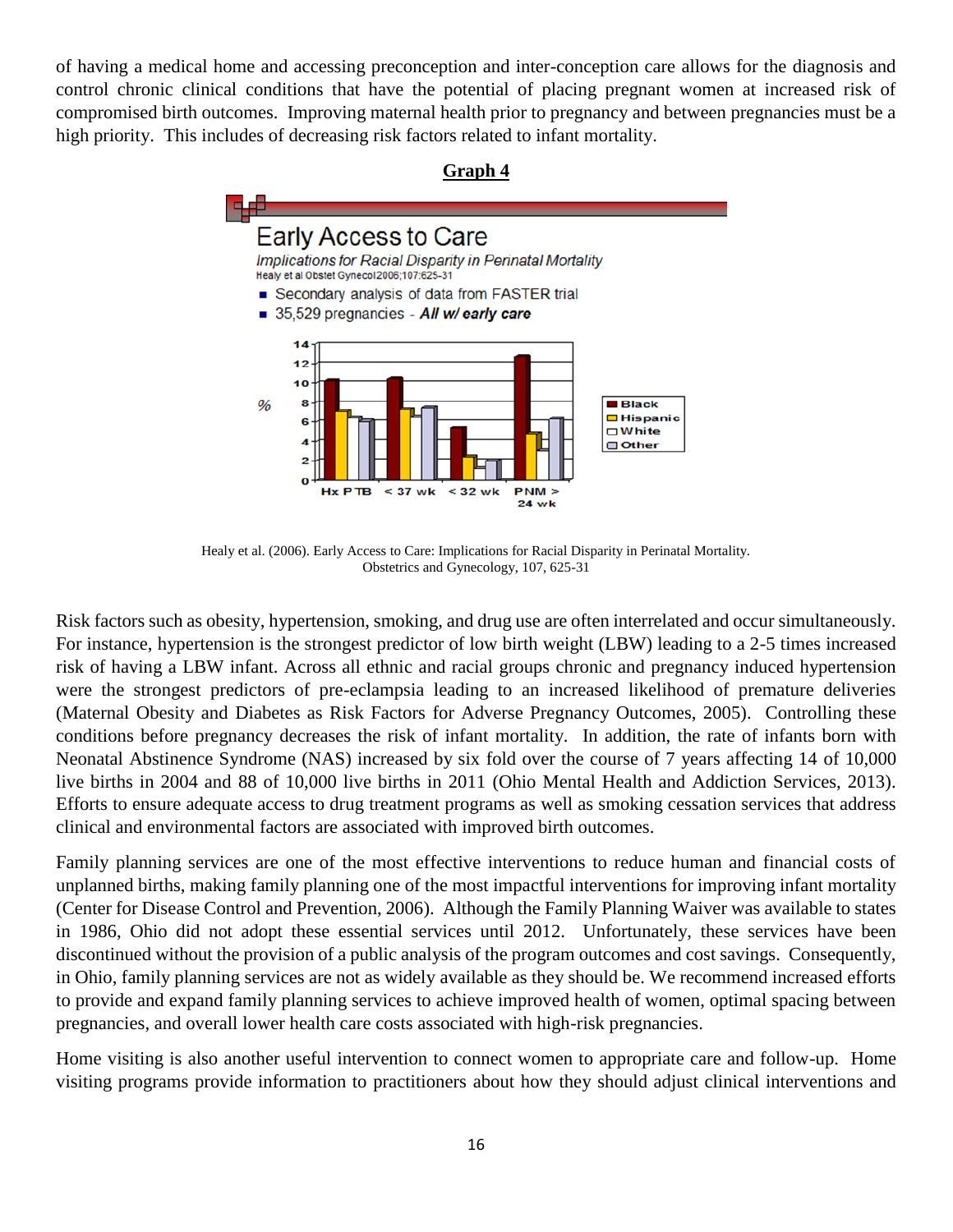arrange for non-clinical organizations to address the social and environmental barriers that women and families face to lead to better birth outcomes and facilitate survival during the first year of life.

At this juncture, it is important to adopt the mindset that infant mortality and poor birth outcomes cannot be solved by clinical interventions alone. Infant mortality is also impacted by socio-economic challenges. According to the 2015 Ohio Poverty report, approximately ninety percent of Ohio's counties had significantly higher poverty rates during 2009-2013 as compared to 1999. Poverty often erects structural barriers that restrict the ability to obtain and/or maintain good health outcomes. These structural barriers include poor housing options, underemployment, unemployment, under performing schools and lack of transportation. Any overarching strategies to address infant mortality must account for poverty and social economic factors (Applegate, 2013).

#### **C. Care Coordination**

Care coordination is the work of identifying at risk individuals and ensuring they connect to care. Connection to health, behavioral health, and social service interventions prevents catastrophic outcomes and reduces expense.

The United States has the best medical care in the world. However, those who are impoverished and most at risk (pregnant women, and children) too often do not connect to that care. These individuals are concentrated in impoverished and culturally isolated neighborhoods and isolated rural settings. They lack transportation, telephones, and have other priorities for survival (food, clothing, utilities, and housing).

Ohio's care coordination business model must focus on mitigating risk for catastrophic health conditions, including poor birth outcomes and infant mortality. Barriers related to social economic status can be impacted through the leveraging of existing resources and intervention. Communities can work together to reach these populations without duplication. The tools, strategies, and proven approaches to care coordination and medical care are ready and available.

One example of this is the Pathways Community Hub Model. This evidenced based model which has demonstrated effectiveness within racial and ethnic populations, received funding support in the 2016/2017 state budget as part of the infant mortality reduction policy. These Hubs specialize in connecting women to vital resources that address basic needs such as housing, nutrition, transportation, and adequately supply of healthy food. These Hubs also focus on risky behaviors such as alcohol and drug addiction, smoking, and behavioral health conditions such as depression. Maintaining connections with ongoing behavioral health treatment is especially critical during pregnancy to avoid harm to the pregnant woman. These risk factors are unfortunately too prevalent among women of color. These conditions are also associated with a delay in seeking treatment. This model has also been endorsed by the Agency for Healthcare Research and Quality, National Institute of Health, Center for Disease Control and Prevention, Center for Medicare and Medicaid Services and other federal and national organizations.

During this new era of Accountable Care Organizations (ACO) and with the increased demand for effective care transition programs, physicians and health systems will face significant challenges in coordinating care for certain patient cohorts who will not respond to traditional practice-based care coordination and telephonic case management. The patients experience poor birth outcomes, high emergency department (ED) utilization, poor medication management, higher acuity, and hospital readmissions. This uncontrolled utilization is often the result of unstable living arrangements and poor adherence to treatment and regular care and adverse health outcomes.

#### **D. Data**

Progress toward reductions in infant mortality and associated racial and ethnic disparities can only be determined by sustained measurement of meaningful process and outcome metrics. Subjective descriptions of improvement are no longer acceptable for actual progress. Only well-established metrics that can be independently verified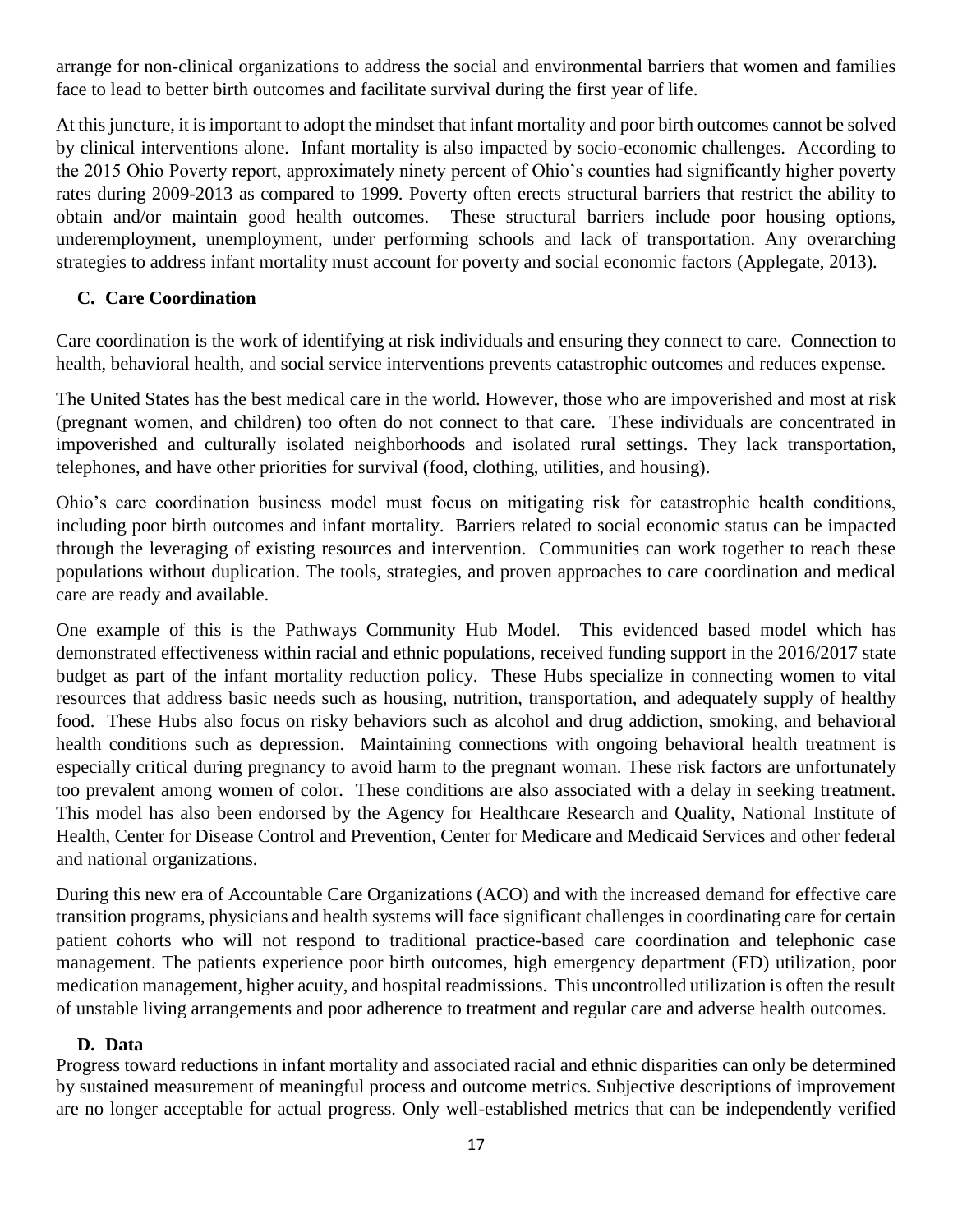should be accepted to measure a decline in infant mortality. The *OCMHMEP* prioritizes the availability and meaningful use of data, which includes the timeliness of final data as well as the importance of making provisional or preliminary data available. It is important to note that policy makers, healthcare systems, service providers and consumers cannot afford to wait over two years to find out if implemented interventions were effective. The sustainability of our collective effort is largely dependent upon our ability to demonstrate improved birth outcomes along with a return on investment.

Both population level and granular REAL (Racial, Ethnic, and Language) data contain important markers of progress toward fewer infant deaths in all communities. Systemic interventions aimed at populations are best measured by population-level data, even when such data are imperfect. REAL data are equally important in discerning progress or absence of change in a specific site. One example is the Ohio Perinatal Quality Collaborative 39 Week Project, where population-level data from the Ohio Birth Registry was used as an external marker for the validity and generalizability of hand-collected data obtained at the hospitals participating in the project. Granular data showing improvement at some sites was accompanied by birth registry data that did not match; the resulting investigations and resolution led to improved communication within such sites, and eventually to a successful statewide project to improve the accuracy and timeliness of the birth registry. In this example, granular data drove improvement in the population data collection. The reverse has also occurred, where apparent success in granular data was not accompanied by corresponding trends in population-level data in an Ohio Better Birth Outcomes project. Further review led to changes in granular action steps so that true progress is underway as reported by both population and hand collected measures.

In marking progress toward reductions in infant mortality, the Ohio Birth Registry data reflects the slow rate of improvement over time in Ohio, and allows comparison to other similar states that can enable inquiries about steps taken in successful states that might also help Ohio. The Birth Registry allows measurement of outcomes, such as the incidence of fetal and infant deaths, and of processes, such as pre-delivery administration of corticosteroids to mothers who will soon give birth prematurely. Trends over time display the effect or lack thereof, of interventions such as Ohio Hospital Compare. Announcement that rates of scheduled cesarean births before 39 weeks gestation that lacked a medical indication and use of antenatal corticosteroids would be published online led promptly to improved documentation of use and subsequently to actual improvements.

The identification and removal of the numerous social determinants of health outcomes in reproductive health requires collection of granular data.

To make data useful to a wide array of stakeholders, all forms of health data should meet several criteria:

- 1. Health-related data should be collected in formats that allow pre-specified analyses to be performed and communicated promptly and clearly to users and the public.
- 2. Population level data should be:
	- a. Compatible with national (CDC) metrics to allow comparison with other states so that Ohio can benefit from the experiences of others
	- b. Available to the public as it is assembled (preliminary or provisional data) and reported, and in final form
	- c. Available to users from all health-interested communities: public health, medicine, academia, funding agencies, advocacy groups, media, and the general public
	- d. Presented to the public in formats that are specific to populations and geographic regions
	- e. Oversampling within smaller populations
- 3. Granular data should be: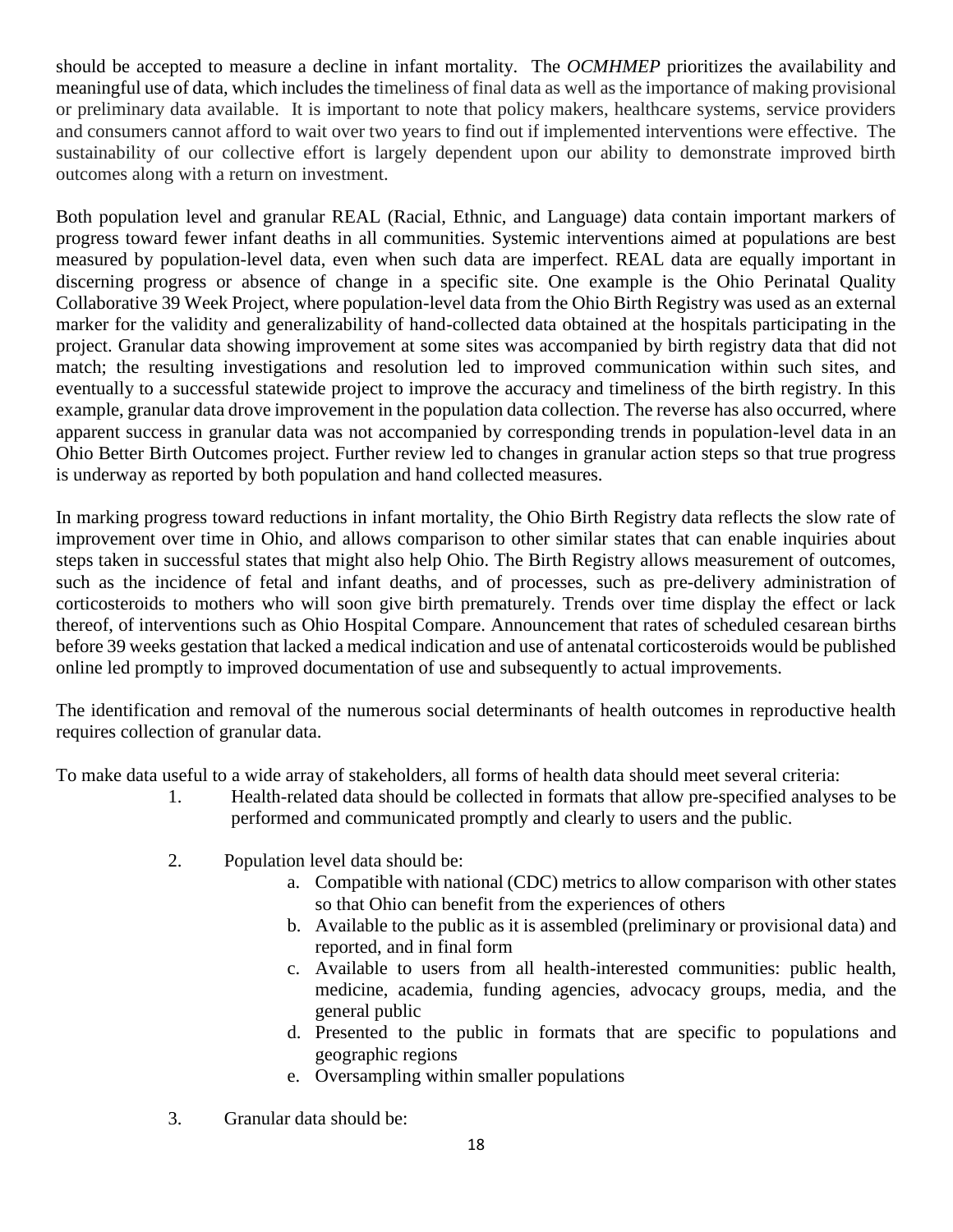- a. Tested for reliability before being adopted in final form; REAL data should be presented to the population from which it is being collected to assure it reflects the intended metrics
- b. Presented at intervals as it is being collected so that quality improvement measures and interventions can be applied and tested repeatedly
- c. Increased attention to these data by birth registrars will lead to increased public awareness of disparities and will inform efforts to eliminate them. Details of the ODH VS  $+$  OPQC project are available on the OPQC website at [https://opqc.net](https://opqc.net/)

#### **E. Workforce**

The *OCMHMEP* endorses the Ohio Statewide Health Disparities Collaborative Workforce Development Strategic Plan to help Ohio create a healthcare workforce that has the competencies needed to effectively assess, respond to, and collaborate with organizations to eliminate health disparities in Ohio.

The Ohio Statewide Health Disparities Collaborative (OSHDC) is a collaboration of individuals and organizations working together to achieve health equity and eliminate health disparities in Ohio. The workforce development subcommittee has developed this strategic plan to drive activities providing opportunities to assess and enhance efforts to address workforce health disparities, inequities and promote equity knowledge.

The Ohio Statewide Health Disparities Collaborative Workforce Development Subcommittee has created the **Ensuring Competency and Diversity of Ohio's Healthcare Workforce** fact sheet discussing the keys to reducing disparities in Ohio is ensuring there is an adequate, diverse healthcare workforce that can competently provide culturally appropriate services. To achieve this, all involved systems (government, employers, schools…) must recruit, train, and retain the workforce and meet the U.S. Department of Health and Human Services National Standards on Culturally and Linguistically Appropriate Services (CLAS) Standards (McEwen, 2013).

To address, specifically, the health disparities in infant mortality, the fourth strategy, to expand the health care workforce to include certified community health workers has already demonstrated success when community health workers are linked to high-risk women.

"Across the country, Community Health Workers (CHWs) are gaining recognition for their role in building the health service infrastructure of under-served communities. Whether they are known as community health advisors, patient navigators, peer outreach workers, lay health aides, promotores(as), or guides," (Redding, 2012).

Community Health Workers in Ohio are certified by the Ohio Board of Nursing. Since 2014, Ohio Medicaid, through the OSU Government Resource Center has funded grants to train Community Health Workers, help them become certified, and place them in jobs that serve the Medicaid population. Many of these CHWs are working through Pathways Community Hubs, whose goal is to provide a sustainable source of funding and addresses infant mortality. The Expert Panel endorses this strategic investment in the Community Health Worker profession.

#### **F. Funding Priorities**

The ultimate goal of the *OCMHMEP* on Infant Mortality is to achieve health equity in infant vitality (infant mortality reduction) for all Ohioans. In this regard the funding priorities in this section addresses the *OCMHMEP*  recommendations of what is required to influence change and improve outcomes for affected populations to achieve the desired outcomes. The resources requested in this section are not necessarily the final or only the requirements for eliminating disparities or achieving health equity. This recognition is important for the development of a fluid, strategic, fortifying collaboration to include the Ohio Commission on Minority Health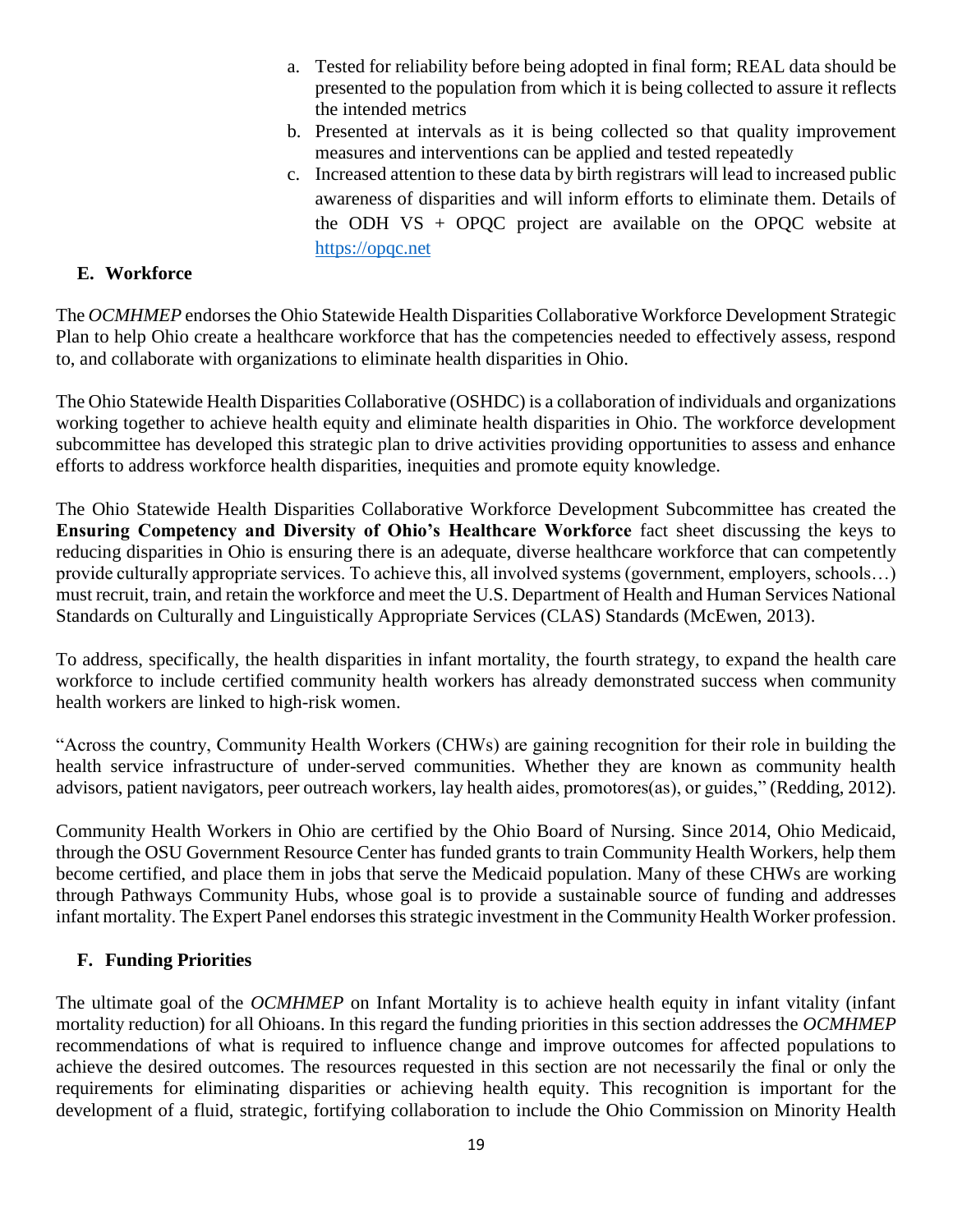(OCMH) to accomplish the tasks, which will require cooperating partnerships with a variety of stakeholders and disparate organizations.

This entire process depends on the development of a collaborative Working Group whose participants span across multiple stakeholders to encompass organizations to include acquiring resources to function effectively, efficiently and to initiate and evaluate statewide infant vitality efforts. The panel's approach provides an opportunity for the OCMH to develop the infrastructure to increase capacity that has utility in other efforts to eliminate health disparities and achieve health equity throughout the life course. The funding priorities adhere to jurisdiction specific target populations and resource outcomes. The approach we are advancing to accomplish the Panel's goal is grounded in establishing a researcher/strategic planning staff capacity at OCMH to assess, promote, and ensure solutions for ending health disparities and achieving health equity.

Therefore, this section's funding priorities are based on:

- 1. The establishment of a Working Group across state agencies and organizations to include a variety of stakeholders and collaborators, which is most efficient and does not reinvent what already exists.
- 2. Strengthening the capacity of the Ohio Commission on Minority Health to execute the Medical Expert Health Panel's Recommendations with the additional recommended staff person.
- 3. Establishing a more robust mutually accountable strategic collaboration with entities across the state focused on these efforts.
- 4. Developing a process to work with the private sector, especially employers who are responsible for a disproportionate share of low-wage minority employees, to promote and integrate workplace appropriate strategies for prevention and support of pregnant women.

This Working Group would be made up of assigned staff from the Ohio Department of Medicaid, Ohio Department of Health, Ohio Department of Job and Family Services, Ohio Commission on Minority Health, Ohio Hospital Association, OACHC, Ohio Board of Nursing, and others as needed.

#### **Epidemiology, Surveillance & Data**

- Assessment of the actual vs. "registered" prenatal care providers who are serving low-income women should be conducted.
- Assess and assure defined target populations at risk receive services.
- Support public and private health care providers who serve those most at risk with competitive reimbursement.
- Assess and assure there is integration and coordination of behavioral health, medical care, health education, smoking cessation programs, and peer support services, such as Centering Pregnancy Programs, that are culturally appropriate and patient-centered.
- Determine and assure PCMH practices are aware of and prepared to offer culturally appropriate care coordination services for pregnant women, newborns and infants.
- Improve the accuracy of maternal race and ethnicity data on the birth registry. Increased attention to these data by birth registrars will lead to increased public awareness of disparities and will inform efforts to eliminate them. Details of the ODH VS + OPQC project are available on the OPQC website at [https://opqc.net.](https://opqc.net/) A precedent of success exists with the Ohio Department of Health Division of Vital Statistics (ODH VS) and the Ohio Perinatal Quality Collaborative (OPQC) to improve the accuracy and timeliness of selected items of data collected for the Ohio Birth Registry.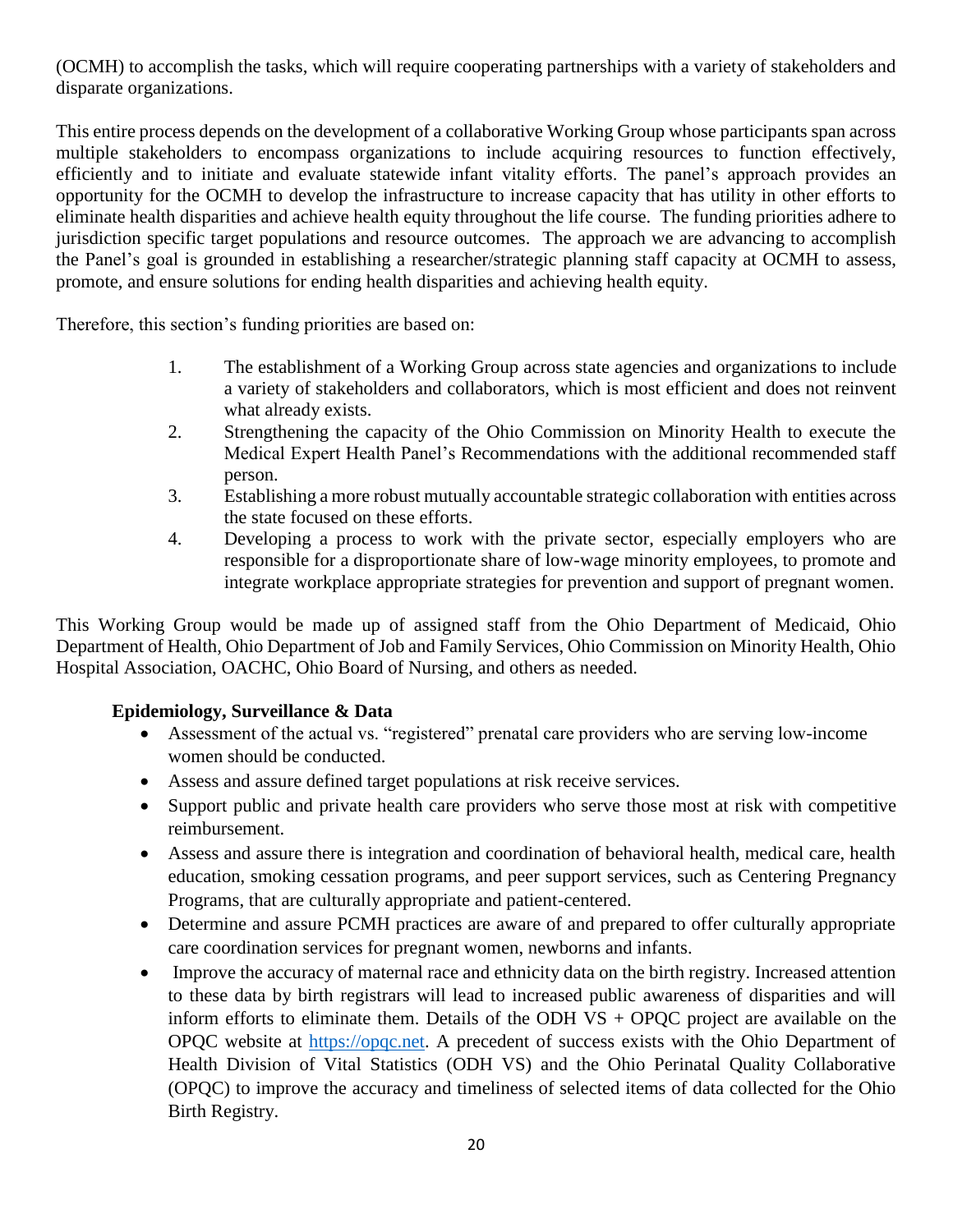#### **Interpretation and Translation Services**

- There needs to be a way to identify providers who can help in decreasing the disparity in healthcare outcomes for populations who do not speak English as a first language.
- Providers must identify language capability in their gateway-portal directories.

#### **Provider Availability, Access and Transportation**

- There are limitations in the distribution of providers in rural areas and in urban communities where the physician to patient ratios are of concern.
- Develop a monitoring or surveillance system to determine health system prenatal clinic's capacity for services.
- Identify current (2015) and projected (2015-2020) capacity of advanced practice nurses/nurse practitioners and other midlevel practitioners to deliver prenatal, postpartum and newborn care in medically underserved/health professional shortage areas across Ohio.
- Verify race, ethnicity, and language of prenatal care providers who are credentialed with Ohio Medicaid.
- Identify the status of the National Health Service Corps placements for Ohio and policy guidelines that affect placement of physicians and nurse practitioners.

#### **Managed Care Plans and Provider Availability**

- Conduct a semiannual audit of the Ohio Medicaid managed care plans' provider panels to verify that prenatal providers have capacity to accept new patients and if there are any restrictions applied toward Medicaid enrollees.
- Require managed care plans and health systems to verify the "active" or "open" status of providers to accept new patients; identify geographical gaps in provider capacity and provider availability and ameliorate as appropriate.
- Provide Reproductive Health Life Plans (Pre Conceptual Care) that improve maternal health prior to pregnancy and between pregnancies, support for smoking cessation in mothers, address increasing opioid and prescription drug addiction, support weight loss counseling for women prior to pregnancy and provide family planning services.

#### **Managed Care Plans**

- Establish a process that would enable physicians to be aware of risk assessment information provided to the managed care plans.
- Develop and put in place a standardized risk assessment form for all managed care plans.
- Providers should receive ongoing information about the case management services that are offered by each health plan, such as member incentive programs that encourage members to keep their prenatal appointments.

#### **Fiscal**

• Conduct a study to determine the payment differential between FQHC practice sites and providers affiliated with health systems or working independently. Seek waiver for lost compensation among providers who are willing to serve Medicaid-enrolled moms if the women are sanctioned during their pregnancy.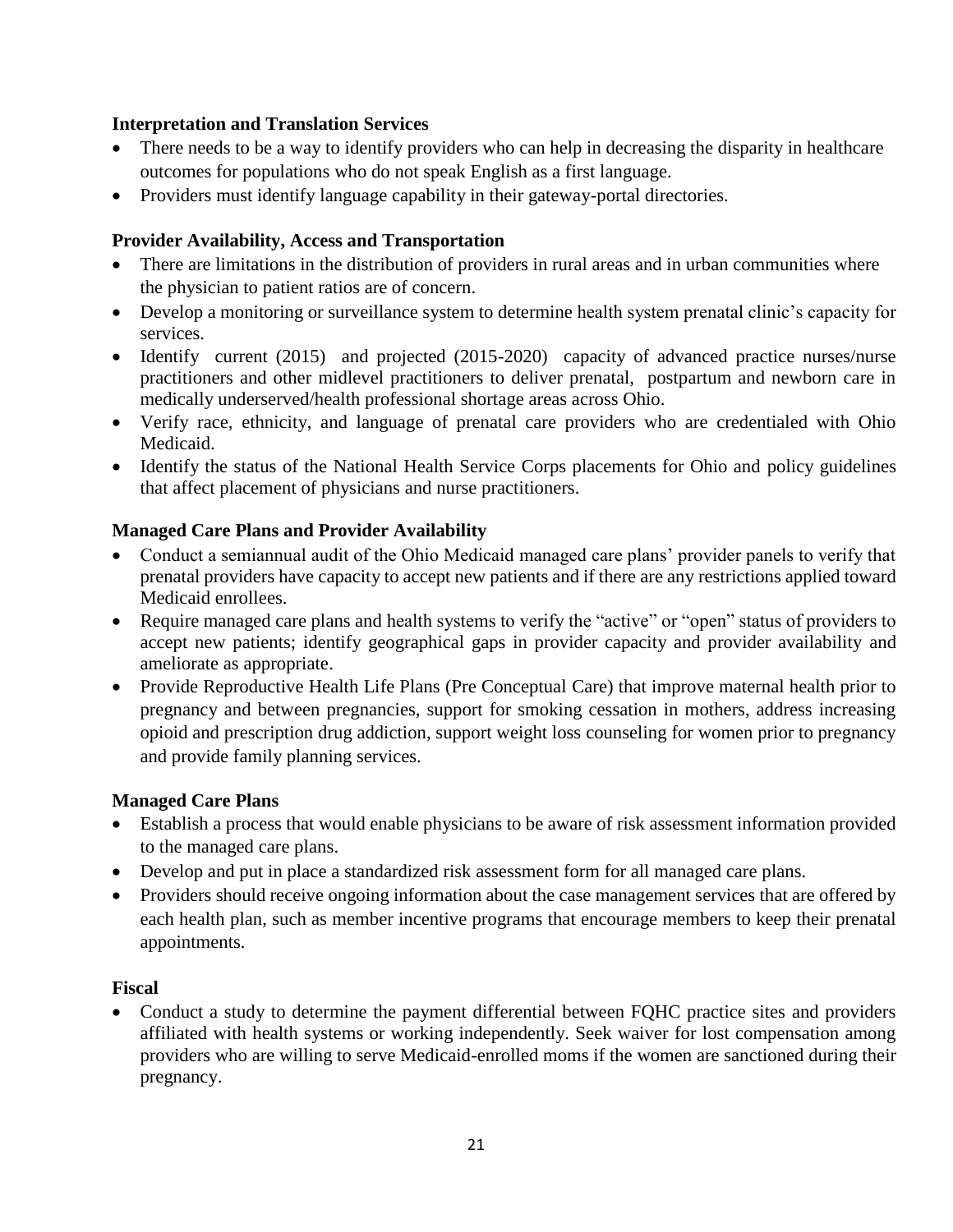A pregnant woman on Medicaid is at risk of having her prenatal care interrupted. Providers who continue to serve women during this interruption of benefits should not be penalized for providing care and receive payment for services. Providers should be fairly compensated.

#### **Care Coordination**

- Ensure/promote that Pathways Community Hubs collaborate with public and nonprofit entities, along with Medicaid managed care plans, to ensure that women have timely and culturally competent access to treatment.
- Promote hospital discharge and home visitation target zip code protocol and intervention through programs such as First Steps.

#### **Workforce**

- The *OCMHMEP* endorses the Ohio Statewide Health Disparities Collaborative Workforce Development Strategic Plan to help Ohio create a healthcare workforce that has the competencies needed to effectively assess, respond to, and collaborate with organizations to eliminate health disparities in Ohio.
- Health care providers, including support personnel, therapists, and licensed counselors should complete CLAS training and ensure that women of color have access to interpretation and translation services if needed. Providers need to consider that non-English speaking women may not have adequate levels of reading; therefore, providers should utilize visual materials for patient education.
- Funding to assess, monitor, and determine the status e.g. CLAS standards are met.

#### **G. Equity and the Elimination of Health Disparities in Infant Mortality**

**The Ohio Commission on Minority Health Medical Expert Panel Infant Mortality Reduction Goal for 2020 is 6 infant deaths per 1000 live births (6.0/1000) for all racial and ethnic populations in Ohio.** This is consistent with the infant mortality rate goal established by Healthy People 2020. The racial and ethnic populations include but are not limited to African American, Hispanic, Native American, and Asian-American Pacific Islanders. Attaining this goal will initiate the development of a more aggressive goal in the future.

Of concern, Ohio has a well-established history (over three decades) of only accomplishing Healthy People infant mortality goals for whites.

- For HP-1990 the national Healthy People Infant Mortality Rate (HP IMR) goal was an overall goal of 9 and Black IMR goal of 12. Ohio accomplished the overall IMR goal for whites in 1987, well in advance of the 1990 goal date.
- For HP-2000 the national HP IMR goal was an overall goal of 7 and a Black IMR goal of 11. Ohio accomplished the overall IMR goal for Whites in 1996, again, well in advance of the 2000 goal date.
- For HP 2010 the national IM goal was 4.5 for all groups. If States and few groups accomplished this goal. Ohio only accomplished this goal for Asian/Pacific Islanders.
- For HP 2020 the national IM goal is 6 for all groups. Ohio has tentatively accomplished this goal for Whites, achieving a White IMR of 6 in 2013.
- Though accomplishing HP IMR goals for Whites well in advance of most goal dates, Ohio still has not accomplished the HP-1990 goal for Blacks.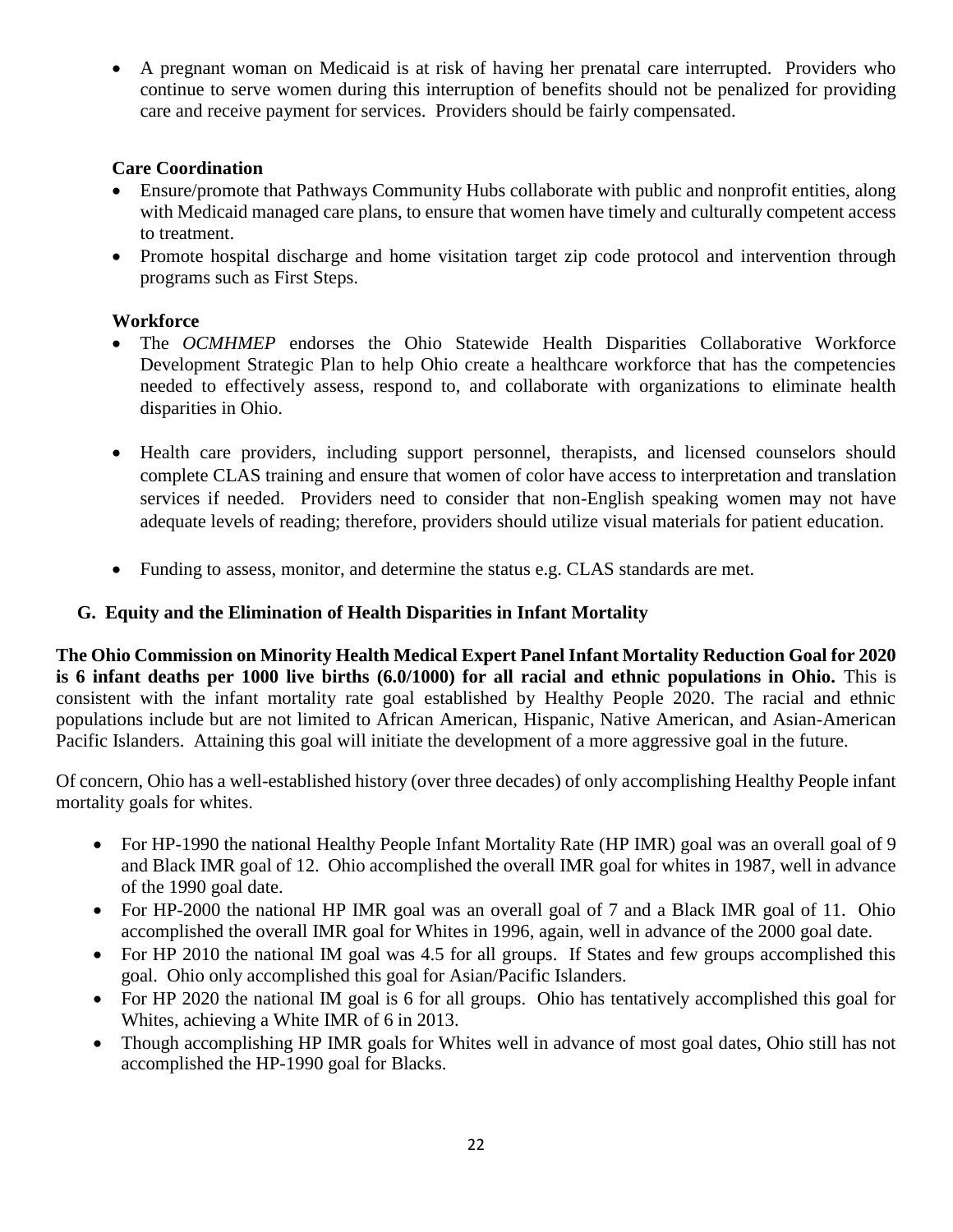Ohio having never accomplished a Healthy People infant mortality rate goal for Black babies, yet accomplishing HP IMR goals for Whites well in advance of most goal dates, clearly indicates that the level of effort to address this disparity has not been effective or proportionate to the problem.

On June 20, 2015, the Ohio 131<sup>st</sup> General Assembly adopted the Amended House Concurrent Resolution Number 12: *"To declare Ohio's rate of infant mortality a public health crisis and urge comprehensive preterm birth risk screening for all pregnant women of Ohio."* This indicates that the political will to address infant mortality as a public health crisis exists.

Therefore, we must resist the tendency to maintain the "business as usual" response to what has been a historically insufficient effort to address the unacceptable rates of death for African American infants. Hence, one of the most fundamental changes that this panel requires is that the State of Ohio hold itself accountable for accomplishing the Healthy People 2020 goal for ALL babies in Ohio, including those born to racial and ethnic populations.

The Ohio Commission on Minority Health Medical (OCMH) Expert Panel establishes infant mortality rate (IMR) targets for aggregate racial and ethnic populations and perinatal health outcomes throughout designated jurisdictions. Additionally, geographic and provider specific IMR and perinatal outcomes will be acquired enabling specificity needed to target resources as appropriate.

The overarching goal is to achieve health equity in infant vitality to include IMR reduction, improve perinatal outcomes and the eventual elimination of racial disparities in birth outcomes. Infant vitality is assessed by indicators of health, access, well-being, morbidity, and mortality.

Addressing social equity in a Life Course context is also considered in formulating the IMR reduction required to achieve the OCMH Medical Expert Panel and HP 2020 Goal, which in effect may eliminate racial and ethnic IMR disparities.

The Problem: The aggregate infant mortality rate (IMR) in Ohio was 7.7 deaths/1000 live births (2008-2012) The IMR for that same period for the racial groups presented below was:

- $\div$  White 6.3
- African American 17.9
- $\div$  Hispanic 7.4 (2007-2010)

Infant Mortality by Neighborhood, Zip Code, Geography, and Perinatal Health Care Delivery System

There is empirical evidence that certain zip codes and ethnic sub-populations in neighborhoods, census tracts has IMR variability that does not always reflect a populations aggregate IMR. There is evidence of zip codes that are predominantly White, Hispanic or African American with IMR's markedly higher and below the HP 2020 6.0 IMR goal. There is also evidence of IMR variability amongst providers such as (and not limited to) hospitals, community health centers, physician practices and health plans.

Limiting the IMR reporting to an aggregate numeric masks jurisdiction specific IMR outcomes.

Outcomes: The reduction of racial and ethnic specific IMR (and perinatal measures) for targeted hospitals, community health centers, physician practices and health plans for every designated jurisdiction throughout the state.

The OCMH Medical Expert Panel health disparity elimination goal is cored around "systems change" and the premise that equity in health is (can be) achieved thru the provision of public health policies that:

- 1. take into account the social context;
- 2. core safety net services and multi sector strategic collaboration are essential; and
- 3. monitor and measure results with accountability.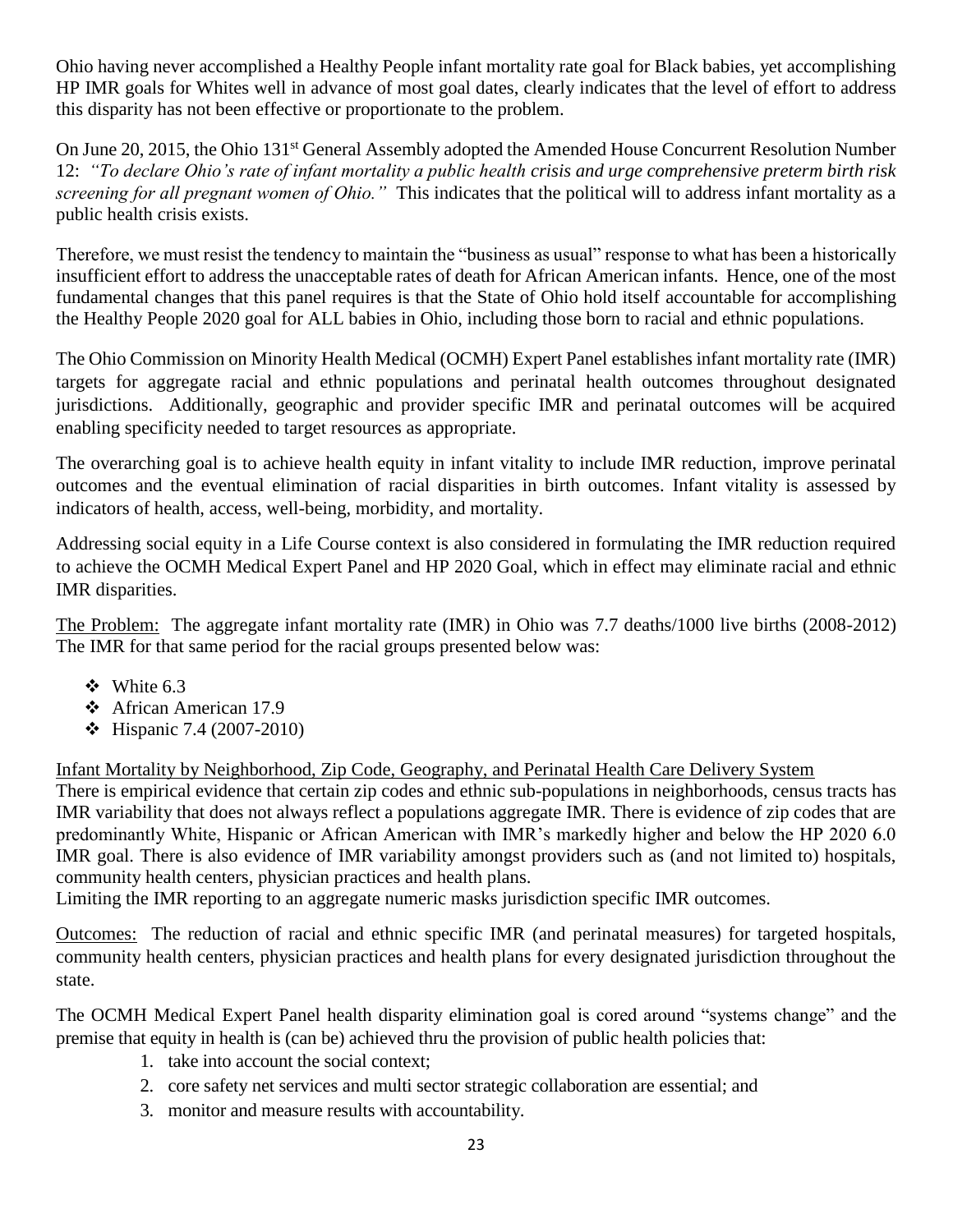#### **H. Five Year OCMH Medical Expert Health Disparity Elimination Work Plan**

The Medical Expert Panel has delineated annual goals by population groups within Appendix A.

#### **VIII. Call to Action**

During the Harlem Renaissance the celebrated author Langston Hughes asked his readers in the poem 'Harlem'. "What happens to a dream deferred?" The *Ohio Commission on Minority Health Medical Expert Panel* was tasked to answer this question in the form of a White Paper Report on infant mortality. As denoted in this report the United States, despite being the cradle of the technological innovations, continues to have among the highest infant mortality rates compared to all other advanced nations. Ohio residents, and particularly its indigenous African American population, contribute significantly to this shamefully high infant death rate within the first year of life. Ohio cannot put a price tag on the number of infant lives that have been prematurely lost. With each infant loss of life, there is a lost opportunity, a diminished faith in the existing maternal care system, and yet another dream deferred.

This report emphasizes the numerous social determinants that contribute to our embarrassing infant mortality rates. The expert panel found no "magic bullet" in Ohio's maternal care arsenal that alone will vanquish the 17.9 per 1000 live birth mortality rate for Black infants born in Ohio. Nor were we successful in identifying any singular genetic, psychological, physiological, or socioeconomic evidence unique to Ohio that places our infants more at risk for adverse outcomes. However, the white paper attempts to educate the reader about possible solutions to the problem, by identifying known infant mortality risk factors and clinical outcome statistics within our racial and ethnic populations. Furthermore, we acknowledge the prevalence of disparities in infant mortality and health inequity within and among Ohio's communities. We conclude this document with recommendations for the reader(s) to consider.

Ohioans who have untreated hypertension, undiagnosed or uncontrolled diabetes, or are classified as obese have a higher probability of adverse prenatal and postpartum outcomes. Mothers who reside in "food deserts," where fresh nutritional choices are a limited commodity, are also most certainly residing in a community that is lacking in educational, employment, and life enhancing opportunities. These social factors can result in persistent lowlevel life stressors. These chronic "allosteric" stressors result in the release of stress hormones (catecholamines, cortisol, pro-inflammatory cytokines, etc.) which can contribute to the development of chronic disease processes and place fetal development at risk. This allosteric load is caused by the sustained upregulation of stress response hormones and can be particularly maladaptive and long lasting during the pre or peripubital period of life. This is why any solution to the infant mortality problem must be viewed from a "life course" correction perspective in all females who reside in these "low opportunity deserts."

With access to 21<sup>st</sup> century technologies, Ohio has to garner the moral wherewithal and resources necessary to duplicate or best the accomplishments achieved nearly two decades ago in west Alabama. In order to achieve the published Healthy People 2020 objectives cited in this paper it will take the collective efforts of our legislative leaders and policy makers to provide the appropriate funding and rational legislation to clear unintentional administrative roadblocks that restrict access to timely and necessary maternal care. This must include payment for such evidence-based medical interventions as 17 alpha-hydroxyprogesterone caproate to prevent recurrent pre-term deliver. Hospitals can use their communications network and ambulatory care affiliates to educate their communities about health and maternal programs proven to reduce the probability of infant mortality. Medical professionals, who provide maternal care must know how to identify at risk individuals and, using accepted medical community standards, provide consistent quality care for all expectant mothers regardless of their socioeconomic status. The consumers of maternal care must educate themselves of the value of maintaining health between and during pregnancy – "A healthy mother equals a healthy baby." Community and faith-based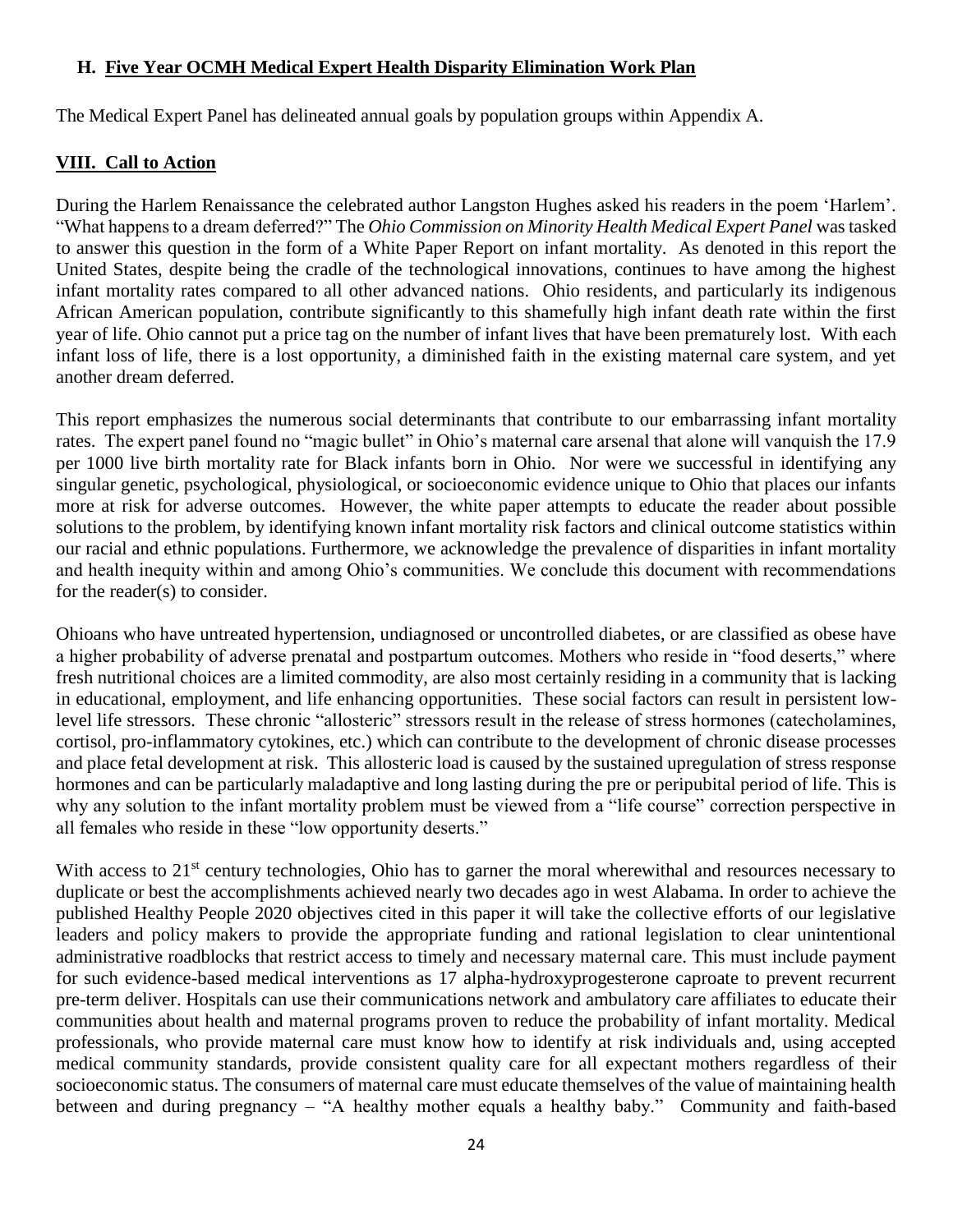organizations must also lend their voices to the choir that speaks to our youth about life stress reduction, healthy lifestyles, family planning, and appropriate infant care. Government agencies and insurers need to detect potential gaps in prenatal, perinatal, and first-year infant care that result in adverse outcomes and increased investment of resources (i.e. protracted hospitalizations, treatment of chronic diseases, inappropriate use of emergency room care, etc.). With all of these partnerships in tow, Ohio could create a sustainable infant mortality reduction campaign ("Better Buckeye Babies") and make a sizeable and palpable impact.

It is a social imperative that Ohio commits itself to creating a better life for all of our current and future newborns. We can no longer afford to languish at the bottom of the U.S. infant mortality ratings and publically claim that we value the lives and dreams of all of our citizens. "What happens to a dream deferred? Does it dry up like a raisin in the sun; or fester like a sore?" Ohio has allowed the social plague of excessive infant mortality to fester far too long - It is now time for action.

#### **Multiple Audiences:**

This effort will take multiple stakeholders all of whom can stake a claim in the effort to eliminate disparities in racial and ethnic infant mortality rates. Listed below is a list of recommendations that are not intended to be exhaustive toward which audiences can work.

#### Hospitals:

- 1) Increase education programs (Central Ohio Hospital Council) on the Community Standards for Early Elective Deliveries targeting expecting parents, scheduling staff, and obstetrical providers.
- 2) Provide post education on Safe Sleep.
- 3) Participate in the Baby Friendly Hospital Initiative and support breast feeding.
- 4) Educate Emergency Room staff about presumptive eligibility and patient navigators.
- 5) Move to offer LARC at time of delivery or during maternity stay.
- 6) Increase use of mobile devices and mobile care.

#### Providers:

- 1) Adhere to Community Standard for Early Elective Deliveries.
- 2) Participate in a Medicaid Program.
- 3) Educate and promote breast feeding.
- 4) Follow up deliveries for maintaining appointments for postpartum visits to have access to counseling for contraception and safe spacing.
- 5) Remove outdated practices such as not taking patients beyond 36 weeks.
- 6) Screening process for eligible women at risk for preterm delivery and aggressive use of progesterone.

#### Consumer:

- 1) Get healthy before pregnancy: Stop smoking, eat a healthy diet, and obtain a healthy weight.
- 2) Promote fatherhood involvement.
- 3) Ensure safe spacing between pregnancies and use contraception if desired.
- 4) If pregnant, get prenatal care early.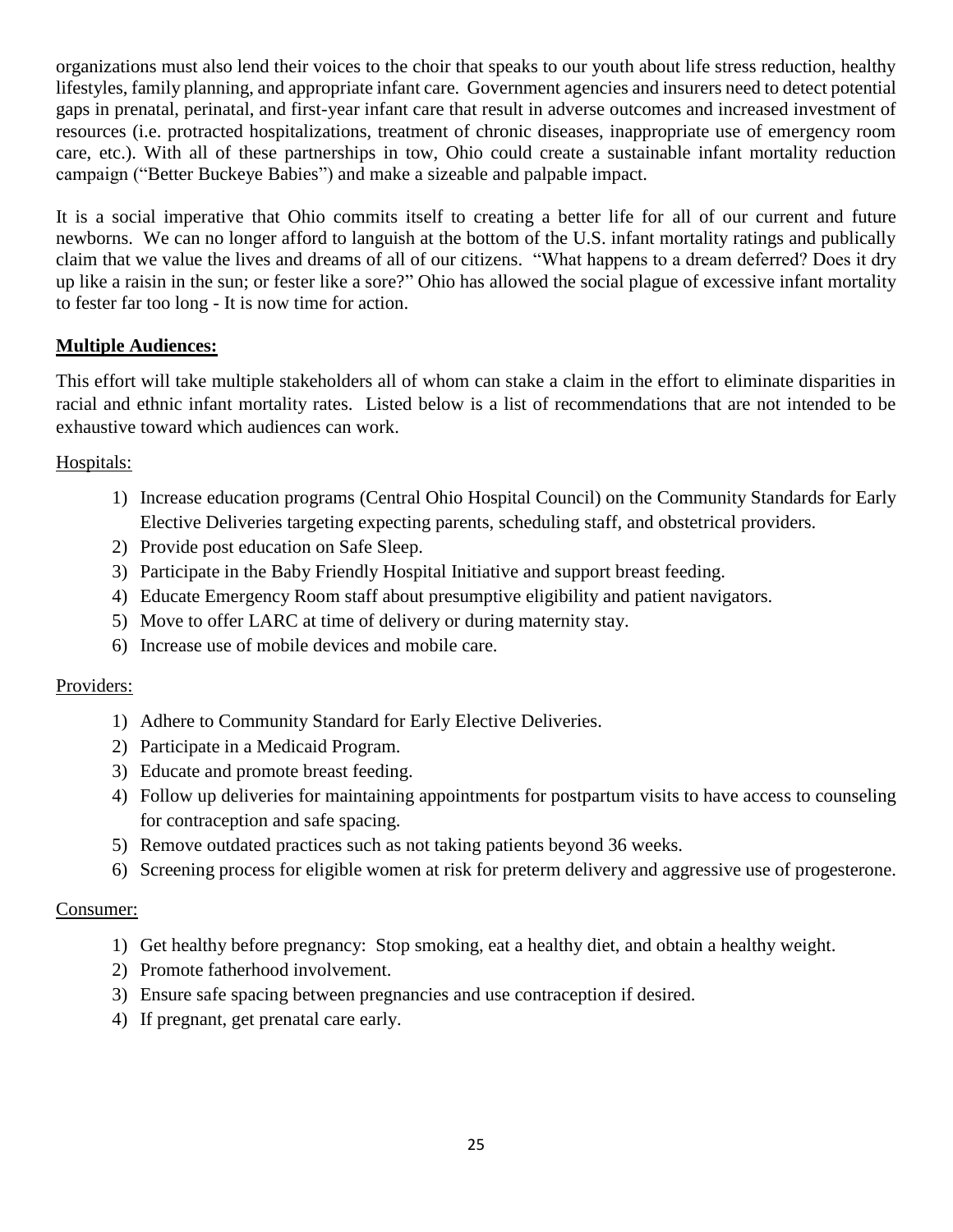Community Volunteers, Churches:

- 1) Help with transportation to and from prenatal appointments.
- 2) Lend your voice and support to legislation, which supports care for the underserved and at risk population. (Presumptive Eligibility, Affordable Care Act, Medicaid coverage up to 200% of the Federal Poverty Level (FPL).
- 3) Funding should be provided to churches to provide support services to improve birth outcomes.
- 4) Hold community forums on Safe Sleep and tobacco cessation, etc.
- 5) Use bulletin boards, program inserts, educational classes, and prayers services to address infant mortality.
- 6) Provide space for women to feel comfortable breast feeding.
- 7) Link parents to programs like Moms 2B, Celebrate One and Pathways Community Hubs.
- 8) Help provide food, shelter, baby-sitting, and other support to assist mothers in keeping appointments for work, school and doctors' appointments.
- 9) Help them or their spouse find employment.

#### Agencies:

- 1) Extend case management beyond perinatal period.
- 2) Enroll in home visitation programs.
- 3) Implement incentive programs.
- 4) Provide data assessment and monitoring of progress, use quality improvement strategies, and ensure the distribution of resources to those most at risk.
- 5) Use vital statistics to identify women at risk.

#### Clinics:

1) Promote the power of women to support and learn from each other through programs such as "women's circles" through the Centering Pregnancy model.

#### All:

- 1) Use multimedia campaign to highlight awareness of infant mortality disparities, educate the community and provide resources.
- 2) Focus efforts in "Hot Spot" areas.
- 3) Promote early entry into prenatal care.
- 4) Provide cultural and linguistic competency training.
- 5) Initiate a Safe Sleep Campaign.
- 6) Raise the awareness of infant mortality disparities and solutions within your families and communities.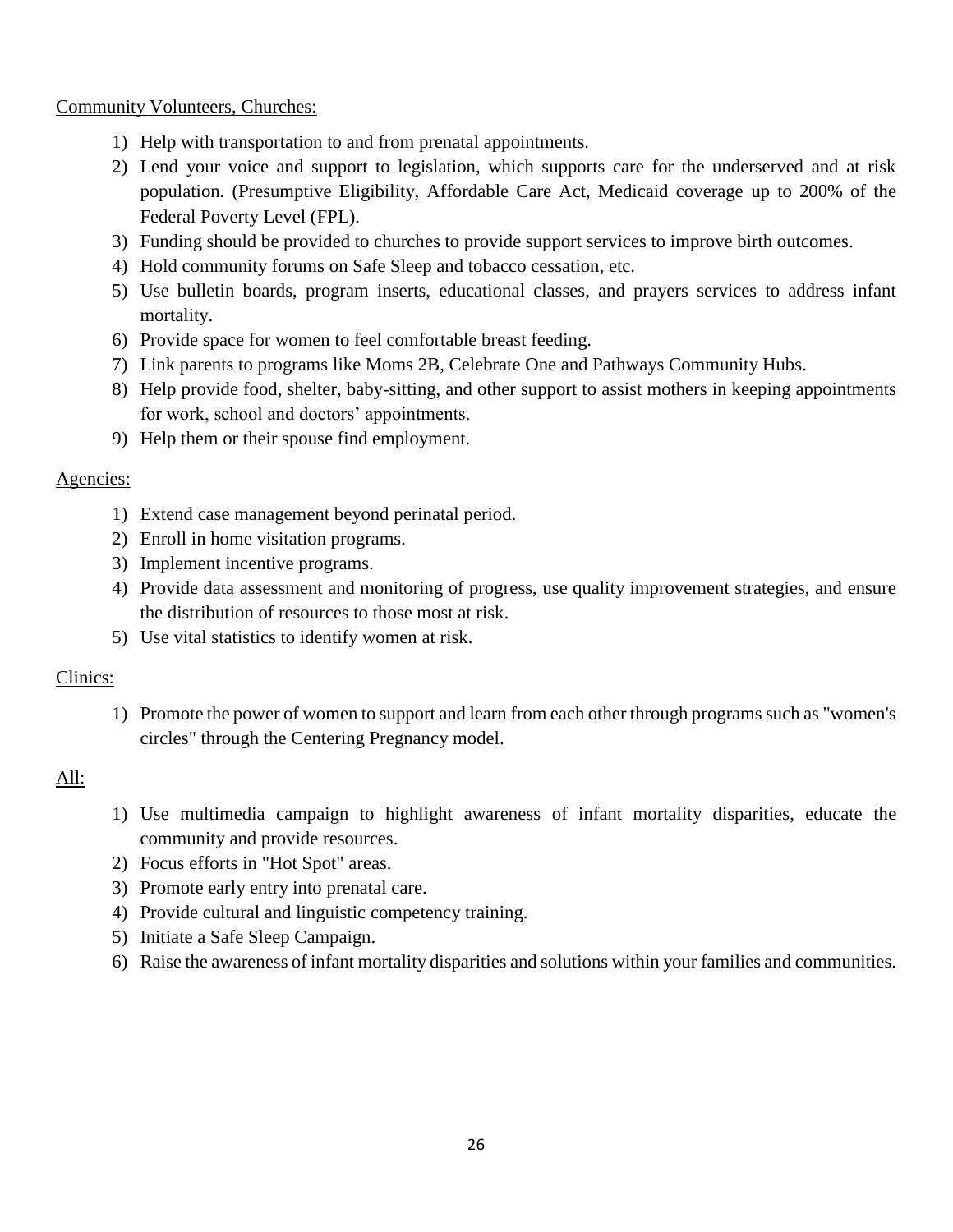#### References

- Applegate MS, (2013) *Improving Ohio's birth outcomes: Medicaid efforts-Ohio Department of Medicaid, March of Dimes*. [PowerPoint slides]. Retrieved from [https://www.odh.ohio.gov/~/media/ODH/ASSETS/Files/cfhs/Infant%20Mortality/collaborative/presenta](https://www.odh.ohio.gov/~/media/ODH/ASSETS/Files/cfhs/Infant%20Mortality/collaborative/presentations/marchdimes/applegate.ashx) [tions/marchdimes/applegate.ashx](https://www.odh.ohio.gov/~/media/ODH/ASSETS/Files/cfhs/Infant%20Mortality/collaborative/presentations/marchdimes/applegate.ashx)
- Brownson RC, Seiler R, Eyler AA. (2010) *Measuring the impact of public health policy. Prevention of chronic disease.* 7(4), A77. Retrieved from [http://www.cdc.gov/pcd/issues/2010/jul/09](http://www.cdc.gov/pcd/issues/2010/jul/09%200249.htm)  [0249.htm](http://www.cdc.gov/pcd/issues/2010/jul/09%200249.htm)
- Centers for Disease Control and Prevention (CDC), Agency for Toxic Substances and Disease Registry (ATSDR). *Recommendations to improve preconception health and health care—United States: A report of the CDC/ATSDR Preconception Care Work Group and the Select Panel on Preconception Care.* MMWR 2006;55(RR-6).
- Fiscella, K. M., Franks, P. M., & Doescher, M. P. (2002). *Disparities in health care by race, ethnicity, and language among the insured: Findings from a national sample*. Medical Care, 52-59.
- Healy et al. (2006). [Early access to care. Graph 4] *Early access to care: Implications for racial disparity in perinatal mortality*. Obstetrics and Gynecology, 107, 625-31 *Infant mortality reduction plan for Minnesota* (2015, March 16). Retrieved from <http://www.health.state.mn.us/divs/cfh/program/infantmortality/content/document/pdf/infantmortality.pdf>
- Infant Mortality Reduction Plan for Minnesota. Part One. (2015). [Image of social determinants that impact pregnant mothers Graph 1]. *Infant Mortality Reduction Plan for Minnesota*. Retrieved from <http://www.health.state.mn.us/divs/cfh/program/infantmortality/content/document/pdf/infantmortality.pdf>
- Kids Count Data Center. (2013). [Infant Mortality By Race in 2013 Bar Graph 2]. *Infant Mortality by Race.* Retrieved from [http://datacenter.kidscount.org/data/Bar/21-infant-mortality-by](http://datacenter.kidscount.org/data/Bar/21-infant-mortality-by-race?loc=1&loct=1#1/any/false/36/10,11,9,12,1,13/284)[race?loc=1&loct=1#1/any/false/36/10,11,9,12,1,13/284](http://datacenter.kidscount.org/data/Bar/21-infant-mortality-by-race?loc=1&loct=1#1/any/false/36/10,11,9,12,1,13/284)
- Lu MC, Kotelchuck M, (2010) *Closing the Black-White gap in birth outcomes: A life-course perspective approach.* Ethnicity & Disease, Volume 20. Retrieved from <http://www.unnaturalcauses.org/assets/uploads/file/ClosingTheGapBWBirthOutcome.pdf>
- Martin JA, Hamilton BE, Osterman MJK, et al. *Births: Final data for 2013. National vital statistics reports*; vol 64 no 1. Hyattsville, MD: National Center for Health Statistics. 2015. Retrieved from [http://www.cdc.gov/nchs/data/nvsr/nvsr64/nvsr64\\_01.pdf](http://www.cdc.gov/nchs/data/nvsr/nvsr64/nvsr64_01.pdf)
- *Maternal obesity and diabetes as risk factors for adverse pregnancy outcomes*. [Table 2]. American Journal of Public Health 2005; September: 95(9)1545-1551.
- McEwen BS, Stellar E (1993) *Stress and the individual. Mechanisms leading to disease*. Archives of Internal Medicine. Sep 27;153(18):2093-101
- *National partnership for action. National stakeholder strategy*. (2011, April). US Department of Health and Human Services Offices of Minority Health. Retrieved from [http://minorityhealth.hhs.gov/npa/templates/content.aspx?lvl=1&lvlid=33&ID=286.](http://minorityhealth.hhs.gov/npa/templates/content.aspx?lvl=1&lvlid=33&ID=286)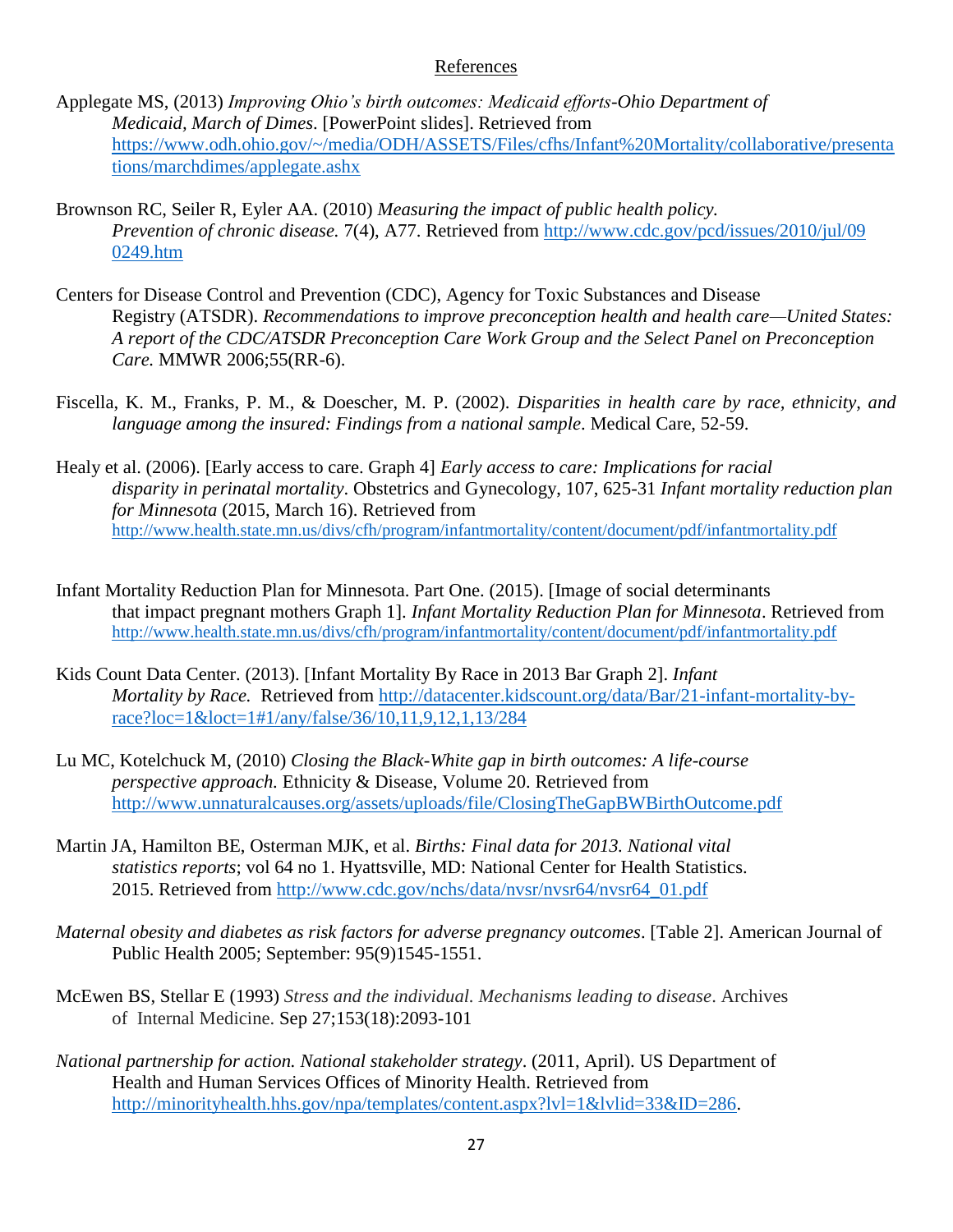- Ohio Department of Health. Office of Vital Statistics (2013). [Graph illustration of Ohio's overall infant mortality rate from 1990 – 2013 Line Graph 3]. *2013 Ohio Infant Mortality Data: General Findings.* Retrieved from [http://www.odh.ohio.gov/~/media/ODH/ASSETS/Files/cfhs/Infant%20Mortality/2013%20Ohio%20Infa](http://www.odh.ohio.gov/~/media/ODH/ASSETS/Files/cfhs/Infant%20Mortality/2013%20Ohio%20Infant%20Mortality%20Data%20Report%20FINAL.pdf) [nt%20Mortality%20Data%20Report%20FINAL.pdf](http://www.odh.ohio.gov/~/media/ODH/ASSETS/Files/cfhs/Infant%20Mortality/2013%20Ohio%20Infant%20Mortality%20Data%20Report%20FINAL.pdf)
- Ohio Department of Health. (2015). [Ohio Infant Mortality Rates Table 1] *Infant deaths in Ohio declined slightly in 2013; Despite progress, Ohio's rate remains above national average. New state budget contains initiatives to strengthen efforts.* [Press Release]. Retrieved from <https://www.odh.ohio.gov/~/media/ODH/ASSETS/Files/news/Infant%20Mortality%20Data%202013%20Fnl.pdf>
- Ohio Department of Health. Office of Vital Statistics. (2015). [Neonatal, postneonatal, and infant mortality data from 2007-2011 Table 5]. *Neonatal, postneonatal, and infant mortality, Ohio and counties, 2007-2011 Rates are per 1,000 births.* Retrieved from [http://www.odh.ohio.gov/~/media/ODH/ASSETS/Files/cfhs/Infant%20Mortality/IMR%20Ohio%20by](http://www.odh.ohio.gov/~/media/ODH/ASSETS/Files/cfhs/Infant%20Mortality/IMR%20Ohio%20by%20race%202007%20to%202011%20final%20statistics.pdf) [%20race%202007%20to%202011%20final%20statistics.pdf](http://www.odh.ohio.gov/~/media/ODH/ASSETS/Files/cfhs/Infant%20Mortality/IMR%20Ohio%20by%20race%202007%20to%202011%20final%20statistics.pdf)
- Ohio Mental Health and Addiction Services. *Neonatal abstinence syndrome and drug use among pregnant women*. (November 2013). Retrieved from [http://www.healthy.ohio.gov/~/media/HealthyOhio/ASSETS/Files/injury%20prevention/NAS%20Repor](http://www.healthy.ohio.gov/~/media/HealthyOhio/ASSETS/Files/injury%20prevention/NAS%20Report%20FINAL.ashx) [t%20FINAL.ashx](http://www.healthy.ohio.gov/~/media/HealthyOhio/ASSETS/Files/injury%20prevention/NAS%20Report%20FINAL.ashx)
- *Ohio statewide health disparities collaborative: Workforce development committee strategic Plan* (2013, March) Retrieved from [http://www.ohiohealthdisparitiescollaborative.org/wp-content/uploads/2013/07/OSHDC-Workforce-Strategic-](http://www.ohiohealthdisparitiescollaborative.org/wp-content/uploads/2013/07/OSHDC-Workforce-Strategic-Plan.pdf)[Plan.pdf](http://www.ohiohealthdisparitiescollaborative.org/wp-content/uploads/2013/07/OSHDC-Workforce-Strategic-Plan.pdf)
- Redding, SA, Redding, MM and Seifert, A (2012). *Community health worker training manual.* Community care systems.
- Robert Wood Johnson Foundation. (2014, January) *Time to act: Investing in the health of our children and communities. Recommendations from the Robert Wood Johnson Foundation Commission to Build a Healthier America.* Retrieved from <http://www.rwjf.org/content/dam/farm/reports/reports/2014/rwjf409002>
- *The high achieving governmental health department in 2020 as the community chief health strategist public health leadership forum*. (2014) Retrieved from [http://www.resolv.org/site-healthleadershipforum/files/2014/05/The-High-Achieving-Governmental-](http://www.resolv.org/site-healthleadershipforum/files/2014/05/The-High-Achieving-Governmental-Health-Department-as-the-Chief-Health-Strategist-by-2020-Final1.pdf)[Health-Department-as-the-Chief-Health-Strategist-by-2020-Final1.pdf](http://www.resolv.org/site-healthleadershipforum/files/2014/05/The-High-Achieving-Governmental-Health-Department-as-the-Chief-Health-Strategist-by-2020-Final1.pdf)
- U.S. Department of Health and Human Services, (2011). *Action plan to reduce health disparities*. Retrieved from [http://www.minorityhealth.hhs.gov/npa/files/Plans/HHS/HHS\\_Plan\\_complete.pdf](http://www.minorityhealth.hhs.gov/npa/files/Plans/HHS/HHS_Plan_complete.pdf)
- *User guide to the 2012 period linked birth/infant death public use file.* (2012). Table 3 and Table 4. Department of Health and Human Services, Centers for Disease Control and Prevention, National Center for Health Statistics Division of Vital Statistics. Retrieved from [ftp://ftp.cdc.gov/pub/Health\\_Statistics/NCHS/Dataset\\_Documentation/DVS/periodlinked/LinkPE12Guide.pdf](ftp://ftp.cdc.gov/pub/Health_Statistics/NCHS/Dataset_Documentation/DVS/periodlinked/LinkPE12Guide.pdf)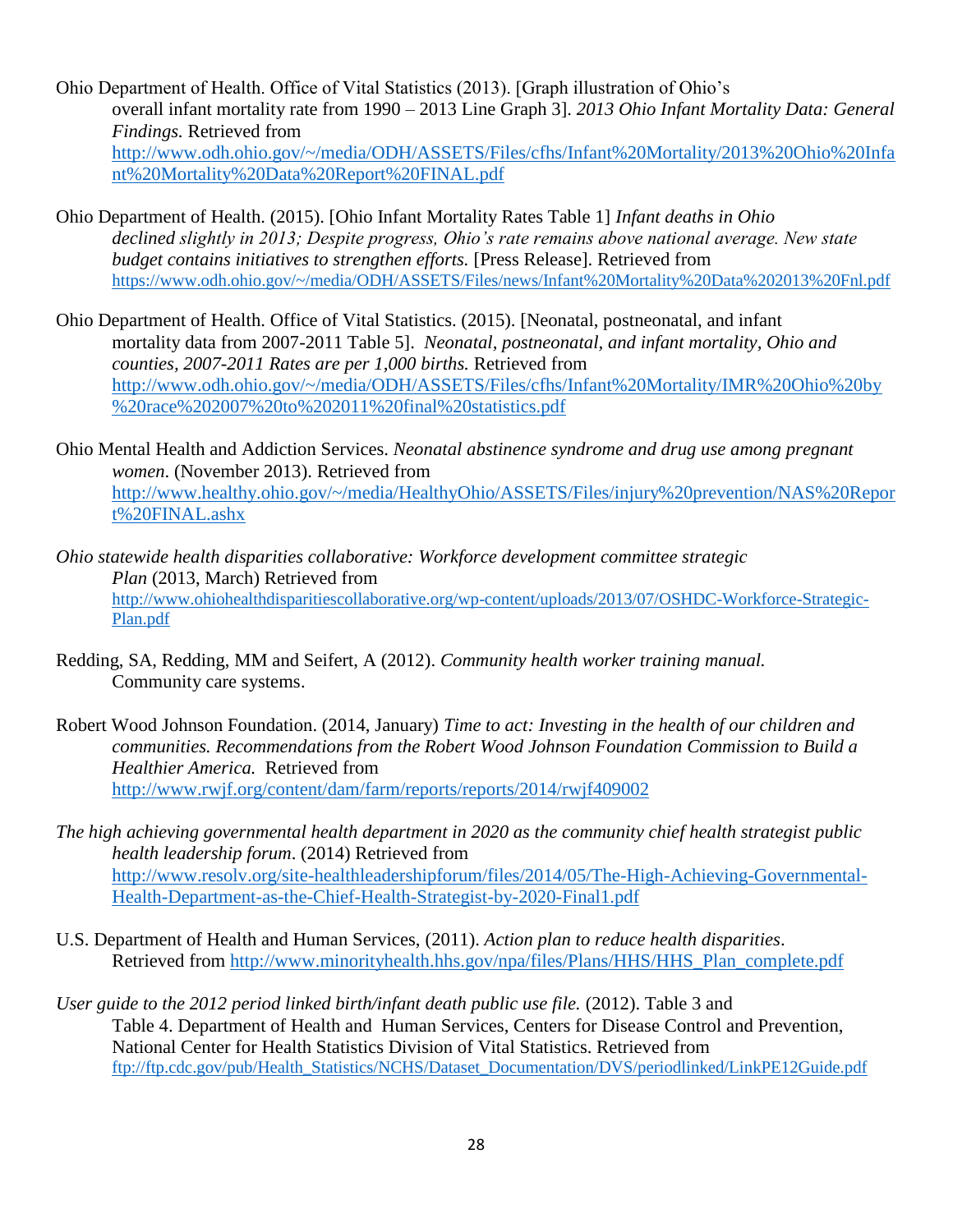#### **Appendix A** OCMH Medical Expert Panel Infant Mortality White Paper

#### Five Year Disparity Elimination Work Plan

The data source for the Infant Mortality Rate (IMR) presented below is the Ohio Department of Health Bureau of Maternal and Child Health. Data is derived from the 5 year rolling average 2008-2012. The OCMH Medical Expert Panel goal is to achieve single HP 2020 6.0 IMR for every ethnic-racial population statewide and in every designated jurisdiction throughout the state.

Please Note: OCMH MEP goal for respective racial & ethnic jurisdiction will have to be calculated.

#### **INFANT MORTALITY REDUCTION TIMELINE**

**GOAL:** To achieve health equity in infant vitality for all racial and ethnic populations statewide.

Over the infant mortality reduction period October 2015 – December 2020 the infant mortality rate in Ohio will be reduced from 7.7 to 6.0. This amounts to a 21% reduction in infant deaths (1047 to 830) for the five year period. The Healthy People 2020 Target for all infant deaths is 6.0.

#### **The** *OCMHMEP* **infant mortality reduction year target IMR for each race-ethnicity is provided below:**

The Healthy People 2020 Objective for all infant deaths (within 1 year):

#### **Ohio Baseline: African American 13.4 infant deaths per 1000 live births. Target: 6.0 infant deaths per 1000 live births by December 31 2020**

#### **Infant Mortality Reduction**

#### OCMH MEP Year 1

| Baseline:                     | 13.4 infant deaths per 1000 live births (330 deaths) |
|-------------------------------|------------------------------------------------------|
| Target:                       | 12.1 infant deaths per 1000 live births (287 deaths) |
| <b>Target Setting Method:</b> | 10 percent improvement                               |
| <b>OCMH MEP Year 2</b>        |                                                      |
| Baseline:                     | 12.1 infant deaths per 1000 live births (287 deaths) |
| Target:                       | 10.2 infant deaths per 1000 live births (243 deaths) |
| <b>Target Setting Method:</b> | 16 percent improvement                               |
| <b>OCMH MEP Year 3</b>        |                                                      |
| Baseline:                     | 10.2 infant deaths per 1000 live births (243 deaths) |
| Target:                       | 7.9 infant deaths per 1000 live births (187 deaths)  |
| <b>Target Setting Method:</b> | 22 percent improvement                               |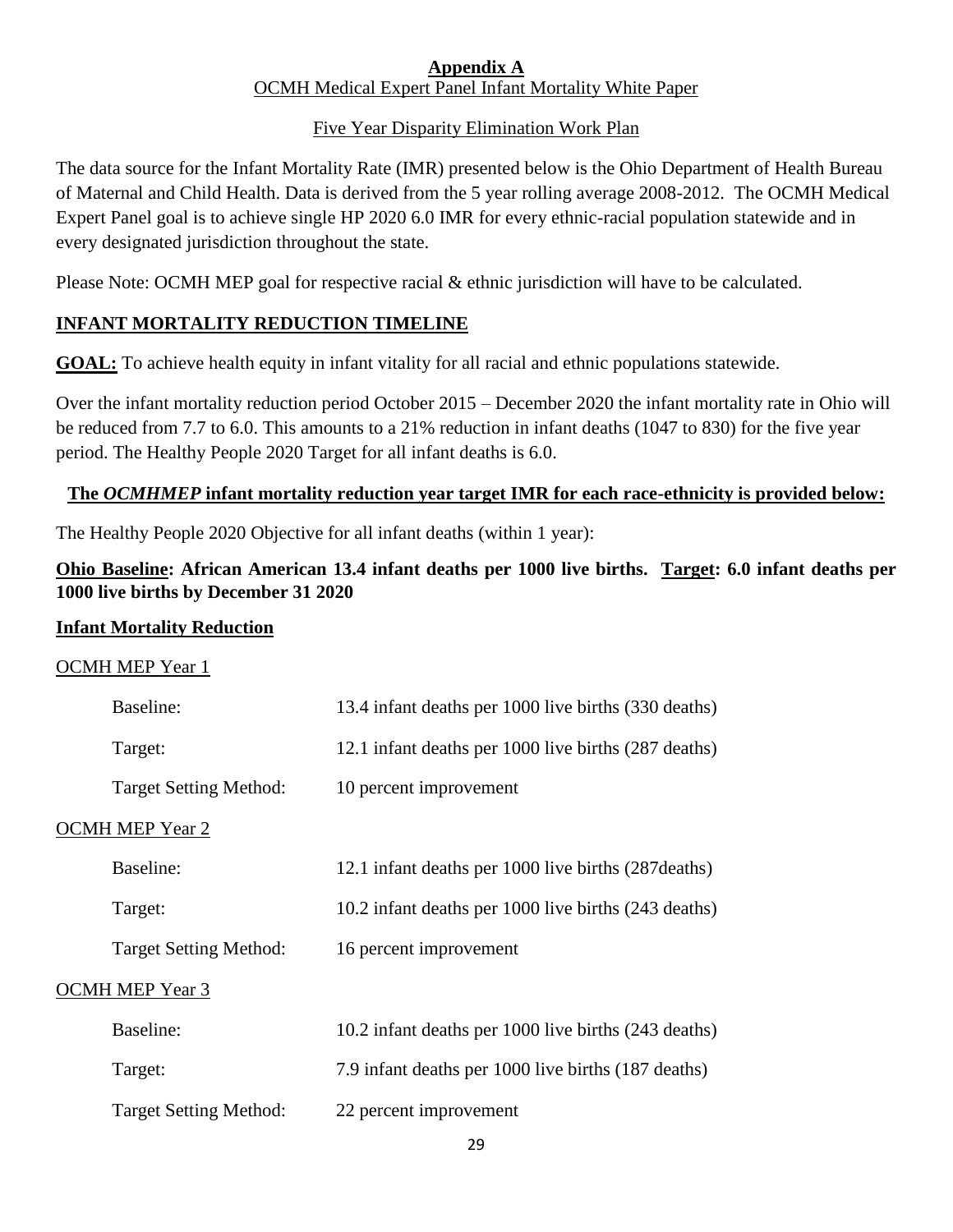#### OCMH MEP Year 4

| Baseline:                     | 7.9 infant deaths per 1000 live births (187 deaths) |  |  |  |
|-------------------------------|-----------------------------------------------------|--|--|--|
| Target:                       | 6.6 infant deaths per 1000 live births (157 deaths) |  |  |  |
| <b>Target Setting Method:</b> | 16 percent improvement                              |  |  |  |
| OCMH MEP Year 5               |                                                     |  |  |  |
| Baseline:                     | 6.6 infant deaths per 1000 live births (157 deaths) |  |  |  |
| Target:                       | 5.5 infant deaths per 1000 live births (131 deaths) |  |  |  |
| <b>Target Setting Method:</b> | 16 percent improvement                              |  |  |  |

#### **Ohio Baseline: Hispanic 7.1 infant deaths per 1000 live births. Target: 6.0 infant deaths per 1000 live births**  by December 31 2020

#### **Infant Mortality Reduction**

#### OCMH MEP Year 1

| Baseline:                     | 7.1 infant deaths per 1000 live births (45 deaths) |
|-------------------------------|----------------------------------------------------|
| Target:                       | 6.4 infant deaths per 1000 live births (40 deaths) |
| <b>Target Setting Method:</b> | 10 percent improvement                             |
| <b>OCMH MEP Year 2</b>        |                                                    |
| Baseline:                     | 6.4 infant deaths per 1000 live births (40 deaths) |
| Target:                       | 5.8 infant deaths per 1000 live births (37 deaths) |
| <b>Target Setting Method:</b> | 10 percent improvement                             |
| <b>OCMH MEP Year 3</b>        |                                                    |
| Baseline:                     | 5.8 infant deaths per 1000 live births (37 deaths) |
| Target:                       | 5.5 infant deaths per 1000 live births (35 deaths) |
| <b>Target Setting Method:</b> | 5 percent improvement                              |
| <b>OCMH MEP Year 4</b>        |                                                    |
| Baseline:                     | 5.5 infant deaths per 1000 live births (35 deaths) |
| Target:                       | 5.2 infant deaths per 1000 live births (33 deaths) |
| <b>Target Setting Method:</b> | 5 percent improvement                              |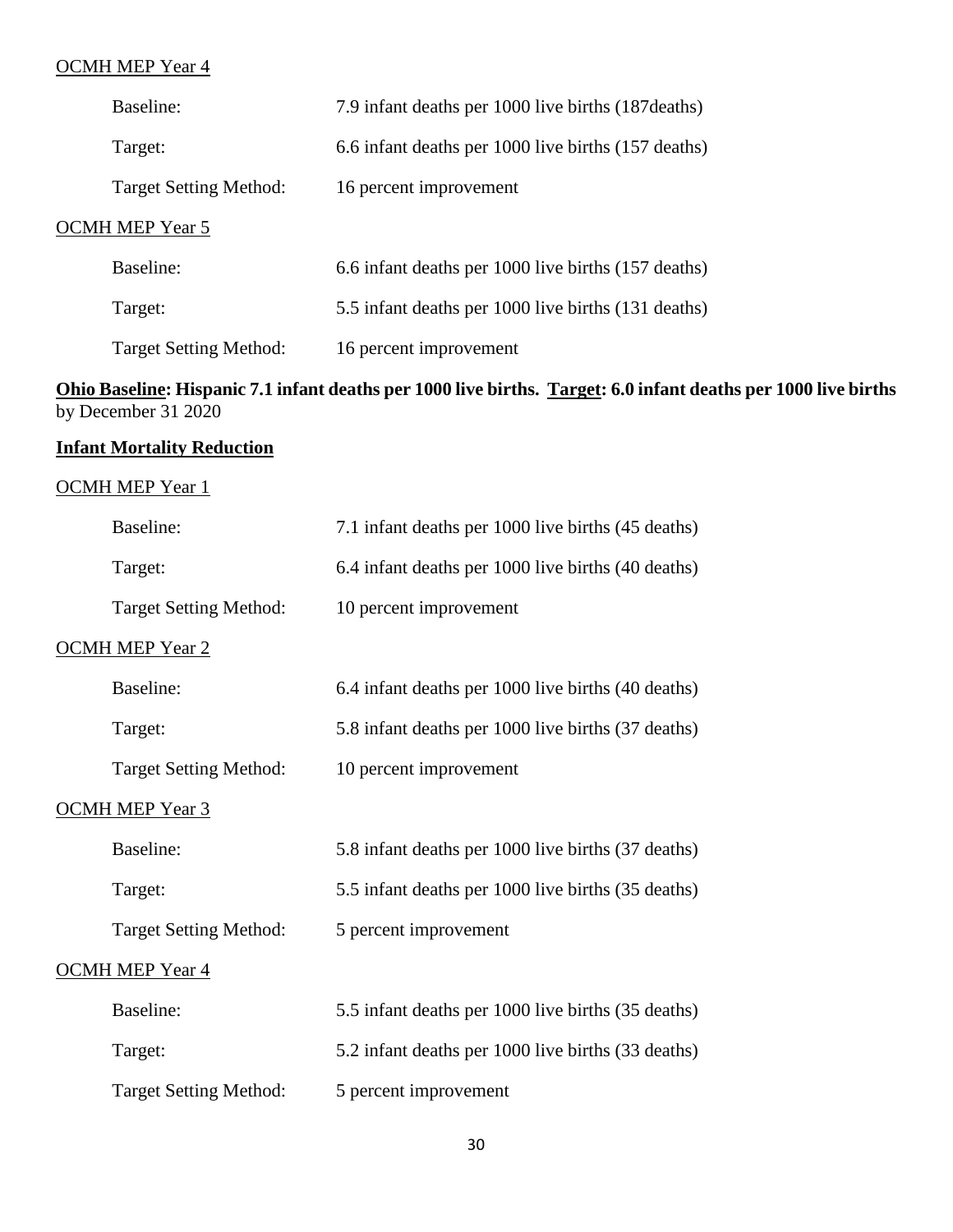#### OCMH MEP Year 5

| Baseline:                     | 5.2 infant deaths per 1000 live births (33 deaths) |
|-------------------------------|----------------------------------------------------|
| Target:                       | 4.9 infant deaths per 1000 live births (31 deaths) |
| <b>Target Setting Method:</b> | 5 percent improvement                              |

**Ohio Baseline: White non-Hispanic 5.1 infant deaths per 1000 live births. Target: 6.0 infant deaths per 1000 live births has been achieved.**

**Ohio Baseline: American Indian Non-Hispanic 54.7 infant deaths per 1000 live births. Target: 6.0 infant deaths per 1000 live births. Birth and Infant Death data to be acquired.**

**Ohio Baseline: Asian Pacific Islander 36.6 infant deaths per 1000 live births. Target: 6.0 infant deaths per 1000 live births. Birth and Infant Death data to be acquired.**

#### **EXAMPLE**

The Healthy People 2020 Objective for all infant deaths (within 1 year):

Ohio Baseline: African American 17.9 infant deaths per 1000 live births. Target: 6.0 infant deaths per 1000 live births

The Healthy People 2020 Objective for reducing all preterm births:

Ohio Baseline: TBD African American percent of live births.

Target:11.4 percent of live births

The Healthy People 2020 Objective for reducing all live low birth weight births:

Ohio Baseline: African American percent of live births.

Target:7.8 percent of live births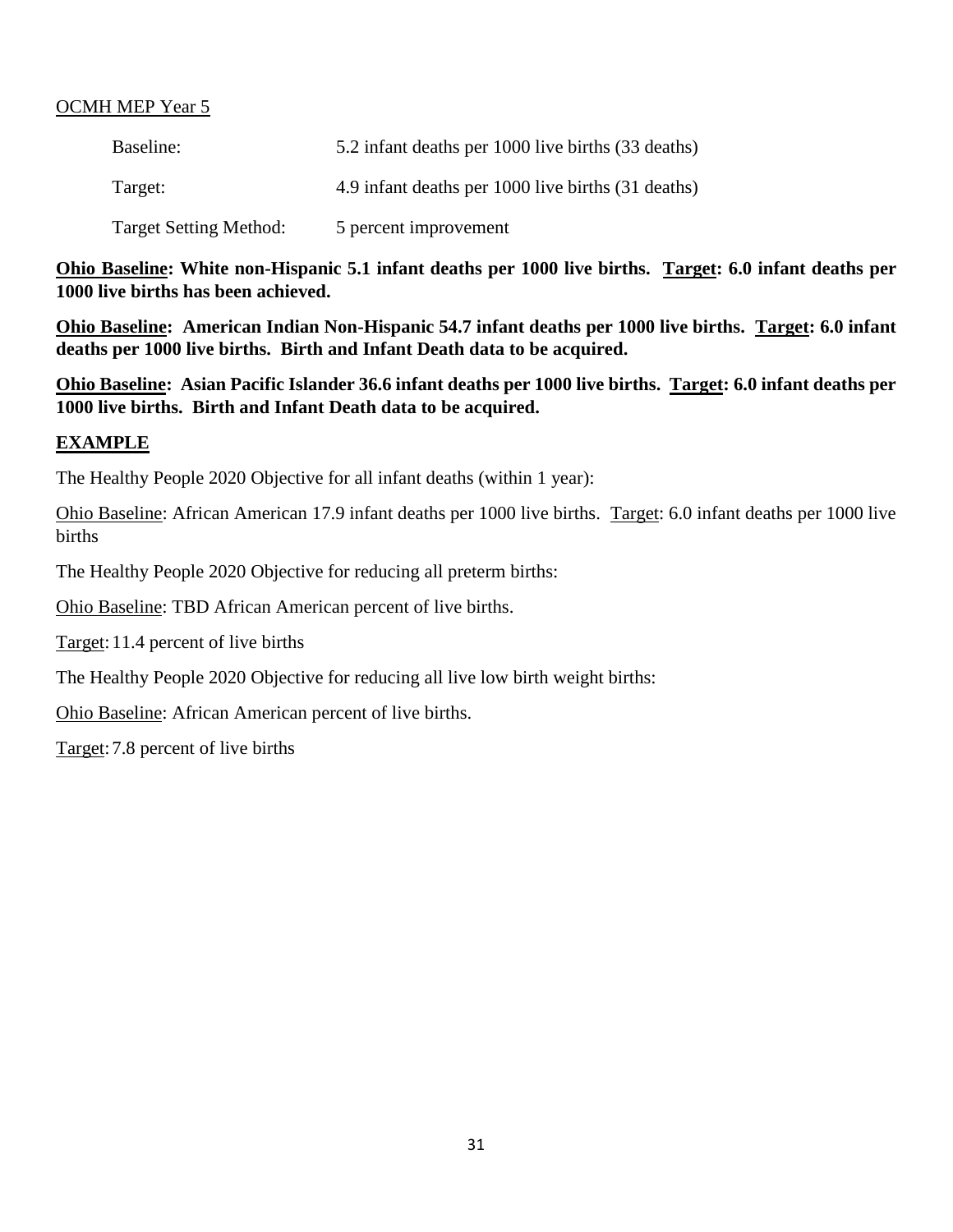## **Ohio Commission on Minority Health**

## **Medical Expert Panel on Infant Mortality**

## **Panel Members**

| <b>Expert's Name</b>                                                        | <b>MEP Expert's</b><br><b>Affiliation/Organization/ Practice</b>                                                                                                           | <b>City/County</b>            |
|-----------------------------------------------------------------------------|----------------------------------------------------------------------------------------------------------------------------------------------------------------------------|-------------------------------|
| <b>PANEL CHAIR:</b><br>Lolita M. McDavid, M.D, M.P.A,<br>F.A.A.P            | Rainbow Babies and Children's<br>Hospital<br>Professor of Pediatrics<br>University Hospitals/Case Medical<br>Center                                                        | Cleveland/Cuyahoga County     |
| Gregory Hall, M.D.<br>Chair<br><b>Ohio Commission on Minority Health</b>    | Gregory L Hall MD Inc. Ohio<br><b>Commission on Minority Health</b>                                                                                                        | Cleveland/Cuyahoga County     |
| Cora Munoz, Ph.D., R.N.<br>Vice Chair<br>Ohio Commission on Minority Health | Professor Emeritus in Nursing<br>Department Capital University<br><b>Commission on Minority Health</b>                                                                     | Columbus/Franklin County      |
| Johnnie (Chip) Allen, M.P.H.                                                | Ohio Department of Health                                                                                                                                                  | Columbus/Franklin County      |
| Mary Applegate, M.D, F.A.A.P,<br>F.A.C.P                                    | Ohio Department of Medicaid                                                                                                                                                | Columbus/Franklin County      |
| Rodney E. Hill, M.D., F.A.C.O.G                                             | Associates In Women's Health of<br>The Mahoning Valley, Inc.                                                                                                               | Youngstown/Mahoning<br>County |
| Jay Iams, M.D.                                                              | <b>Ohio State University</b>                                                                                                                                               | Columbus/Franklin County      |
| Arthur James, M.D, F.A.C.O.G                                                | Ohio State University Wexner<br><b>Medical Cancer</b><br>Nationwide Children's Hospital                                                                                    | Columbus/Franklin County      |
| Gary LeRoy, M.D.                                                            | Wright State University Boonshoft<br>School of Medicine Associate Dean<br>of Student Affairs and Admissions<br>Associate Professor Department of<br><b>Family Medicine</b> | Dayton/ Montgomery County     |
| Noble Maseru, Ph.D., M.P.H                                                  | City of Cincinnati Health<br>Department                                                                                                                                    | Cincinnati/Hamilton County    |